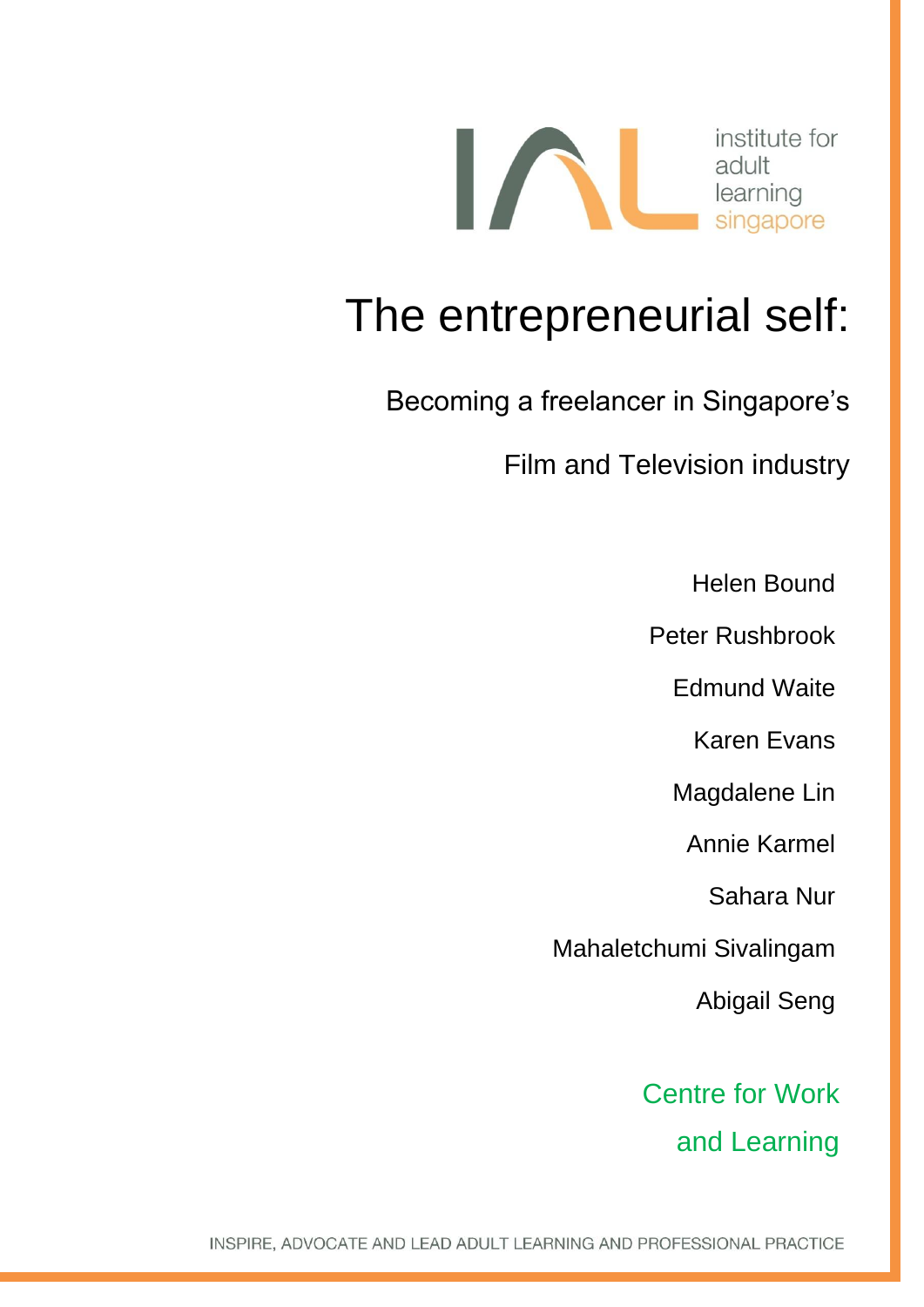Copyright © 2013 Institute for Adult Learning

Published by the Institute for Adult Learning (IAL), Singapore Research Division

1 Kay Siang Road, Tower Block Level 6, Singapore 248922 www.ial.edu.sg

This publication remains the copyright of the Institute for Adult Learning, Singapore (IAL) and may not be reproduced without the permission of the Director of Research, IAL. For further information on this publication, please email: researchpublications@ial.edu.sg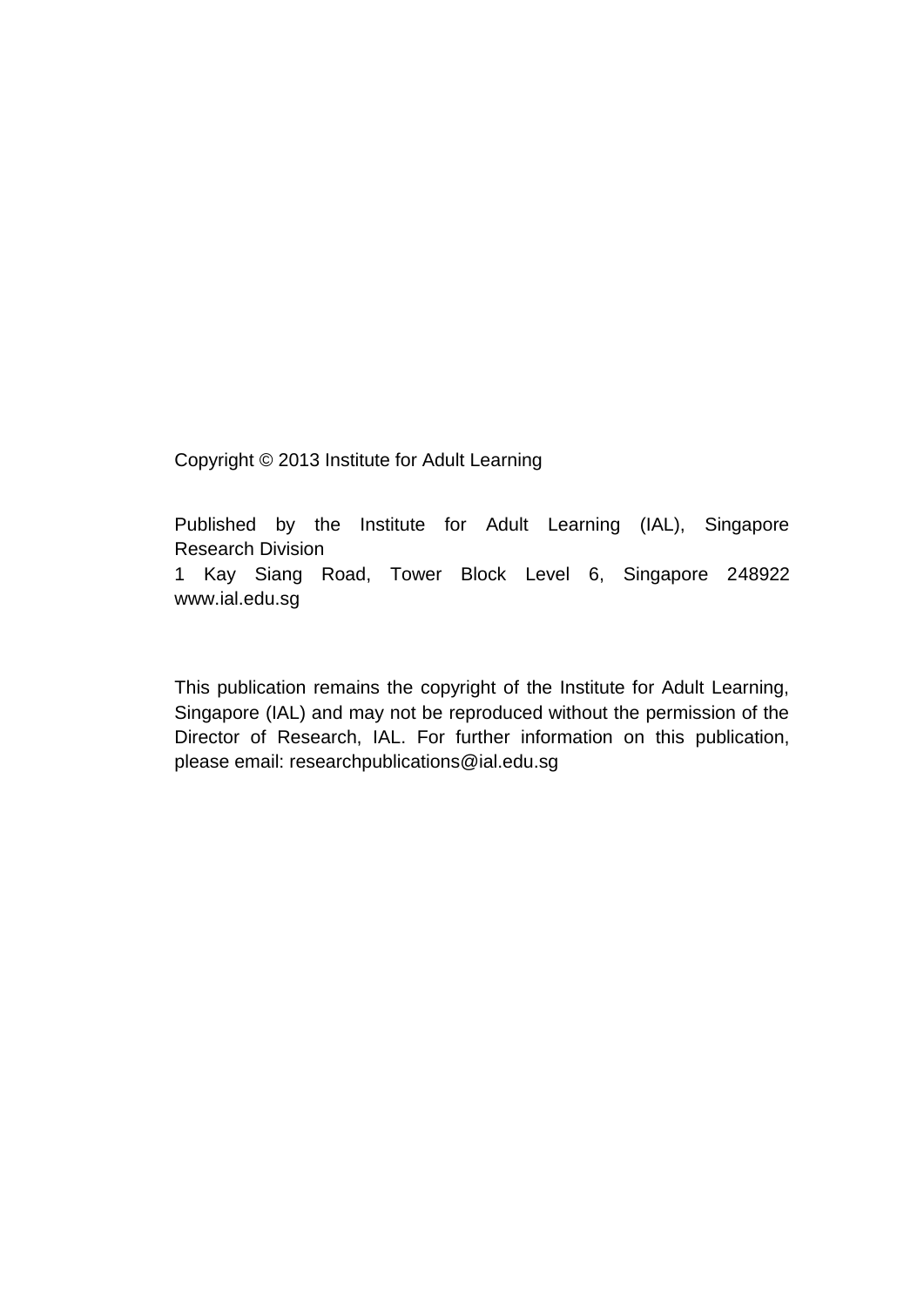#### Institute for Adult Learning, Singapore

The Institute for Adult Learning (IAL) aims to contribute to the competitiveness of Singapore by developing an effective, innovative and responsive Continuing Education and Training (CET) sector that is able to meet the needs of industries and the workforce. It achieves this by raising capabilities, catalysing innovation, and leading research in workforce learning.

#### Centre for Work and Learning, IAL

The Centre for Work and Learning undertakes research that seeks to understand better the processes and practices of learning design, teaching, learning and assessment in and across different settings and the implications for practice and policy. The changing nature of work offers different kinds of opportunities for learning and development, thus our research includes the study of work and work environments and learning and development within these settings.

In brief, our research employs a range of methodologies designed to deepen understanding of the ways in which contexts enhance and limit learning and development opportunities. Our approach is to engage practitioners in the research process and thus develop a community of practitioner researchers.

.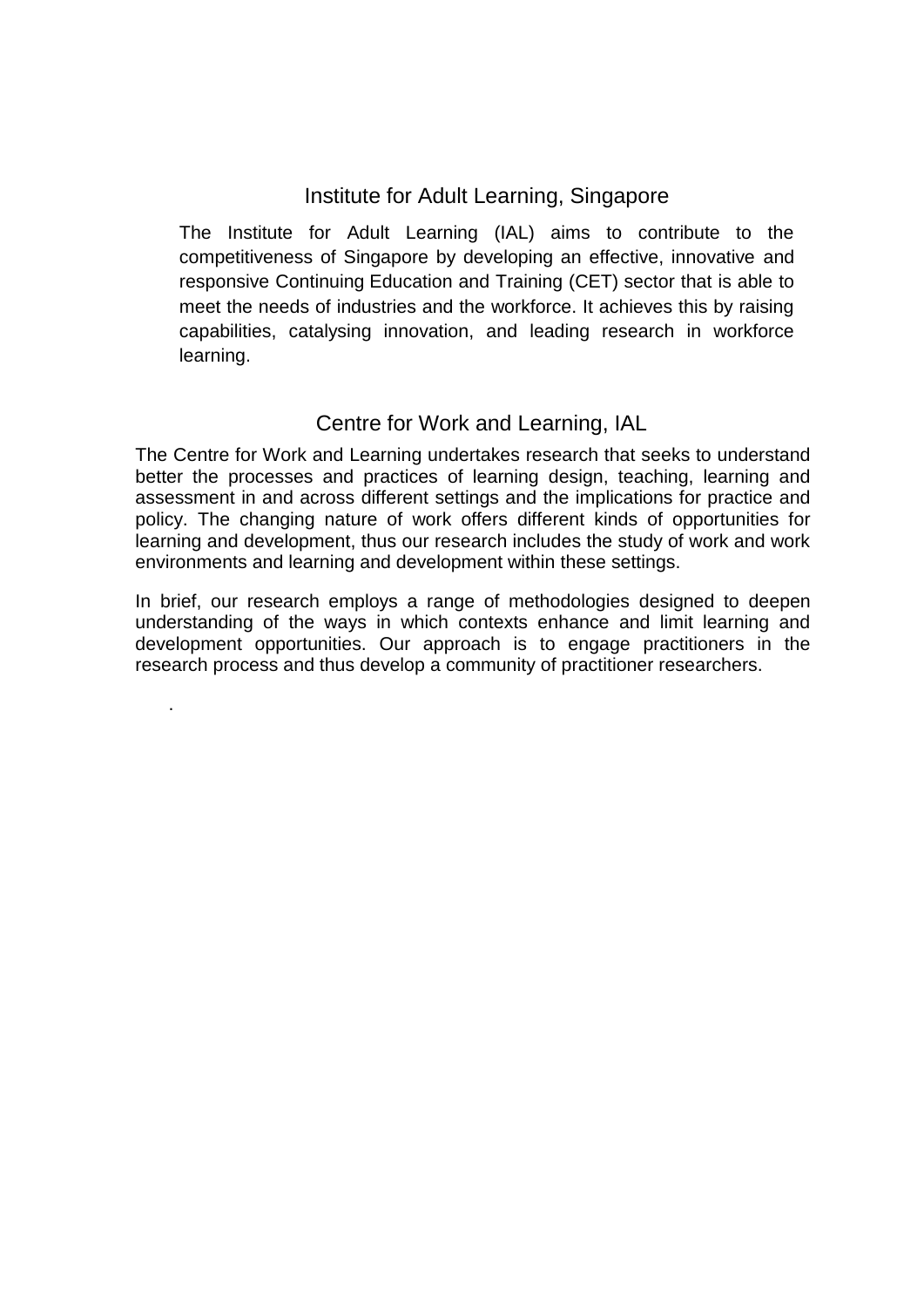# **Contents**

<span id="page-3-0"></span>

| 3.3 Developing awareness of the implicit norms and values that underpin work21 |
|--------------------------------------------------------------------------------|
|                                                                                |
|                                                                                |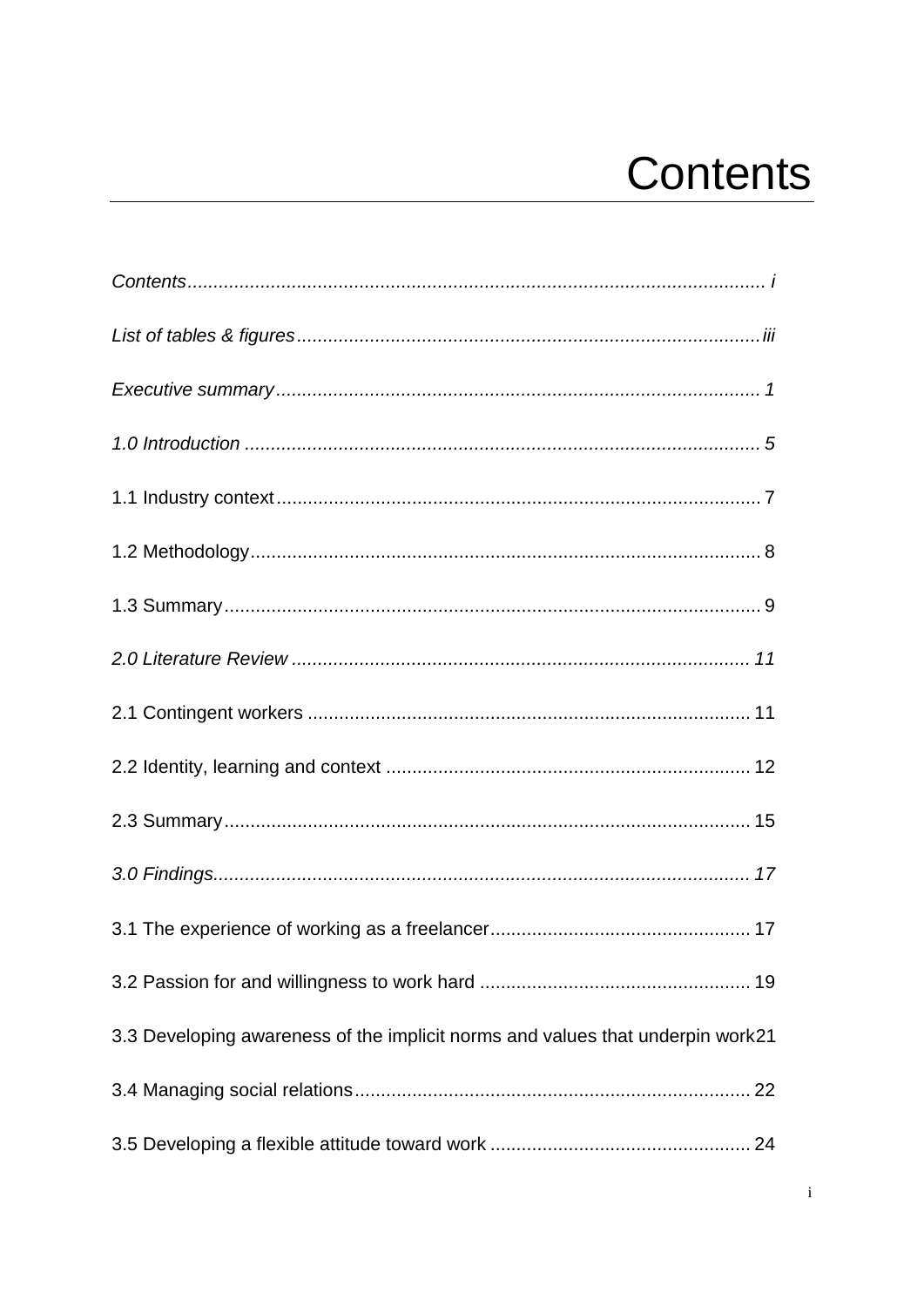| 3.6 Recontextualising knowledge from informal and formal learning  25 |  |
|-----------------------------------------------------------------------|--|
|                                                                       |  |
|                                                                       |  |
|                                                                       |  |
|                                                                       |  |
|                                                                       |  |
|                                                                       |  |
|                                                                       |  |
|                                                                       |  |
|                                                                       |  |
|                                                                       |  |
|                                                                       |  |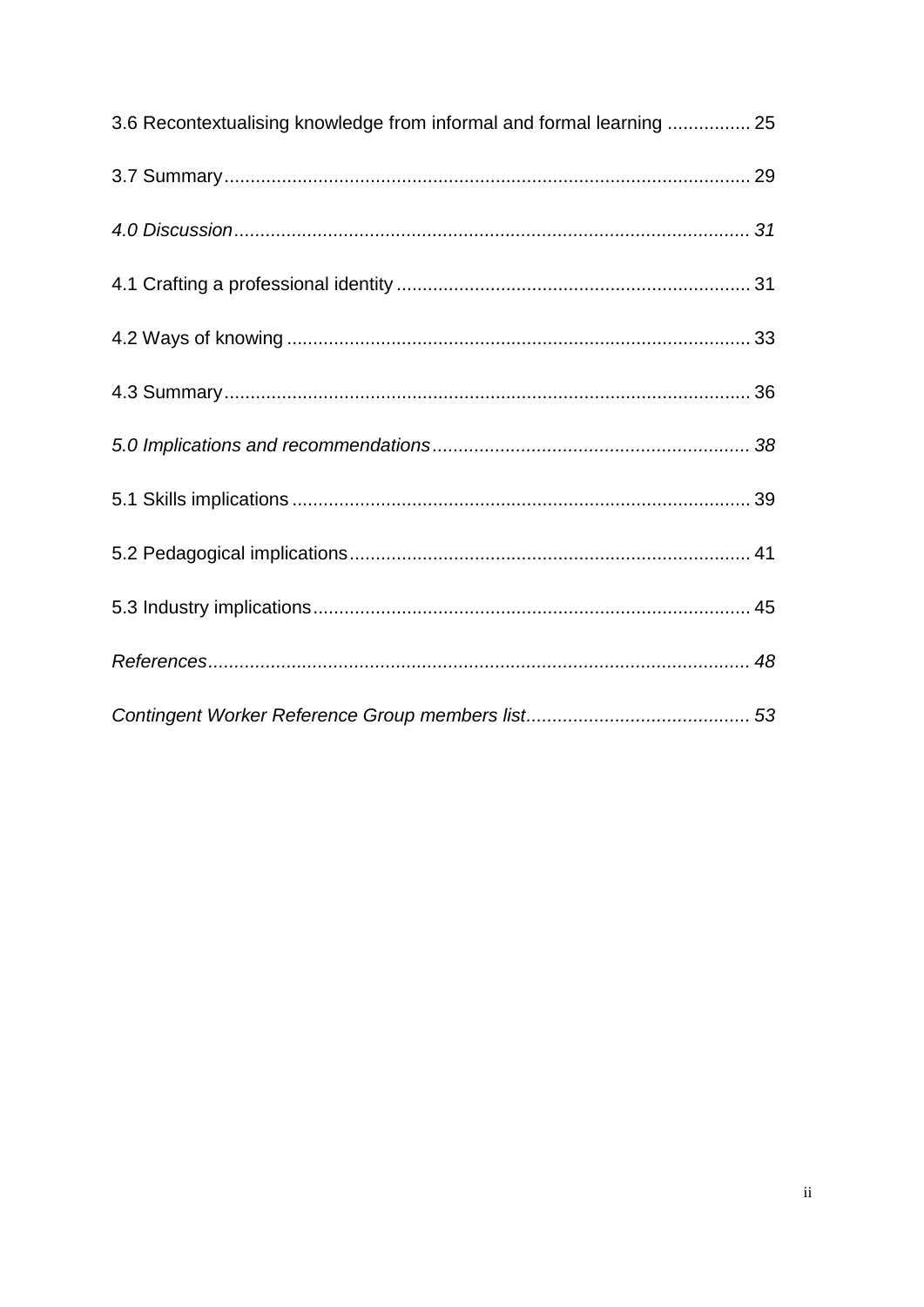# List of tables & figures

#### <span id="page-5-0"></span>*Tables*

| Figure |  |
|--------|--|
|        |  |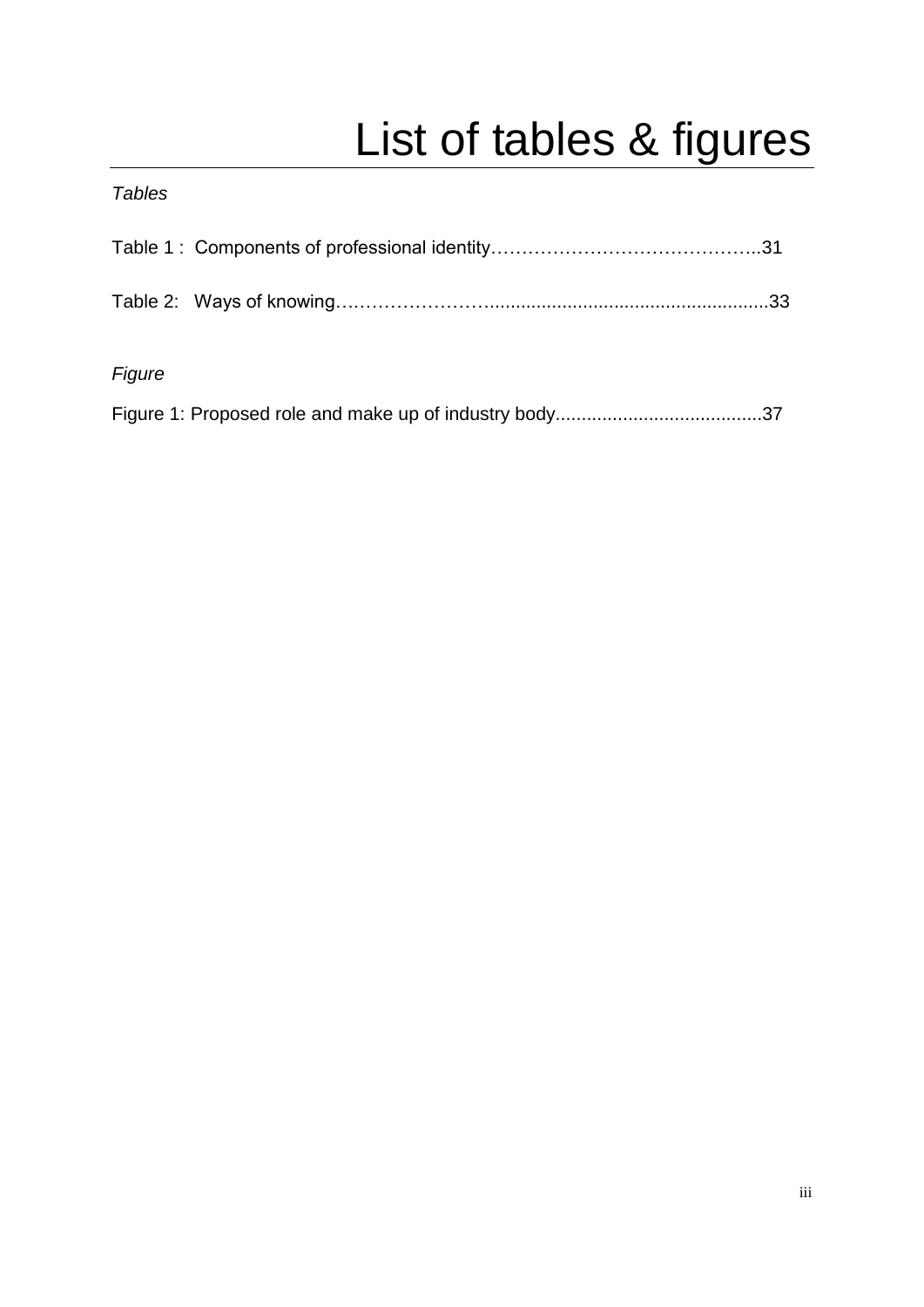## Executive summary

<span id="page-6-0"></span>Singapore's creative sector continues to grow in terms of its contribution to gross domestic product, from three to six per cent, despite the sector's small size. The sector is potentially well placed as a site for artistic production for domestic and regional consumption. Hence the importance of understanding how those working in the industry develop and grow so as to enable them to seize upcoming opportunities.

Working in this industry largely revolves around tender or contract-based projects typified by alternating periods of frenetic activity and quiet. This "boom and bust" business cycle has produced a highly competitive industry. Within the Singaporean Film and Television industry, anecdotal evidence suggests that some 70 per cent of the workforce are freelancers.

This qualitative study focuses on freelancers in one part of the creative sector, the Film and Television industry. The purpose of this study is to understand how freelancers in the industry learn and develop, and in the process, the ways in which they develop their identity. The concept of identity is important as what you identify with influences and drives what you seek to learn. It also highlights what one needs to *be* in order to be a professional in the chosen vocation or profession. We also address the question, how can the learning of freelancers in this industry be supported? The study also seeks to understand why people in this sector tend not to attend training.

We interviewed directors of local production houses, government agencies, educational institutions, industry peak bodies, directors, producers, camera personnel, key grips, sound technicians, editors, writers and a makeup artist (n=24). In addition, a reference group discussion made up of industry stakeholders (see Appendix A) (n=16) validated our findings and added further data.

The seven major findings of the study are:

- 1. Freelancers enjoy freedom, choice and control over their work, but also face the constant challenge to position themselves, provide for their own insurances, manage contractual arrangements and cope with uncertainty of payment, long working hours and highly fluid boundaries between home and work.
- 2. The integration of craft, aesthetic and entrepreneurial skills are what makes a successful freelancer in this industry. The way film and television freelancers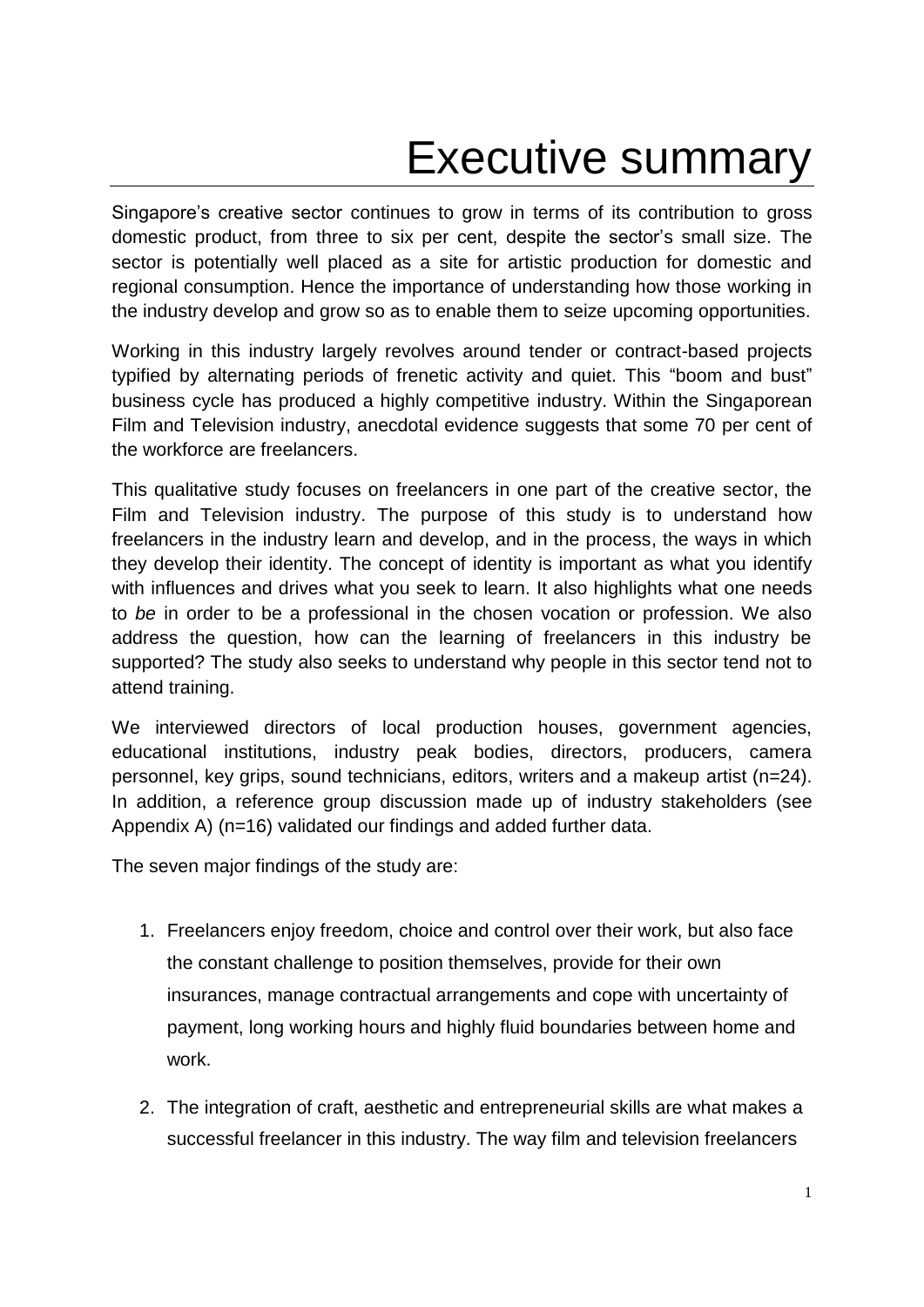interact, the effort they put in on the set, the quality of their work as well as their highly developed entrepreneurial skills are what get them work.

- 3. Freelancers in film and television identify first with their craft and secondly as a freelancer. This is important as what you identify with directs what you seek to continuously learn and develop.
- 4. Aesthetic skills are generally under developed in film and television. For new entrants, entrepreneurial skills are also lacking. Technical skills appear to be well developed and catered for.
- 5. Learning in this industry segment is very much self-directed, and because learning is prompted through work, successful freelancers tend to be selfsufficient in their learning. This is because they are reflective and exercise well-developed metacognitive skills. This has implications for the ways in which these workers can be supported to continuously upgrade themselves.
- 6. Opportunities for challenge and development require involvement in international productions as local free-to-air productions are labelled as being of poor quality. These are lacking in challenge essential for learning and development which areimportant for the industry's growth.
- 7. The limited institutional dialogue and collaboration to identify and address industry issues are seen as preventing the industry from moving forward.
- 8. In-country free-to-air productions are heavily reliant on MDA funding, an indicator of the industry's reliance on MDA funding.

The following recommendations for the industry are elaborated in Chapter 5.

#### *A) Skills development*

#### *Recommendation 1*

*Shift from a supply-driven approach for skills development to a demand-led approach deeply rooted in the industry, with a consideration for its production*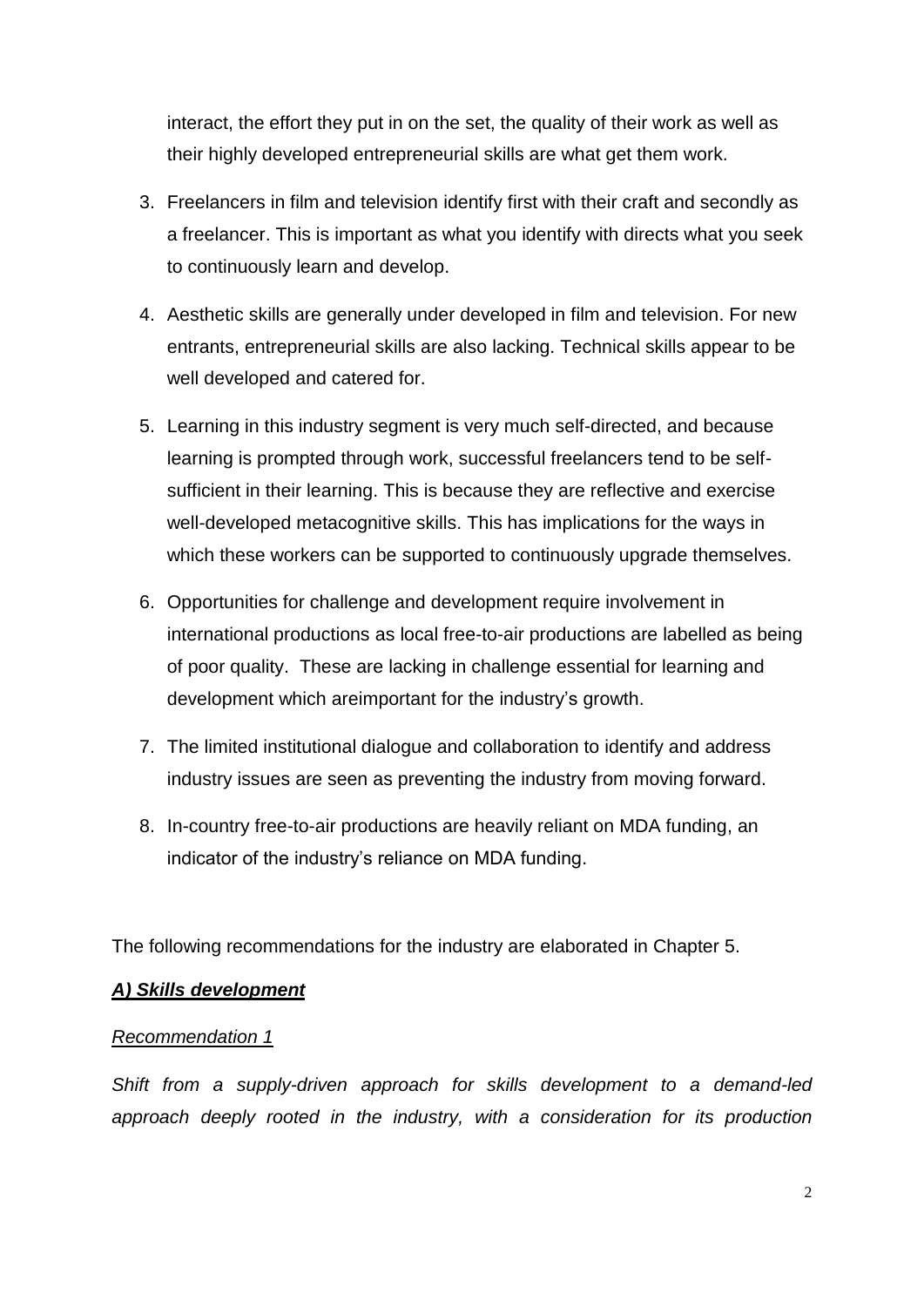*processes and its trajectory, and is reflective of the ways in which people in the sector learn.*

#### *Recommendation 2*

*Pre-service programmes should explore possibilities for developing work-based programmes that reflect the realities of practice in the industry.*

#### *B) Pedagogical enhancements*

#### *Recommendation 3*

*The industry should address the issue of differences between local and international best practice, and the resulting resolution should inform the curriculum for preservice qualifications, continuing professional development initiatives and workplace learning interventions.* 

#### *Recommendation 4:*

The industry should identify select industry personnel as learning facilitators and confer on them accreditation and reward for this role.

#### *Recommendation 5*

Learning facilitators should receive support to develop skills in learning conversations and effect a gradual release of responsibility.

#### *C) Role of industry in mediating learning and development*

#### *Recommendation 6*

*Develop an industry-wide set of standards used by PET and CET.*

#### *Recommendation 7*

*As skills development is closely tied to business and work opportunities, bring relevant industry stakeholders together to address strategic directions for the*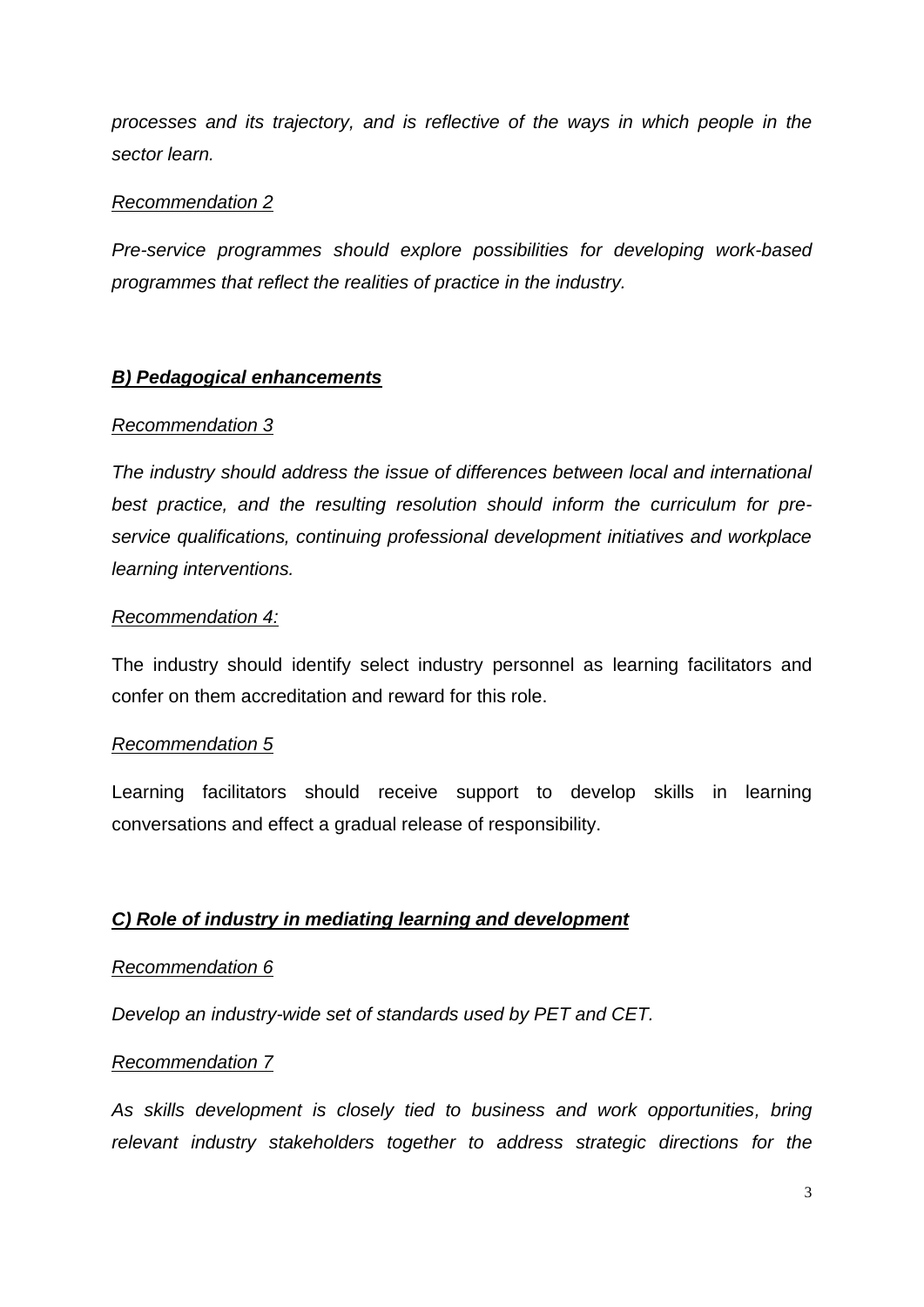*industry and create a conducive and dynamic business/ workplace environment for all.*

#### *Recommendation 8*

*An industry-led body should assume responsibility for skills development in the industry which involves recognising industry learning facilitators and industry assessors, and providing for their development and reward.*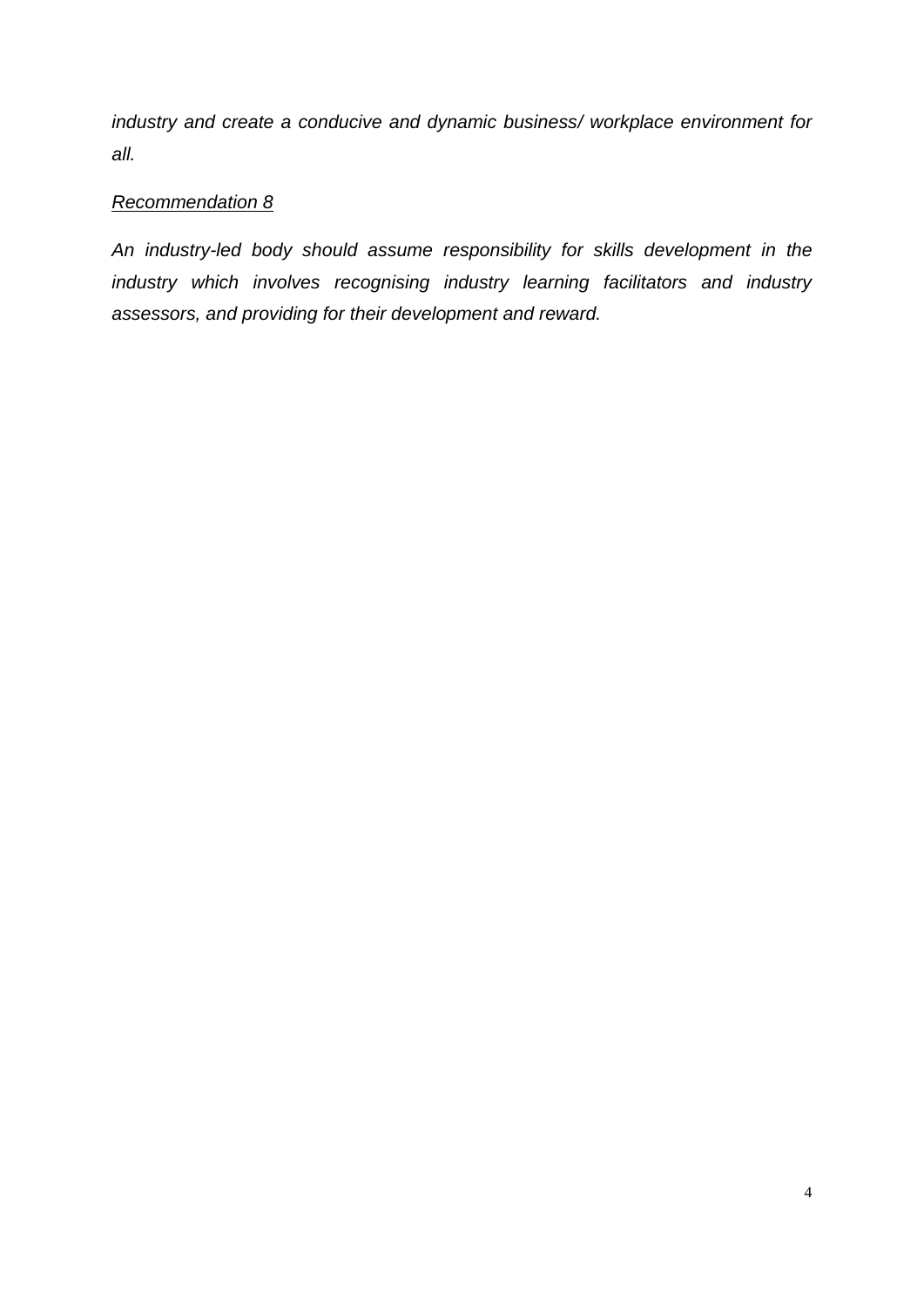# 1.0 Introduction

<span id="page-10-0"></span>Globally, the creative arts are considered by many to be on the leading edge of the transition from a manufacturing to a knowledge economy. Crafts such as theatre, painting, sculpture, writing, film and television are seen as renewable sources of talent and intellectual property to be mined both economically and culturally for the benefit of nation states (Ross, 2008). Reflecting this trend, Singapore's creative sector has seen a shift in value from three to six per cent of gross domestic product, with funding and infrastructure initiatives in place to raise these numbers even higher (Kong, 2011).

With a relatively small population of around five million people, Singapore's creative arts sector is commensurately small. However, given the country's central location in Southeast Asia, its economic prosperity, cultural diversity and status as a market and transport hub, it is well placed as a site for artistic production for domestic and regional consumption. Within the creative arts sector, the Film and Television industry is a representative example and the focus of our study. Working in this industry largely revolves around tender or contract-based projects typified by alternating periods of frenetic activity and quiet. This "boom and bust" business cycle (Kong, 2011, p. 56) has produced a highly competitive industry which, as characterised by one market analyst, is 'about the survival of the fittest' (Malepart, 2005, p. 5). Within the Singaporean Film and Television industry, anecdotal evidence suggests that some 70 per cent of the workforce are freelancers.

It is within this hyper-competitive environment that we find a typical enterprise core of business principals and managers and a cohort of project-based craftspeople who are engaged for work periods ranging from days to months, but rarely on an ongoing or permanent basis. The research literature refers to these workers as freelance, casual, contract, temporary, "permatemps" and non-standard workers, among other terms (Brophy, 2006). These various terms suggest the recent emergence of the phenomenon and its lack of consistent definition within the industry. Within the literature, there is a clear division of opinion and evidence on the value of this new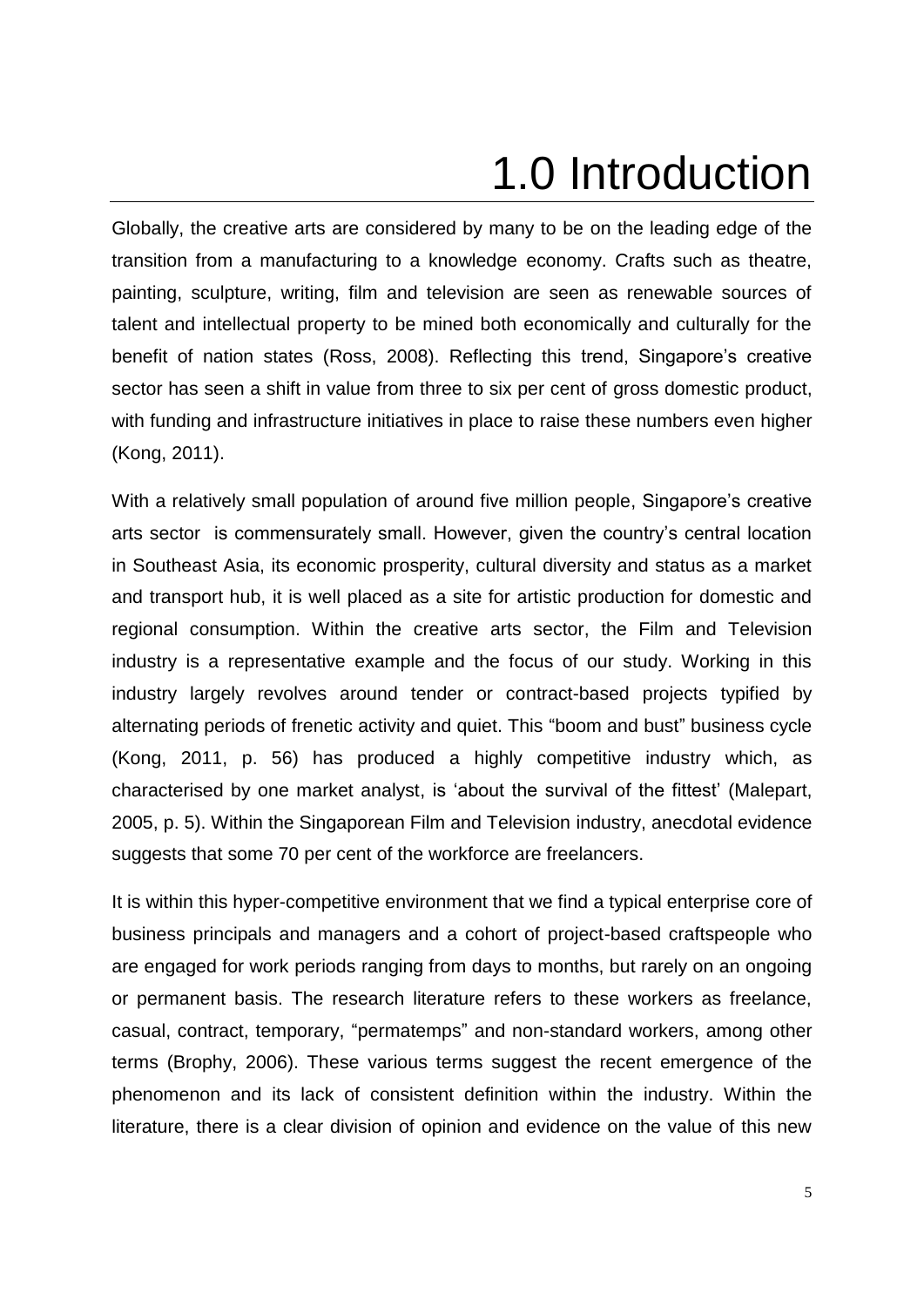and growing form of work. One view considers its episodic and uncertain nature as creating a new class of precarious or contingent workers who experience anxiety and uncertainty because of inconsistent income, reduced benefits (such as sick and recreational leave and access to a retirement fund) and unclear career progression. A contending view regards these workers as the vanguard of an emerging group of flexible and motivated temporary employees who choose to work both flexibly and creatively at times and sites of their own choosing. In an age of flexible capitalism, this is considered the direction in which entire workforces are heading (Allan, 2002).

Whether these types of workers are considered precarious or flexible, it is apparent that most formal provisions for lifelong learning and career enhancements are designed for workers in stable, ongoing employment with one employer as opposed to many. This brings us to our main point of interest which is to understand how these non-standard workers acquire their practice-based skills and identify with their work. This report, therefore, seeks to answer the following research questions:

- 1. In what ways does the experience of contingent work contribute to or constrain the learning of these workers?
- 2. How do contingent workers identify with their work and how does this influence learning opportunities?
- 3. How can the learning of contingent workers be supported and enhanced?

In attempting these questions, we consider the close link between learning and identity formation apparent in the questions: 1) What do these workers need to be to get work? and 2) How do they learn these things?. Answering these questions will enable us to support non-standard workers in their efforts to be and remain competitive, and enhance their long-term employability. Answers to these questions also have implications for both pre-service and continuous learning opportunities. Identity is developed through the day-to-day practices and activities we engage in (Wenger, 1998). However, although we have a core identity, identity is also context dependent (du Gay, 1996). Thus identity and learning differ in different sectors and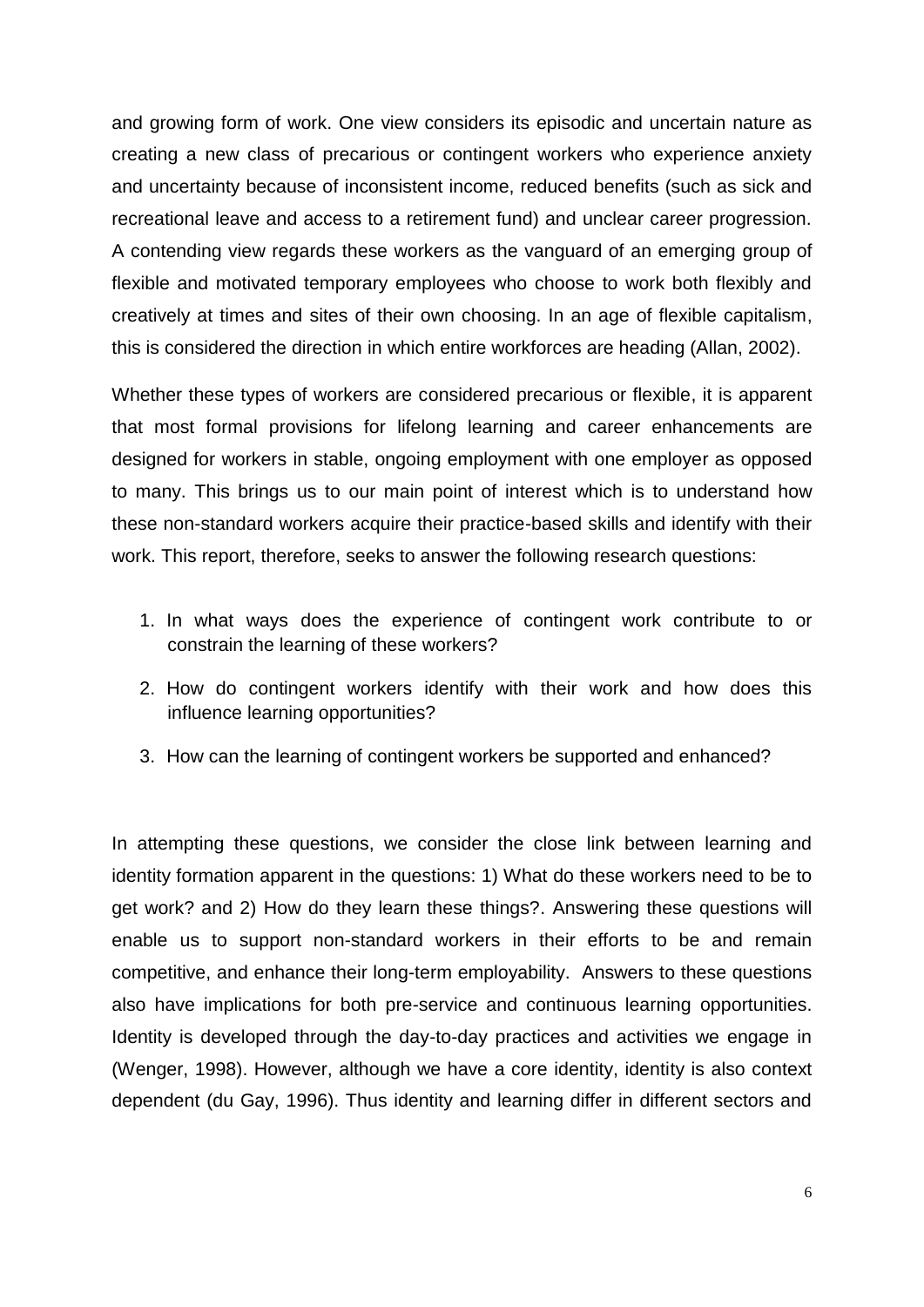different working arrangements; this is an important consideration for the design and structure of learning and learning provision.

#### <span id="page-12-0"></span>*1.1 Industry context*

Before addressing the research questions, it is important to understand the context of the Film and Television industry in Singapore. Historically, the small Singaporean Film and Television industry was dominated by the Singapore Broadcasting Authority (SBA), a state-based institution. Employment was more permanent and workers learned their skills on the job under the guidance of experienced personnel. As a result of restructuring in 2001, the Media Corporation of Singapore (MediaCorp) was brought together from previously semi-separate SBA entities in television, broadcasting and radio. It was from this time, under the umbrella of MediaCorp's monopoly, that production houses proliferated, and caused the shift to what in the industry is called freelance work. To address this trend, there has been considerable funding directed to filling the gap in educational institutional infrastructure for the industry. Funding, though, for local productions through the Media Development Authority (MDA) tends to be modest compared to that for international production houses. To meet budgets, smaller production crews are used so those hired need to occupy more work roles. Combined with the growing availability of small jobs (e.g. weddings and corporate work) and a simultaneous lack of bigger projects, freelancers often juggle multiple jobs to cover the "feast or famine" nature of available work (Kong, 2011).

In addition to on-the-job training and work experience, educational institutions provide pre-employment film and television training. Polytechnics such as LaSalle-SIA College of Arts, Nanyang Academy of Fine Arts (NAFA) and the Nanyang Technological University (NTU) provide a range of programmes. The Singapore Media Academy (SMA) also offers a similar combination of programmes, nearly all of which develop television, film and theatre skills. In 2010, the Workforce Development Agency (WDA) and the national manager of competency-based CET Workforce Skills Qualifications (WSQs), in partnership with SMA, introduced the Creative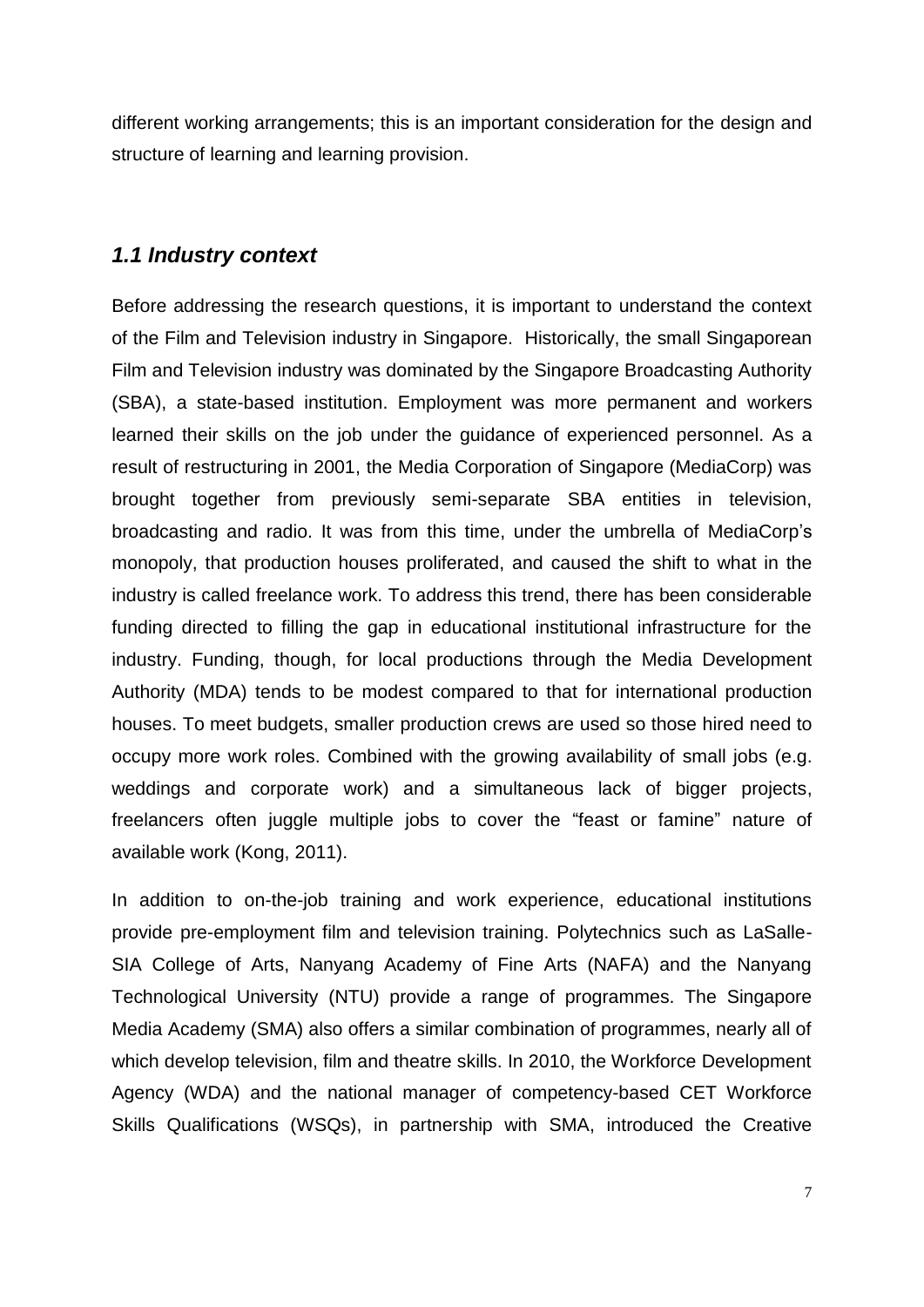Industries Apprenticeship Scheme (CIAS). According to Kong (2011), in a comment on a possible disconnect between pre-employment education and the industry and the need for more CET provision, "these initiatives [e.g., CIAS] recognise the fact that the normal routes of academic success are insufficient to develop the full potential of future participants of the creative industries economy, and need to be substantiated with practical experience."

#### <span id="page-13-0"></span>*1.2 Methodology*

This study adopted qualitative methods to collect data from workers operating in the Film and Television industry in Singapore. One-hour semi-structured interviews (n=18) with cameramen, video editors, sound recordists, gaffers, key grips, makeup artist, producers, directors and owner-operators of two production houses were conducted and transcribed. In addition, government agencies (n=6) were interviewed to provide further industry context and insights. Online sources such as *Mandy.com* and *Linkedin* were consulted. The selection of interview participants was a mix of purposive and convenience sampling, that is, initial interviewees were selected through snowballing, and once we had entered the industry enough to gather our own interviewees, we selected to ensure we had a representative sample of roles undertaken within the industry. We also deliberately sought interviews with women to balance the gender bias in the industry that was reflected in our interviewees. All informants were guaranteed anonymity and the report uses pseudonyms. Interview transcripts were then analysed by the team of researchers who looked for common themes. NVivo software was used to organise the data into these themes.

In addition to interviews with freelancers in the Film and Television industry, a reference group was held to illuminate the findings from the perspectives of multiple industry stakeholders. These stakeholders were from the Ministry of Manpower (MOM), MDA, WDA, Ngee Ann Polytechnic, Temasek Polytechnic, ITE, SAE Institute, NAFA, NTU, National Trades Union Congress (NTUC) Legal Services, NTUC Learning Hub and IAL (see Appendix 4 for details). This was significant as bringing industry stakeholders together enabled them to hear first-hand the voices,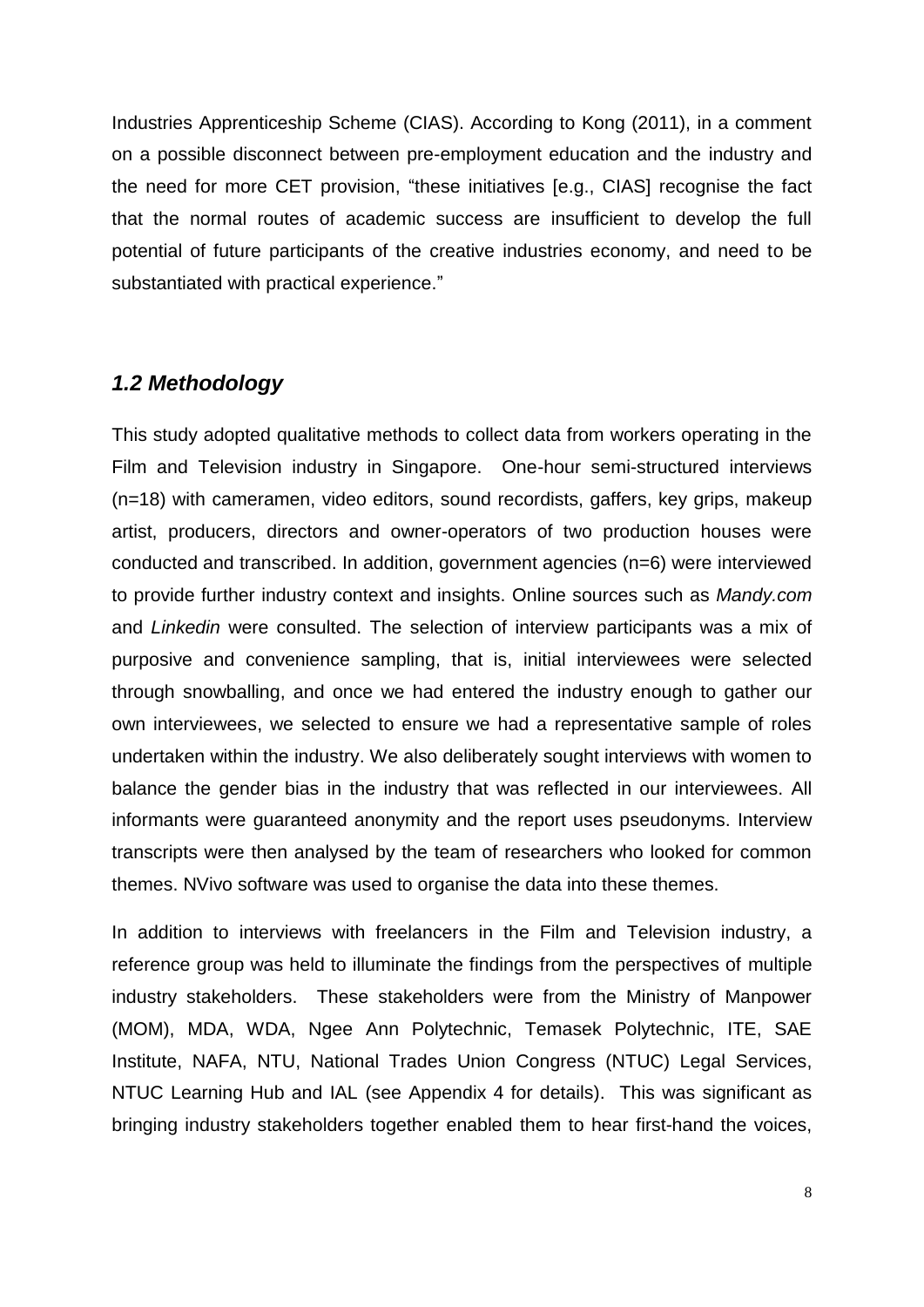experiences and issues of those they may not have direct contact with. It also helped to deepen or extend networks which is important in developing influence and reach (Appendix 3). With deep, extensive knowledge and industry experience, reference group members collectively added depth and also credibility to our findings.

#### <span id="page-14-0"></span>*1.3 Summary*

Singapore's cultural industry is a growing sector within the economy. The creative arts, in particular, have been prioritised by the government as a site for future growth, an increasing skills base and its capacity to further contribute to the nation's non-manufacturing GDP. This priority reflects a managed trend to shift the economy from a manufacturing to a service sector and human-capital-driven marketplace. Within the creative arts sector, the Film and Television industry is a representative example and the focus of our study. The shift to a human resource intensive and knowledge industry base has brought with it some unexpected challenges further complicated by a contemporary global revolution in employment patterns. Within the Film and Television industry, these employment patterns are episodic or contingent, even precarious, which we suggest create additional and complex challenges for workers to acquire and maintain the lifelong skills necessary for remaining competitive and professionally satisfied within the sector. This challenge, too, extends to the policy makers and educators who seek to offer support and informal and formal learning activities and programmes to bolster the growth of the sector. Through our research, we hope to understand these new work patterns, and how they may be supported through appropriate and relevant learning strategies, whether instigated by workers, enterprises, policy makers or vocational educators.

The remainder of the report is divided into five sections. In the next chapter, we consider the relevant research literature that outlines issues related to contingent work, including its meaning and its connections with ongoing learning and training aimed at supporting workplace and lifelong skilling. Next, we present and analyse the data gathered from our interviews and the reference group meeting. The following chapter makes use of the insights gathered through the literature review to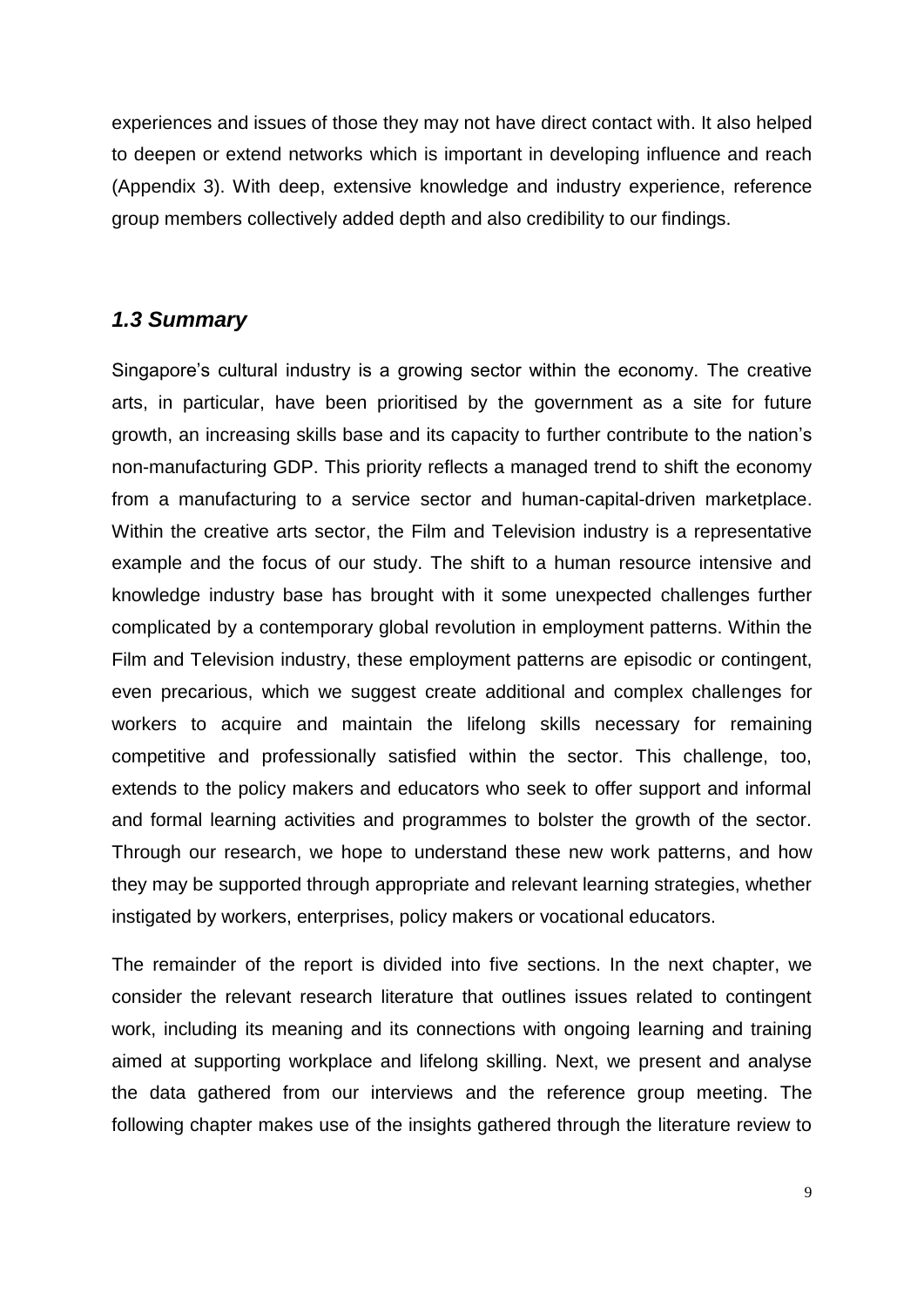discuss the findings. And the final two chapters are the conclusion and recommendations for action.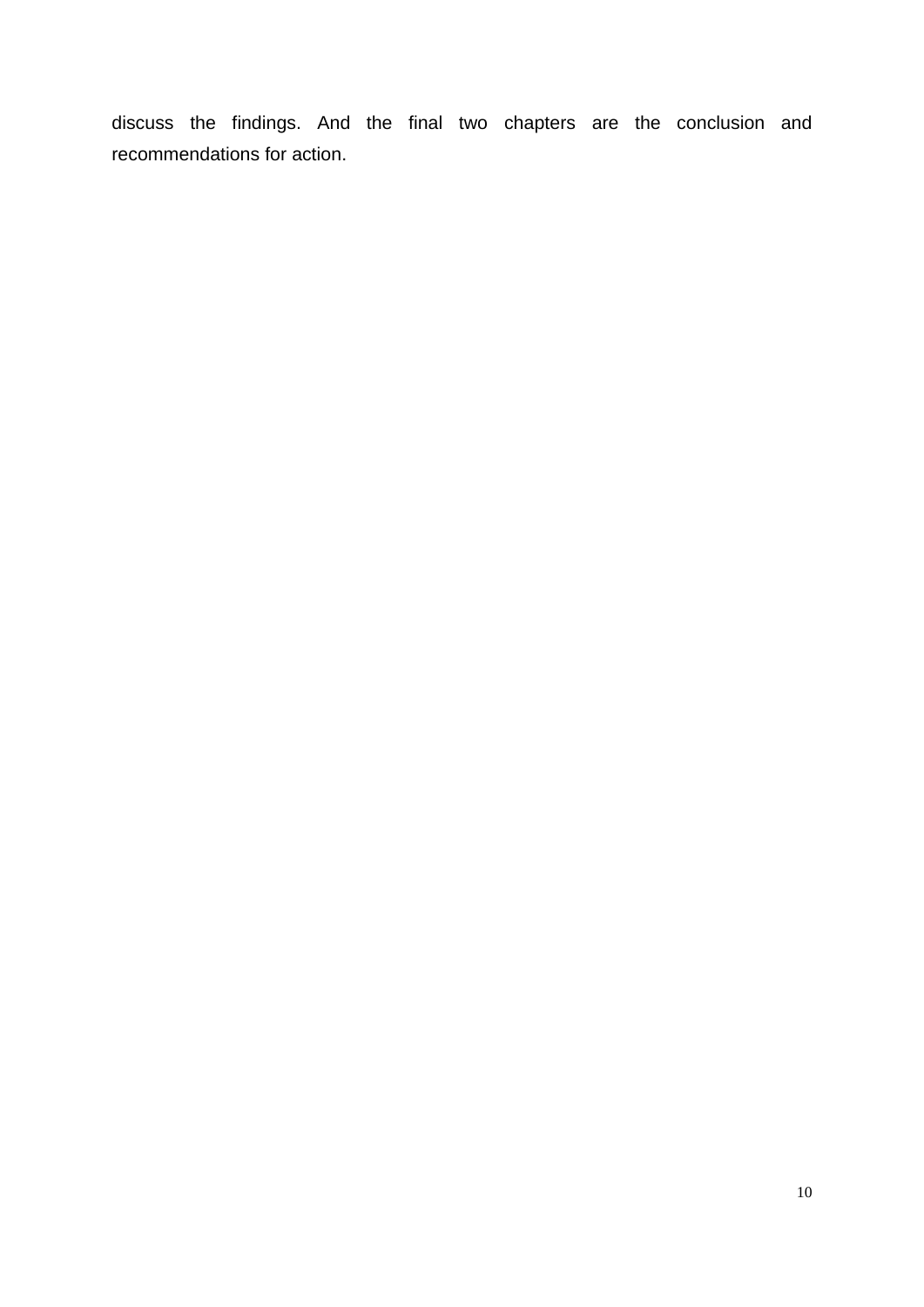## 2.0 Literature Review

<span id="page-16-0"></span>To better understand the emergence and nature of contingent or freelance workers within Singapore's Film and Television industry, we present a brief overview of some of the key issues generated through the research literature. The body of literature referred to focuses on contingent work in general as specific literature on such workers within the Film and Television industry is minimal. In particular, we seek to understand the contesting definitions of contingent work, how the nature of contingent work shapes workplace identity and its associated practices, and how these impact on formal and informal learning. (For the full literature reviews, see "Ephemeral Work and Workplace Identity" in the *New Millennium*)

#### <span id="page-16-1"></span>*2.1 Contingent workers*

Globally, there is an increasing growth of workers who are not permanent employees (Kalleberg, 2009; Curtain, 2001, Felstead & Ashton, 2001; Evans & Gibbs, 2009). These workers cover a range of categories and the nomenclature to describe them varies according to the type of work and working arrangements they have. At one end of the spectrum, we know these workers as part-time, casual employees, selfemployed (e.g. trade workers), contract and sub-contract workers, and at the other end of the spectrum, we have freelancers, consultants, franchises, etc. These different terminologies reflect different kinds of relationships with employers and different degrees of precariousness (Kalleberg, 2009). However, what these workers hold in common is that their work is contingent on the work of others.

Casual workers tend to work in low-skilled, low-paying occupations, are less likely to participate in training than permanent employees and have limited opportunities for career advancement (Curtain, 2001). However, the supply side argument suggests that workers choose contingent work because it provides for autonomy, risk and greater potential rewards compared to the routineness and security of permanent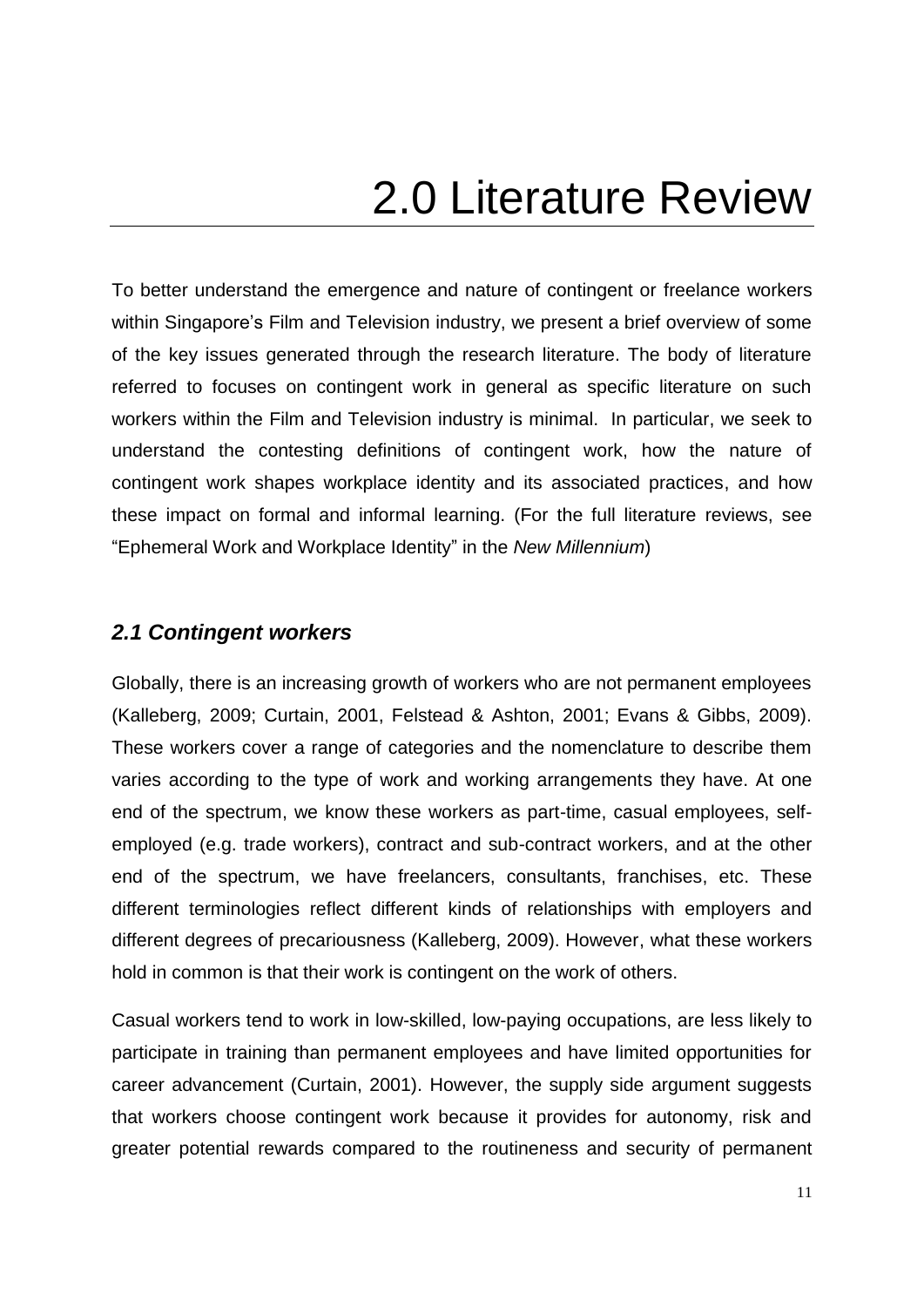jobs (Evans & Gibb, 2009). Evans and Gibbs (2009) suggest that this argument actually only applies to a small number of contingent workers who are, more often than not, male and highly educated. These workers are well positioned to manage their own risks. The majority of casual workers prefer to work full time and have more security unless they have care-giving responsibilities or health problems.

MOM statistics show that in 2010, 35 per cent of Singaporean workers, excluding foreign workers, are precarious workers. This is a significant proportion of the workforce, although lower than in other countries. However, it should be noted that MOM statistics do not give figures for casual/ on-call workers. The nature of the categories and variables used do not enable us to obtain industry-specific distributions of contingent workers.

#### <span id="page-17-0"></span>*2.2 Identity, learning and context*

Unlike permanent workers, contingent workers constantly move across organisations, work with different teams and undertake different aspects of work within their field of expertise. Permanent workers have opportunities to align their goals and search for personal meaning within the cultural norms and forms of conduct of the company they work for (Du Gay, 1996). Freelancers, however, stand apart from these norms, including aspects of identity such as individual responsibility and personal accountability that are often shaped by company norms (Cote, 2006; Gotski, et.al 2010). How then do these different working arrangements, the context of the industry and the national agenda mediate the identity formation, development and learning of contingent workers?

Learning and identity can be said to be on the same side of a coin with the flip side being the context, both situated and wider contexts; you cannot have one without the other. However, this analogy indicates a static state at a moment in time when, in fact, identity, development and learning are dynamic. For example, as contingent workers move between sites of practice, they think and feel their ways in occupational and social identities, necessitating different modes of knowledge recontextualisation as well as a capacity to develop and maintain "mobility capital" or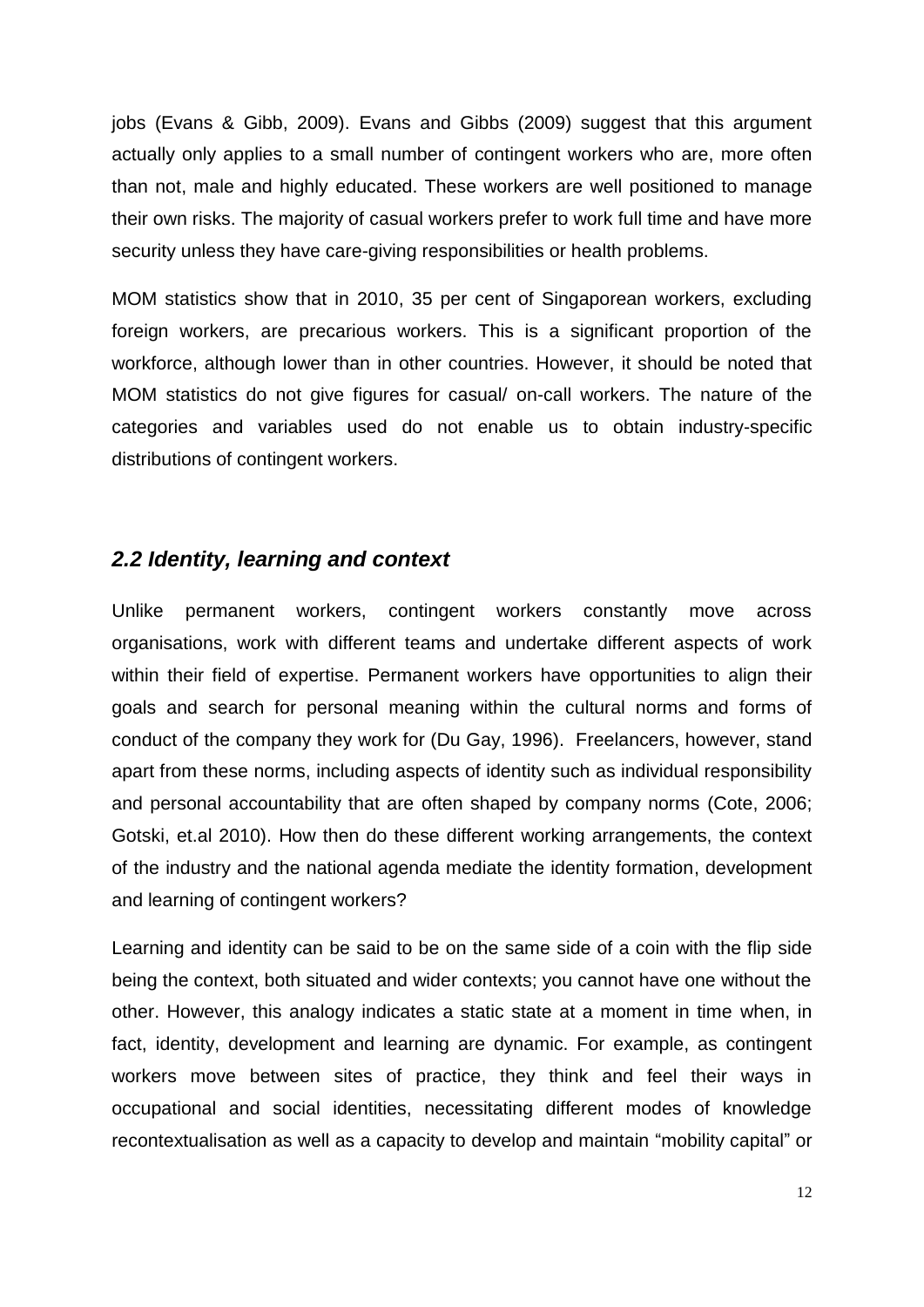the ability to transition from one job to another (Forrier, Sels & Stynen, 2009). Knowledge recontextualisation, including attitudes, values and beliefs lead to longer term and ongoing recontextualisation in the learner/ adult professional (Evans, Guile & Harris, 2009).

Identity has multiple facets depending on context, and thus there are both visible and invisible aspects of identity depending on the perspective of the observer(s) and power relationships. Much literature emphasises the importance of identity realisation through undertaking different roles (see Identity Theory) and developing identities through doing work tasks competently (Stryker 1980, Brockmann, 2011). The role of individual agency and co-participation are important in the development of occupational identities through doing the work (Billett, 2008).

There are also different forms of identification that individuals can have, including flexible and resistant (Kirpal et al, 2007) and those negotiated by employees, contributing to, reinforcing or perhaps changing corporate and/ or vocational practices. Goffman (1969) also distinguishes between "face" identities that people adopt while maintaining role distance, and Felstead, Fuller, Jewson, and Unwin (2009) emphasise that occupational/ work identities are always performed. Goffman's (1968, 69, 71, 72) stance is that social interaction is governed by rules, and social values and norms then shape social identities. This is not the "selfidentities" developed by writers such as Erikson (and his successors) but identities shaped by society and aligned with social categories such as an occupation or a profession, that is, occupational or professional identity.

Personal identity and social identity are inextricably linked, and are often reflected in the types of borders– near and far, positive and negative – individuals place between themselves and their non-work lives (Campbell Clark, 2000). The work collective can have a major impact on an individual's functioning in the workplace, often in ways that are not readily apparent to the individual or the collective itself.

Wenger argues that we produce our identities through the practices we engage in (and we also define ourselves by those we do not engage in) (Wenger 1998, p.164). We define ourselves through lived experience in multiple communities of shared practice, what we think and say about ourselves, through our history and future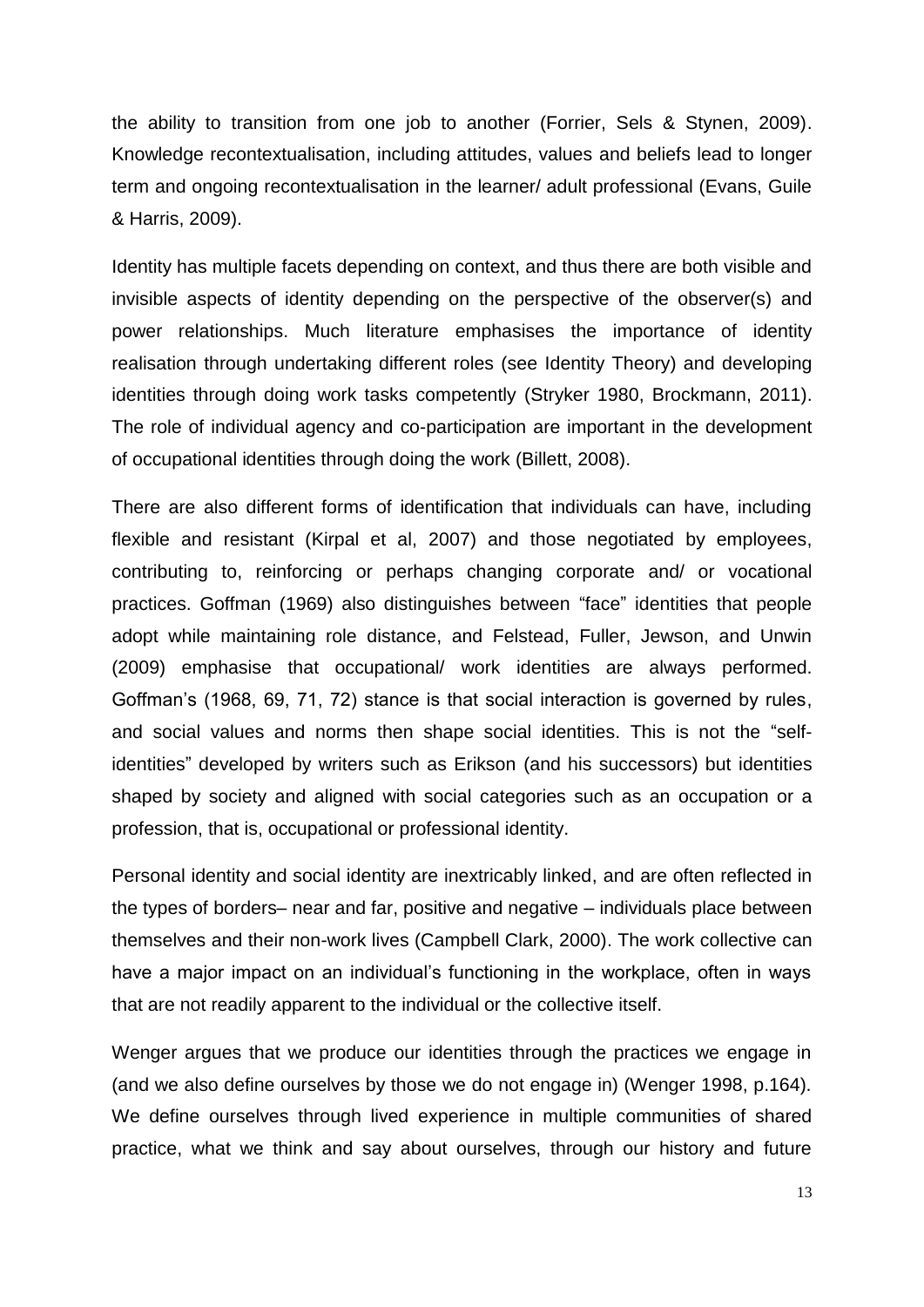plans, our learning trajectory. Identity relates to social learning, combines competence and experience, and develops our "ways of knowing" (Wenger, 1998). It determines what matters to us, with whom we share information and who we decide to trust. It also recognises multiple memberships of practice communities and boundary crossing (Wenger 2000). The limitations of this concept are that it underplays the role of individual agency and of power differentials. It does not fully explain engagement in learning in practice, nor how beliefs about learning, knowledge and power shape that learning. These limitations are also indicative of what is beyond the situated setting and the ways in which wider socio-economic contexts impact on learning and identity. "Any identity is basically relational to its conditions of existence, any change in the latter is bound to affect the former" (Du Gay, 1996, p.184 ).

As contingent workers face and experience greater risk, often resulting in occupational health and safety issues for them (Evans & Gibb, 2009), they are less likely to access and participate in training (Felstead and Ashton, 2001; Curtain, 2001), and tend not to work alongside other workers they can learn from on the job. How do these workers maintain currency and continue their professional learning? Owen and Bound (2001) found that Australian contractors working in alliances need to recognise their own and others' strengths and weaknesses, that metacognitive strategies and cultural understanding are critical in contractor alliance work. These authors suggest that technical proficiency for contractor alliance members is maintained through a combination of vocational education and training courses, working with others and learning from them, actively seeking information and talking with others.

In a study on how Australian seasonal agricultural workers (who are low-paid workers) learn, Kilpatrick and Bound (2005) found that these workers relied on learning from each other. However, where follow-up was structured and consistent, workers reported that they learnt the job thoroughly and product quality was generally much better. Chan (2011) observes that recognition of expertise comes "not only from workplaces but from a wider circle of family, friends, peers and external organisations including industry training organisations (ITOs), industry organisations and training establishments" (p.107). Thinking and feeling one's way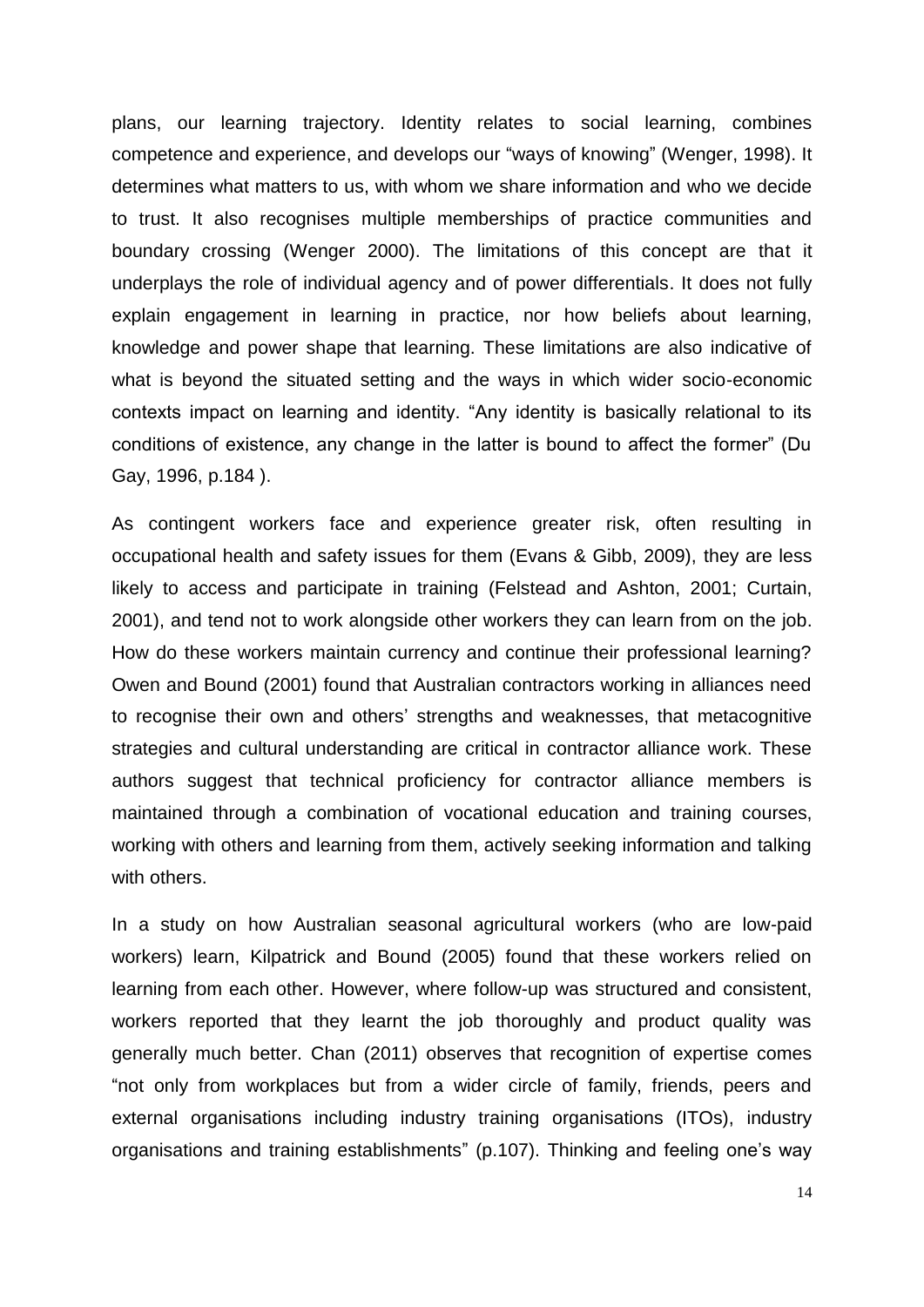into a professional/ occupational identity may be facilitated by such practices as learning conversations and sharing war stories. This has particular relevance for contingent workers. Given constantly changing relationships with employers, coworkers and peers, how do these workers connect and interrelate given multiple employment locations and relationships? It is important to understand contingent workers' professional/ vocational identity formation because such identity is fundamental to the "how" and "why" of workplace practice. Are we able to develop existing and/ or new programmes to support identity formation in ways that enhance productive and satisfying workplace lives?

#### <span id="page-20-0"></span>*2.3 Summary*

This section has presented a guiding discussion on the challenges of defining contingent work and workplace identity and their relationship with learning. It is apparent from the literature that there are challenges for working as a contingent worker. This is reflected partly in the lack of a clear terminology or definition to describe the phenomenon. We do know, however, that the non-permanent or nonstandard employment patterns described require a different way to understand the relationships between worker and workplace. In effect, there has been a decoupling of individuals and their skill sets from ongoing or continuous relationships with any one employer or enterprise. This also means a decoupling of workplace identity which is quite distinct from the traditional learning and peer support that such arrangements provide. This has profound implications for "becoming" a worker in industries such as Film and Television. If a continuous employment relationship is absent, how is professional knowledge and learning generated, shared and practised? How are supporting peer group and peer group networks created and utilised? What measure do contingent workers use to judge or compare their performance? Does working on multiple sites affect, support or change individual identities as professional workers, and if so, how? How different are contingent worker identities from those of workers in ongoing or continuous employment, and what does this mean to individuals, enterprises and educators? While not all of these questions are to be addressed in this brief report, we endeavor to highlight the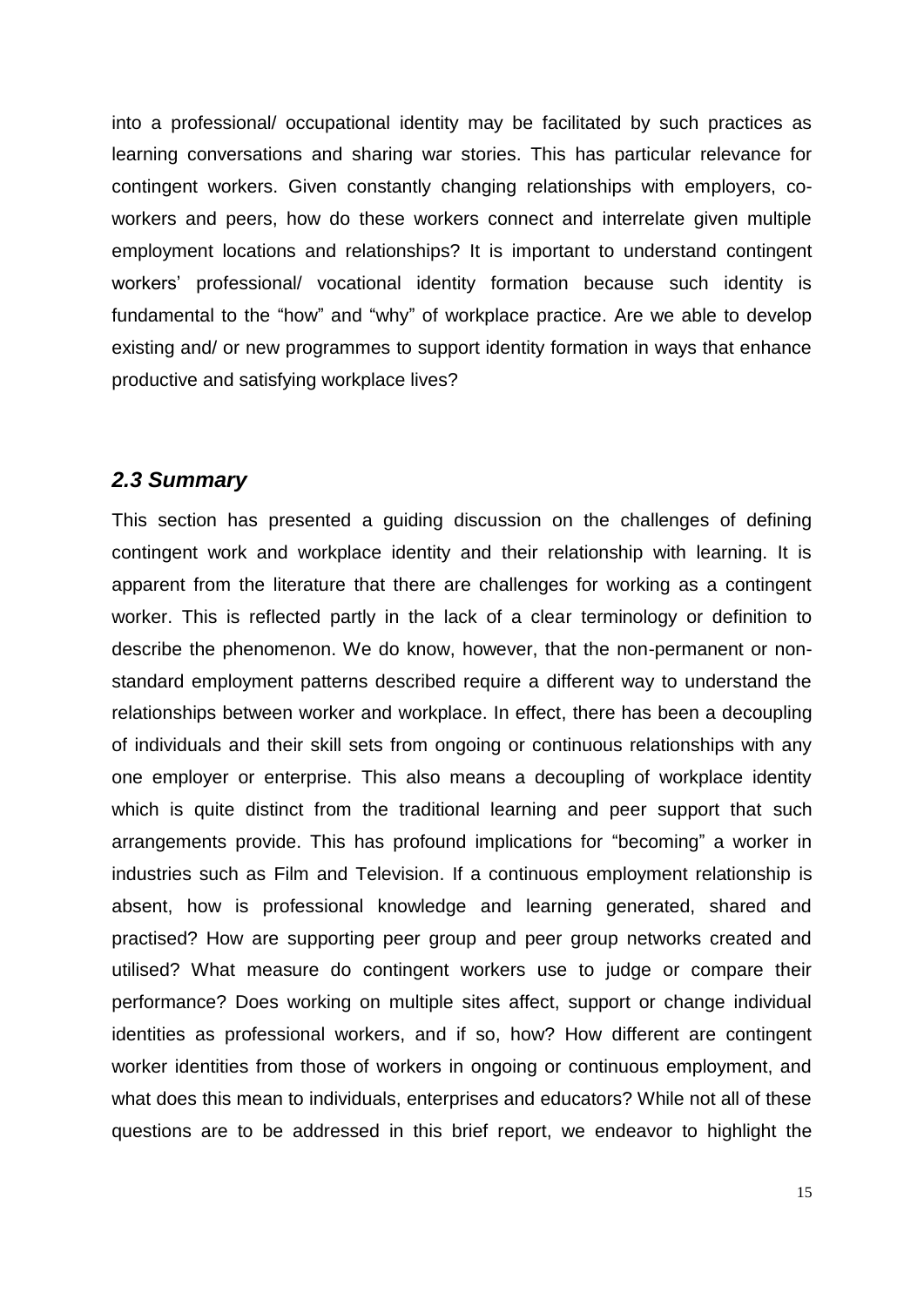significance and implications that the shift from ongoing to contingent work has for education and training. These will appear in Chapter 5.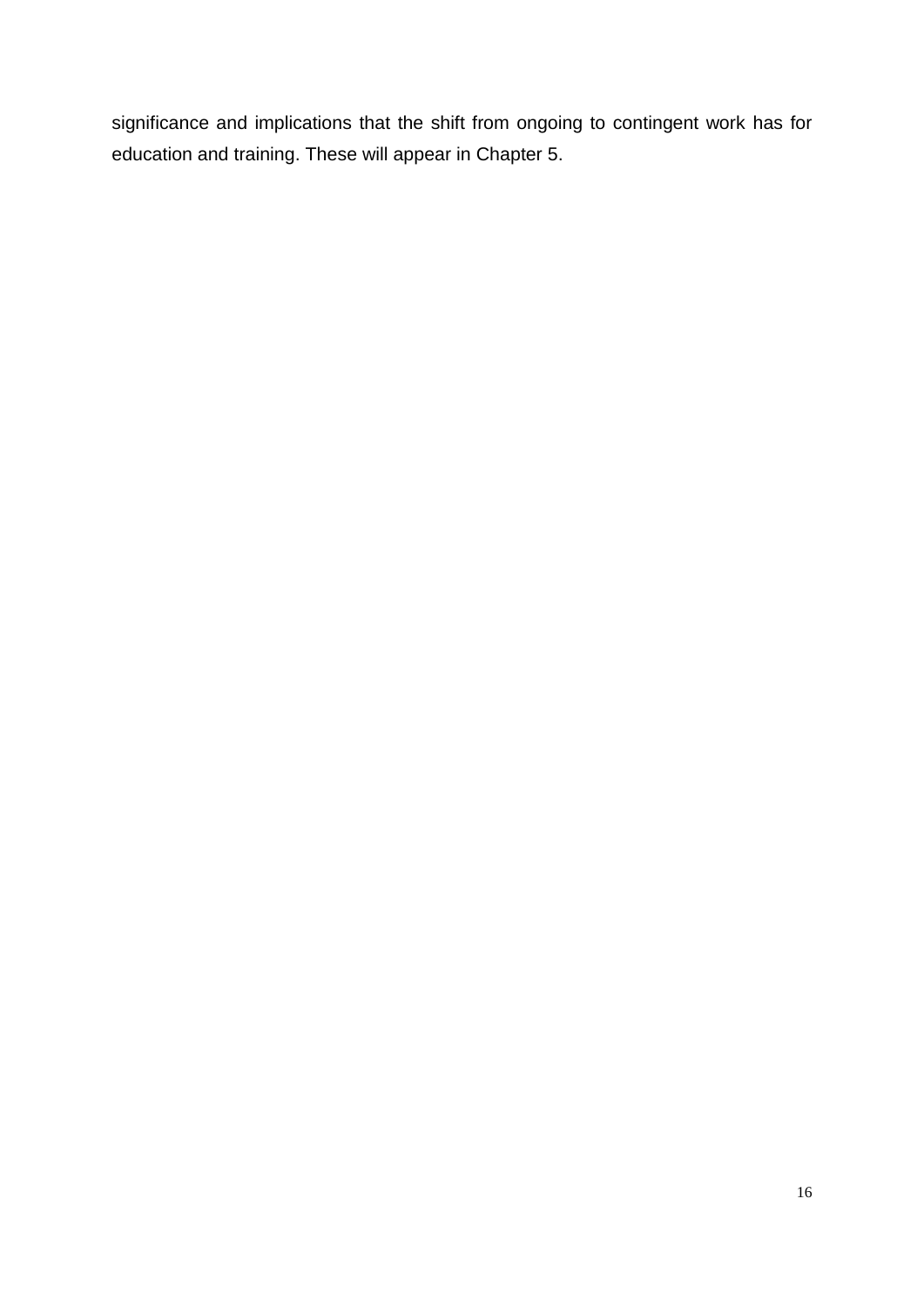### 3.0 Findings

<span id="page-22-0"></span>In this section we present key findings that emerged from interviews with freelance workers in Singapore's Film and Television industry and the meeting with the reference group. These data provide an understanding of the experience of working as a freelancer which offers an idea of how identity and learning may be shaped by this work. This section is followed by findings that have implications for the development of these workers' capabilities and skill sets. While not exhaustive, we believe the ideas presented represent the most significant findings of the study.

#### <span id="page-22-1"></span>*3.1 The experience of working as a freelancer<sup>1</sup>*

1

Freelance employment in the Film and Television industry offers a range of advantages related to greater freedom in managing and selecting work as well as enhanced scope for creative freedom. Freelance film directors may have the opportunity to work on a diverse range of films and engage with different genres as well as learn from a broader group of mentors. Freelance employment can even act as a fast track to work as director. Cameramen may also benefit from the opportunity to work with a diverse group of colleagues on a wider range of sets. Gail, a freelance producer, described the advantages of increased individual agency and personal freedom associated with freelance employment in the following terms:

It means you are free! In a big way, yes you are free. And at the same time, you have a higher level of awareness. You are aware of a lot of things. You are aware of your power as well. When you are a full-timer, you feel quite powerless at

 $1$  Appendix 1 includes two case studies of craftspeople who exemplify many of the points made in this chapter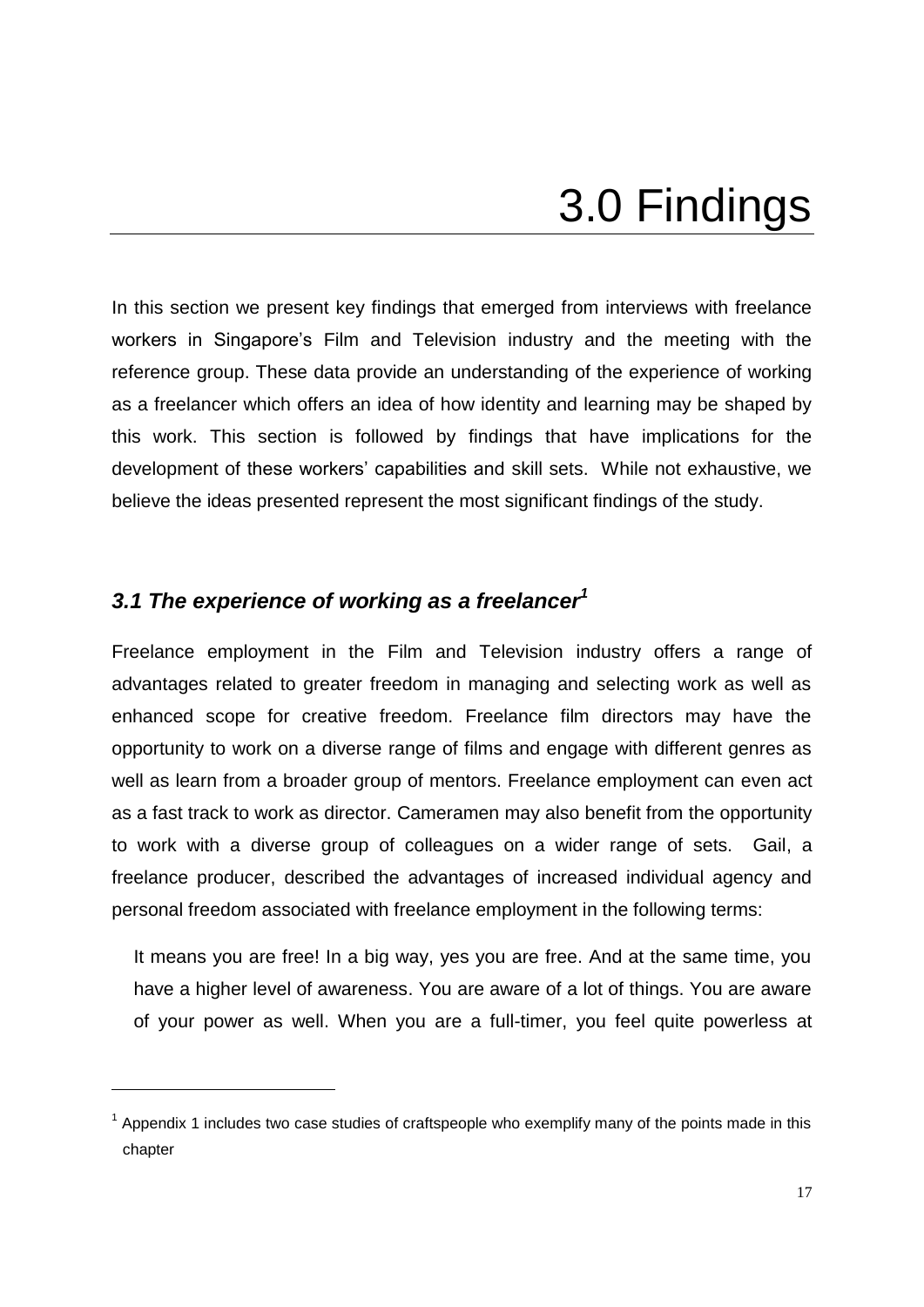times. But as a freelancer, you do feel that you have a bit more power. A bit more control.

Freelancers also have to contend with various disadvantages related to a lack of guaranteed employment, a heavy work load as well as the potential hazard of late payments. Bala, a cameraman, revealed, "There are times I don't see my family for six, seven months...I'll be back ten in the evening, off to work at four in the morning for six months." Gavin, a soundman, revealed that his competitive service fees extended his work schedules:

And because of my networking and also my pricing, because I don't price myself out of the market, I have lots of jobs. So when I work more than five or six days in a row, the stress comes in – because each working day, I am away from home for about fourteen hours. Twelve hours on the job, two hours travelling, more or less.

The "permeability" (Campbell Clark, 2000) of boundaries between work and home is especially pronounced among freelancers in the creative sector as a result of their willingness to work long hours in order to guarantee a steady flow of employment. As Kevin, a freelance director explained, "as a freelancer, you are only as good as your last job". Similar to other respondents, he revealed that his willingness to be exploited in the early stages of his career led to an especially burdensome work schedule:

But when I was directing, I was very poor when I started. And the payment come late. Because there's no regulatory body in Singapore to say, to help us. There's no union. So basically I, to get into the industry, I had to undercut myself. Undercut, I know this production company is sort of like, raping me up. But I let them rape me. Once again, no choice, because you got to get in you see.

Lack of regulation and union involvement meant that late payments are an occupational hazard. Kerry, a key grip, revealed that

 ...the biggest one [challenge] would be getting payment sometimes. Because quite a few companies, there's no black and white. But we said thirty days, sometimes takes three months, sometimes six months, sometimes one year. Sometimes, some people don't get paid at all.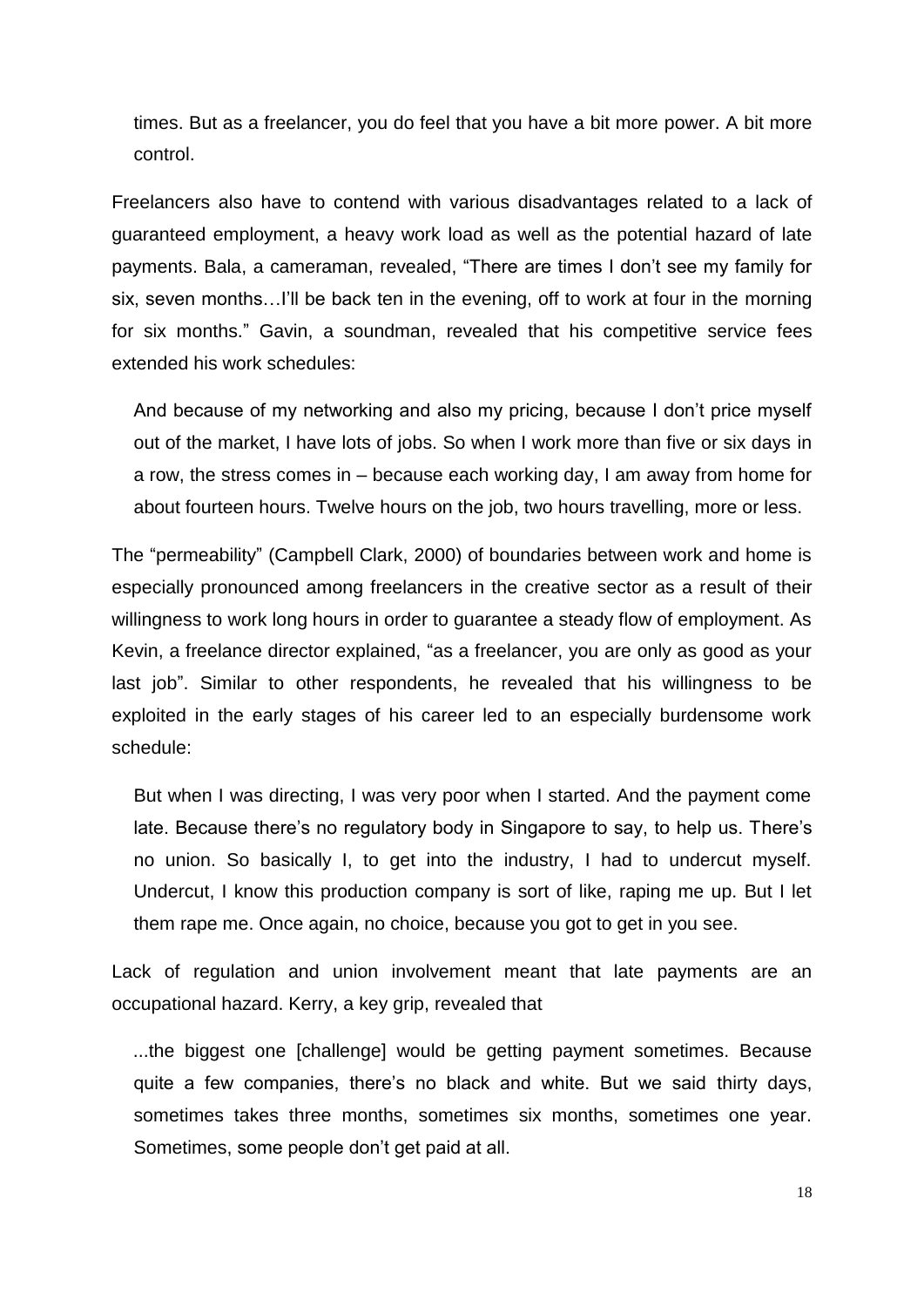Related to pay are issues about the types of work available in the local market. Our data and the stories of the reference group members show that the quality of free-toair programmes is considered by the industry to be rather poor. Like many of our interviewees, many of the reference group members made a direct link between the issue of quality and funding. It was also reported that the wages of some professionals in the industry have not increased in the last ten years, although it was noted that some professionals and para-professionals managed to secure appropriate, respectable rates in the industry. In relation to quality work and reasonable remuneration, it was also strongly pointed out that the clientele needs to "upgrade as well". They should have reasonable expectations and not expect work to be done gratis or for very low rates, or within impossibly short timeframes. They should also be more discerning and reject low quality work as it impacts on the whole industry.

In order to cope with this dynamic and uncertain work environment, freelancers have to possess and learn to develop a range of dispositions, work ethics and tacit competencies (in addition to sector-specific technical knowledge and expertise) that are essential to mitigating risk and developing a successful career trajectory.

#### <span id="page-24-0"></span>*3.2 Passion for and willingness to work hard*

Having a passion for work as well as a willingness to work hard were cited as key factors underpinning the establishment of a positive reputation in the Film and Television industry. Kevin, a freelance director, referred to the "lighted bulb" syndrome to describe those "hundreds of directors who came out and fade away." His response to these challenges is to invest heavily in his work and create the best quality films his resources and abilities allow, "That's how I blow the competition out of the water. By putting in 110 basically."

Victor, a freelance producer consultant, outlined the importance of having a passion for creative work which underpinned the successful development of his career in this sector: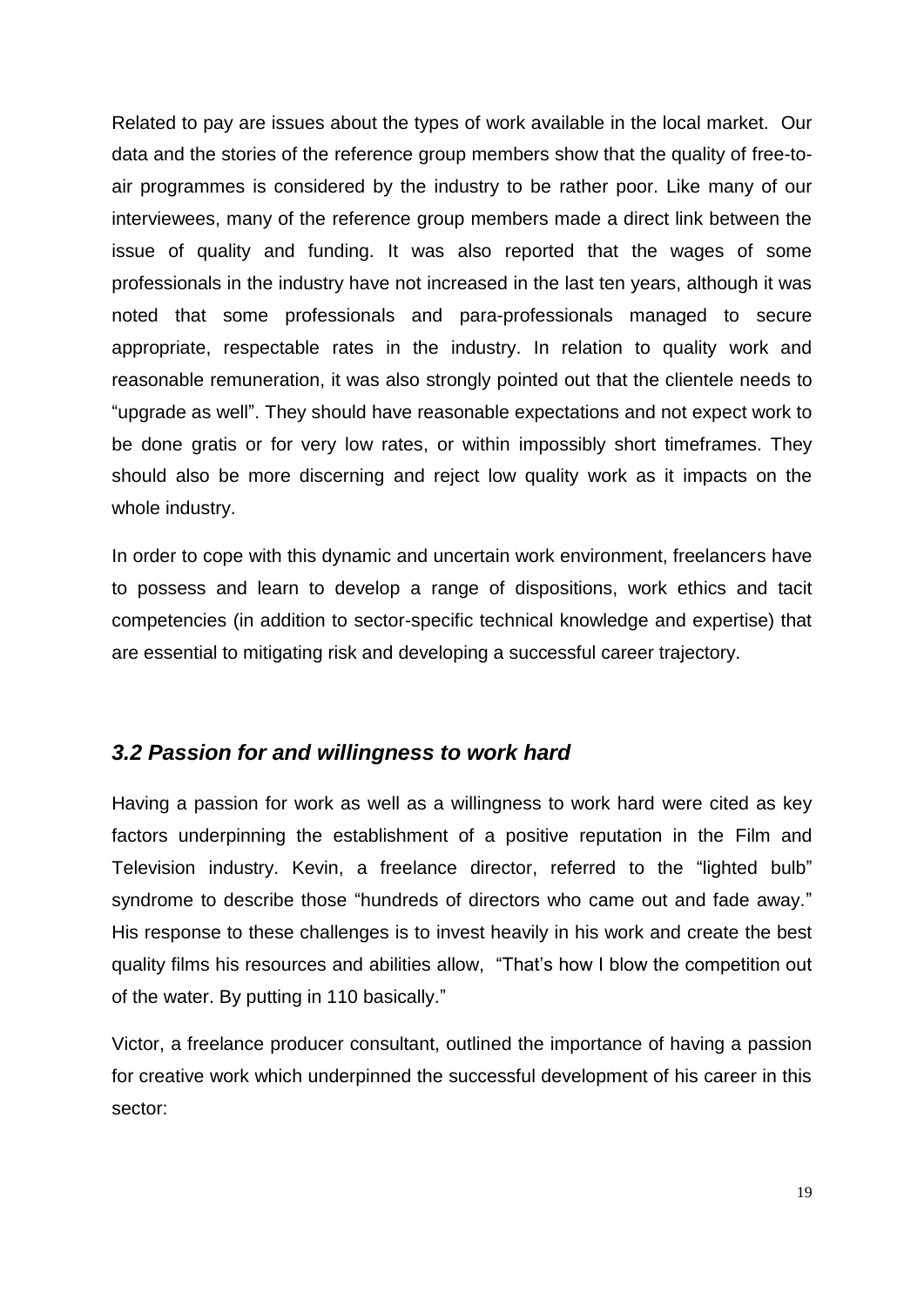For me, I think the biggest push was my real interest in wanting to be in the industry. And the real interest to want to start from somewhere and be a whether you call that apprentice or an assistant that worked from the ground up. I think that is the best way to learn…. And then with passion, it drives you to actually want to be better, want to move to become better, want to be known, want to win awards, want to basically get more reputation, and that's what it starts with, passion.

The punishing work schedule also necessitates a willingness to, in the words of Gavin, a soundman, "swallow a lot of pain. The more pain you swallow, the more popular you'll get." Stamina and endurance are combined with a degree of performativity in the form of a willingness to stifle grievances that arise out of onerous working conditions. As Gavin further explained:

And always remember…never put on a long face on the job. Even if you've been scolded or you've had a fourteen hour day, you still have to put a smiling face because you're a non-salaried worker. Because if you're a salaried worker, you could scold your boss. You could use whatever words you want. But as a nonsalaried worker, do not forget that your pay could be withheld.

Recognising and paying deference to chains of command on sets is important for building a reputation that will help maintain regular work. This is part of the day-today exercise of judgement and self-management that is integral to the freelancer's role. The presentation of the "smiling face" can also be seen as part of a social process (which Coté (2006) describes as image projection and Ziehe refers to as learning to "stage oneself") that occurs in contextually specific ways. For freelancers moving between contexts and negotiating different expectations on a daily basis, this involves a high degree of what they sometimes describe, revealingly, as "malleability", a term which refers to materials that have the property of being able to be hammered into shape without breaking or cracking.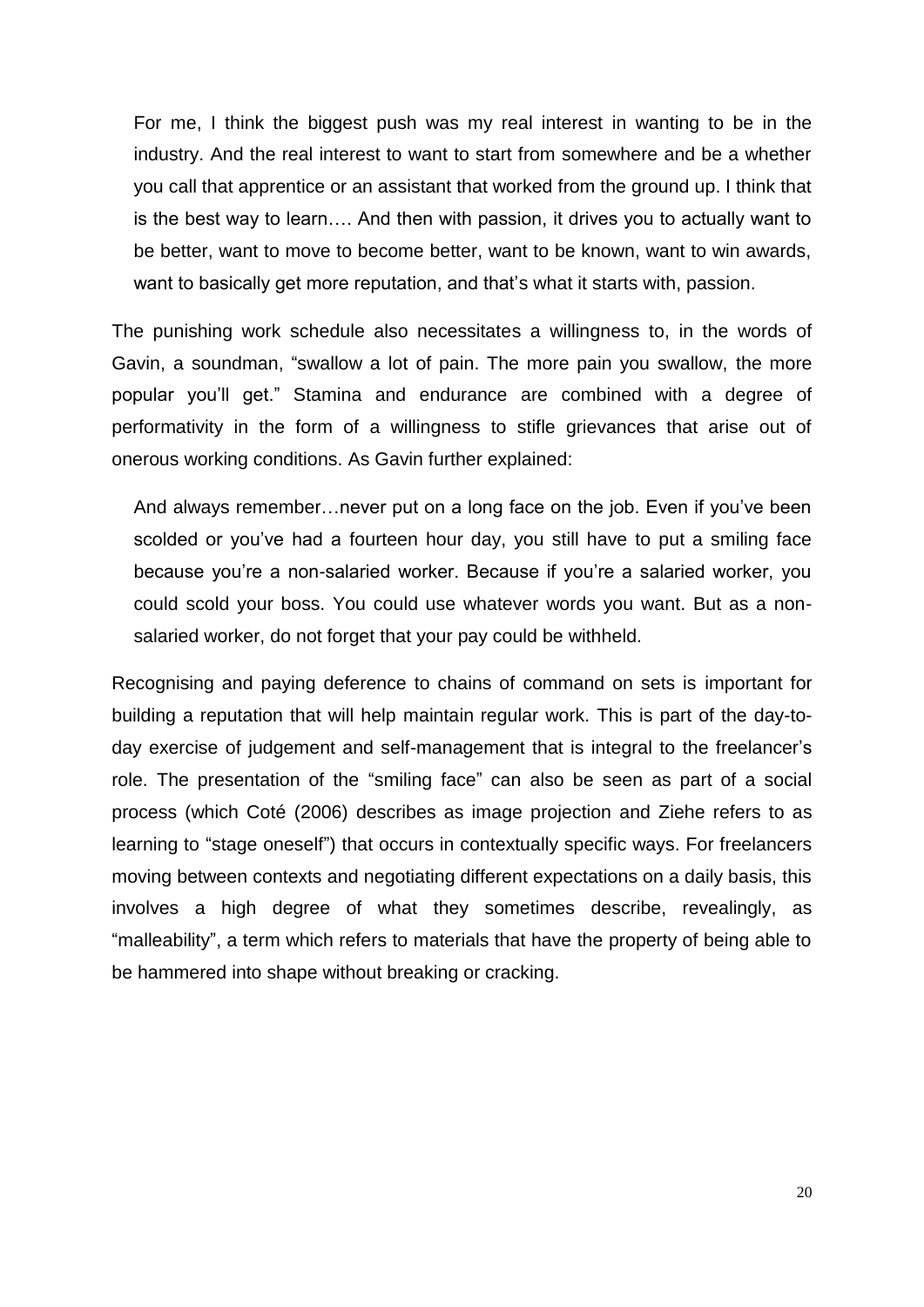### <span id="page-26-0"></span>*3.3 Developing awareness of the implicit norms and values that underpin work*

In a working environment that is characterised by lack of regulation, union involvement and codified working practices, freelancers' capacity to read implicit rules of engagement (Gotski, 2010) and tacit norms and values that underpin social relations is especially significant. As mentioned above, freelancers are willing to price their work competitively in order to ensure a steady flow of employment. However, a tacit consensus among freelancers dictates how low this pricing should be. Kevin outlined the hidden workings of an invisible union among technical crew:

The tech crew are easy people. Why? Because the tech crew has an invisible union going on. I don't know how this happened but it just happened throughout the years. They managed to unite in an unconscious, I mean, way, right, such that there are standard rates for group. \$250, I think. After 12 hours or after 10 hours, 1.5 OT. Then after that, for camera assistant, \$300. If you are more experienced, \$400. For cameraman, \$400 above. If you are TVC cameraman, \$1800, \$1500 and things like that. They have an invisible union, nobody goes below that rate. Very seldom. If you go below that rate, you will be frowned upon, very much so by others in the industry. So I know you spoil market, I won't work with you. Let's say I'm a gaffer. A gaffer hires a couple of groups. Basically, he's higher in the hierarchy. I won't hire you because you have nice work. It happens as well, so they have an invisible union.

An implicit code of practice also underpins the management of clients among cameramen. There is a tacit understanding that certain clients belong to certain cameramen, and that covering work for colleagues should not lead to stealing these clients, but should instead reinforce the existing ties between clients and cameramen. As explained by Mano, "And when I go over for Bala's job, I won't steal the client but I will also make sure I take care of the client so that the client is happy with me, because if the client is happy with me, the client is happy with Bala because he sent an able replacement."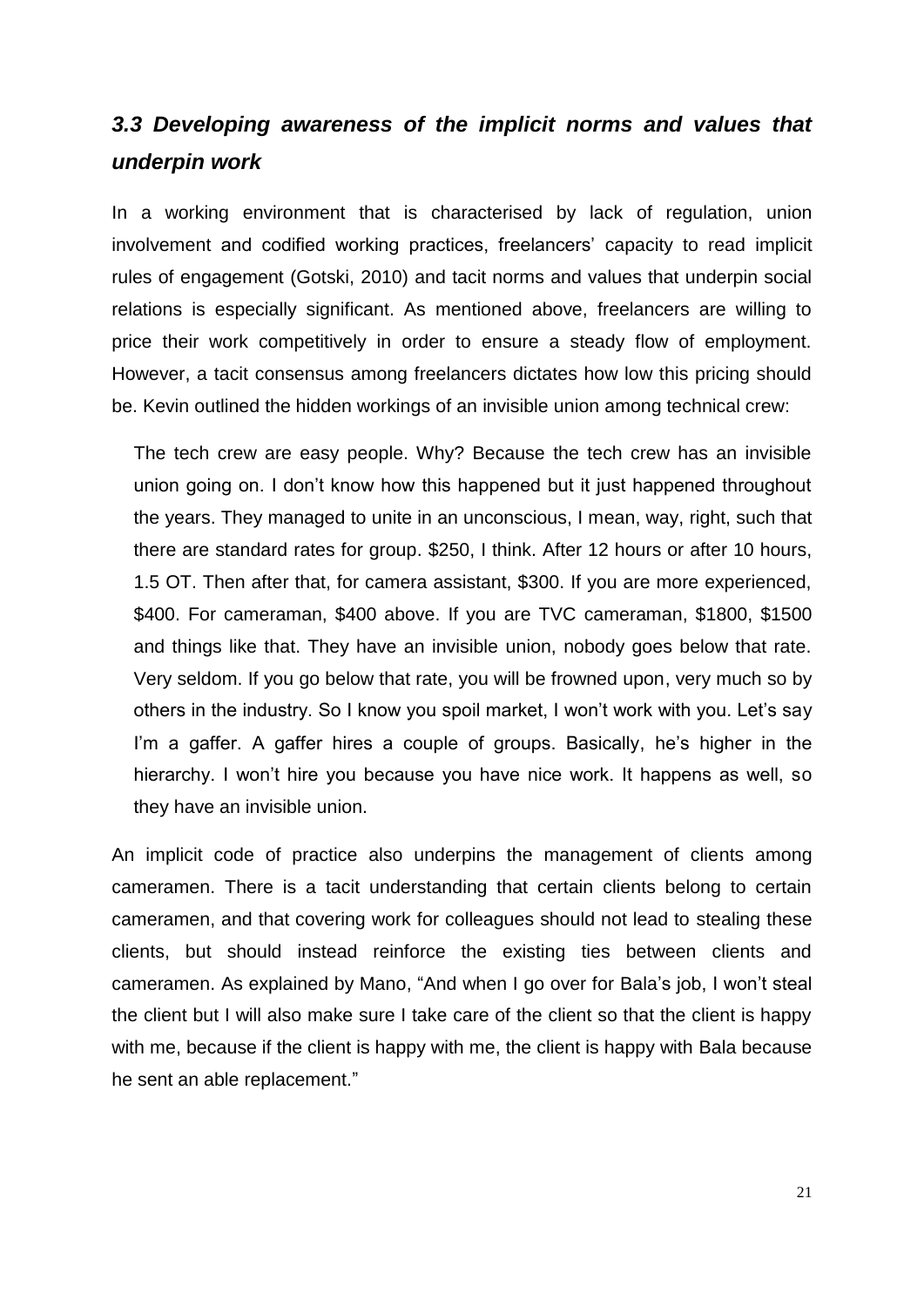#### <span id="page-27-0"></span>*3.4 Managing social relations*

Networks are vital for accessing work opportunities, managing workload and providing learning opportunities. Howard, a freelance video editor and trainer, revealed that:

In Singapore, we are very aware in a sense that the industry is so small. Everyone knows everyone. I've been in the industry long enough that a lot of people know me. So it's a lot of word of mouth. And these days, we have internet to help us. But my job is still 99 per cent through word of mouth. In fact, I'm comfortable to work with people that I don't know. I prefer to, whoever who call me, I will always ask them who recommend, you know, my name to you. I prefer to work with people of track records as well. So a lot of my contacts are through word of mouth.

Similarly, Victor, a freelance producer and consultant, revealed that:

I think this industry is people industry, so in that sense, knowing who and knowing people are absolute critical. And of course, I think, more importantly as well, is having the community network that you know, because a lot of work is by word of mouth. You get to know this person or whether this person is good or not through hearing from another producer, another colleague of yours in the industry, and that's so critical, which is why I think it can be quite scary as well because bad word of mouth can destroy you as well.

The development of networks takes different forms, depending on job-specific and personal considerations. Workshops, events and screenings can act as important forums for networking and information sharing among film directors and producers. Some directors utilise social networking sites and YouTube to showcase their work. In other cases, film directors and producers prefer to base their networking on the cultivation of ties with a small number of colleagues. For example, Victor, a freelance producer and consultant, revealed:

You got to PR a bit, drink a little, things like that. But it's more of, I don't do it, I'm not very good at it. I don't even have my personal website, even this many years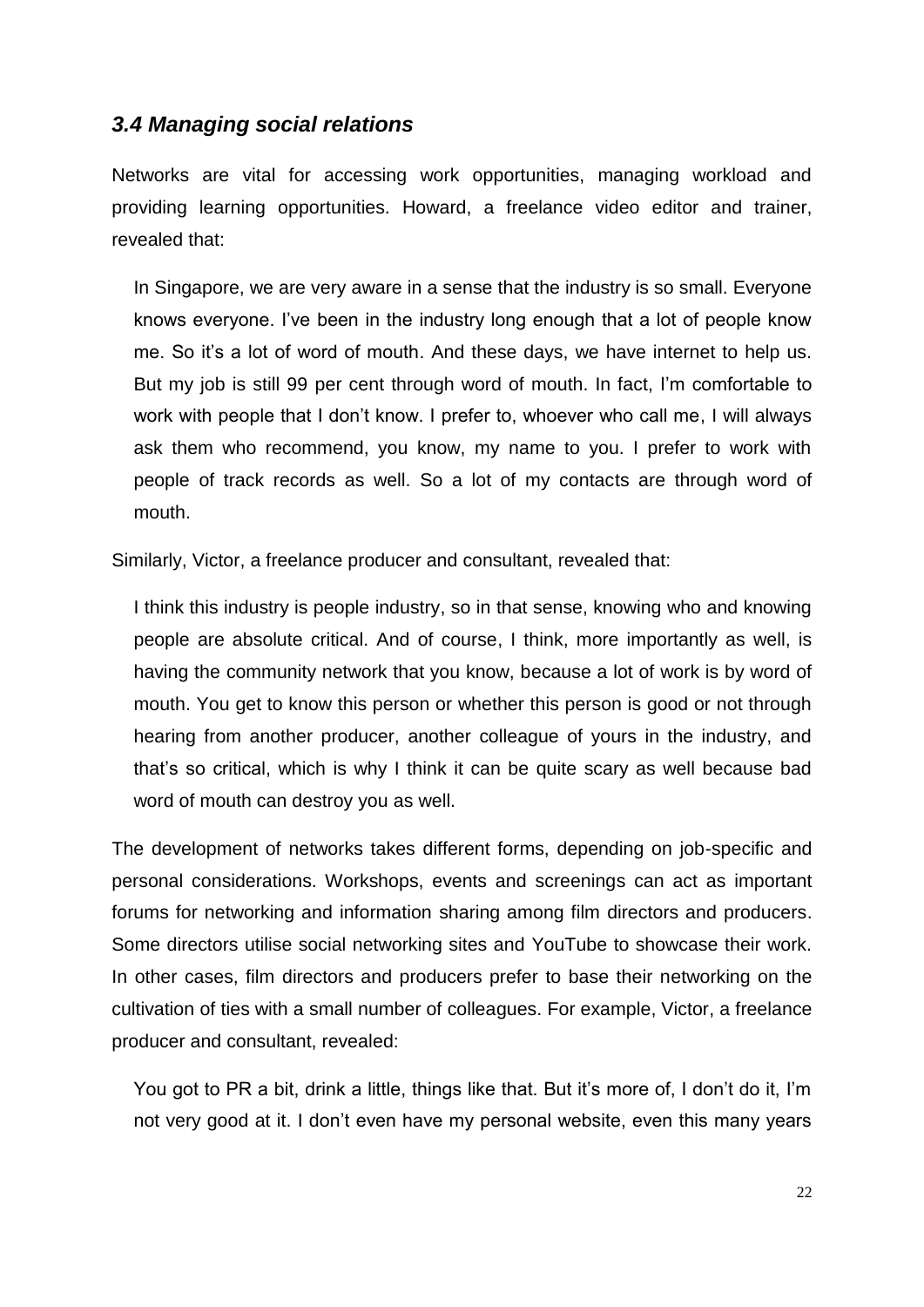in the industry. I don't really have that infrastructure in place. I know people but not that much. But I do… I think, I guess I have my ways.

Production and technical crew tend to be more prone to base their networks on the development of trust with a small number of colleagues. Gail revealed:

I think Singapore is still very much like the China Asian style where networks are very important. It's really about who you know. Sometimes it's not about who is the most capable to do the job. It's about your network. So they have a brotherhood, especially for the camera crew. So when you hire a cameraman, you agreed to a gaffer, meaning the people who does the lighting and who lay the cables. You have to get his own crew of gaffers. You cannot get from anywhere else. Otherwise the cameraman will not work. So it may not be the best for the work, for the job. But they are a group.

However, the formation of such networks is also underpinned by the practical need to provide more effective and speedy working conditions on set rather than merely to protect the needs of informal interest groups. There is a preference for working with a familiar group of people as there is no need to give long explanations of particular requirements due to a common understanding of styles, strengths and weaknesses and preferred modes of working.

While networking is clearly vital for building a reputation to get work and also to work more efficiently, it also has additional implications for learning. Using networks for learning appears to be differentiated between those "below the line" (technical crew) and those "above the line" (producers, directors, writers). Technical crew form small, tight groups that share techniques, information and aesthetic aspects of the craft. These groups are sometimes the same ones that work together. Although they know most of those who practise the same craft in the industry, they only trust and share within a small group. Above-the-line professionals tend to take part in formal, structured events and network activities such as those organised by Six Degrees<sup>2</sup>.

1

 $2$  Six Degrees is a government initiative that provides an online space for creative workers to network, often through professional development activities.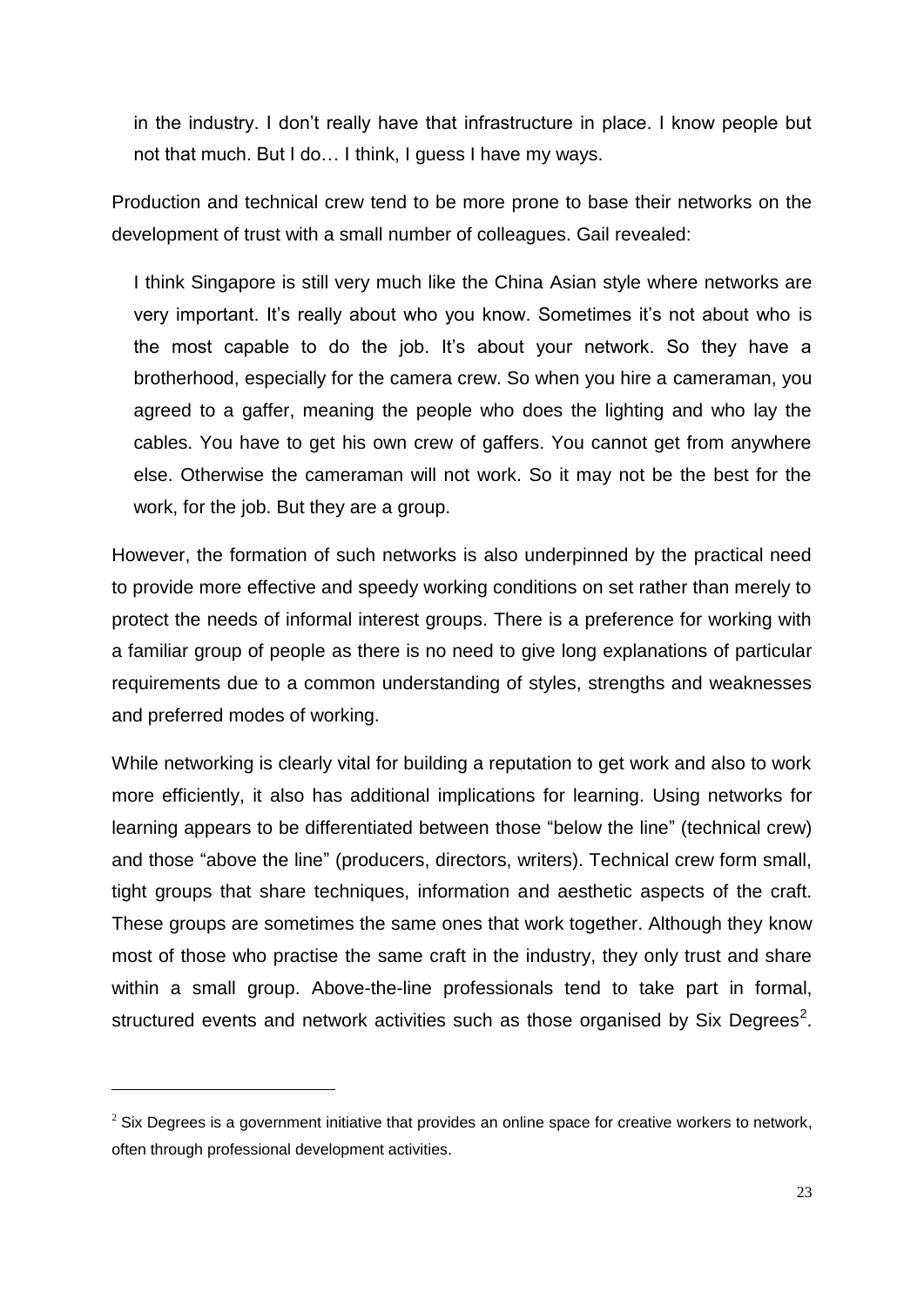The formation of networks also appears in some cases to be based on ethnicity, for example, for those working on Tamil- or Chinese-speaking productions.

#### <span id="page-29-0"></span>*3.5 Developing a flexible attitude toward work*

Freelancers are required to develop a flexible attitude towards work, responding to shifting work patterns as well as undertaking multiple roles on set. Soundmen, for example, are frequently required to help out with lighting or double up as the grip and cameraman. Howard, a freelance video editor and trainer, outlined the freelancer's flexible mode of psychology in the following terms:

The fact is if you compare a freelancer versus a full-timer, when the full-timer gets laid off, the psychology is in a huge panic mode. What's next? How am I going to find the next job? There are a lot of worries that sometimes can be unnecessary. But a freelancer has trained himself or herself to be malleable in all kinds of situation. The next thing that come to the mind of the freelancer when a job is called off: so OK, next job. I will look for the next job. So in a big way, I feel that freelancing is a good training. It makes you see the world in a more realistic sense. And you are more fair to yourself and fair to others as well.

Howard described this flexible state of mind as being "cultivated over time". He described himself as a naturally "stubborn" person who has been forced to cultivate a flexible disposition through the necessity of working in a variety of different work environments:

It's definitely a state of mind that is cultivated over time. You won't be so malleable at the very beginning of your freelancing career. But as time goes by, the more you work in different environments, the more you come to an understanding that you have to change to fit yourself into different environments. There's no point complaining that we don't have this, we don't have that. Every company you go to is very different and no company will change for a freelancer. So you change for them and not the other way around. So it was something that took me a long, long, long while, to cultivate myself to be malleable. But it's a very precious experience definitely.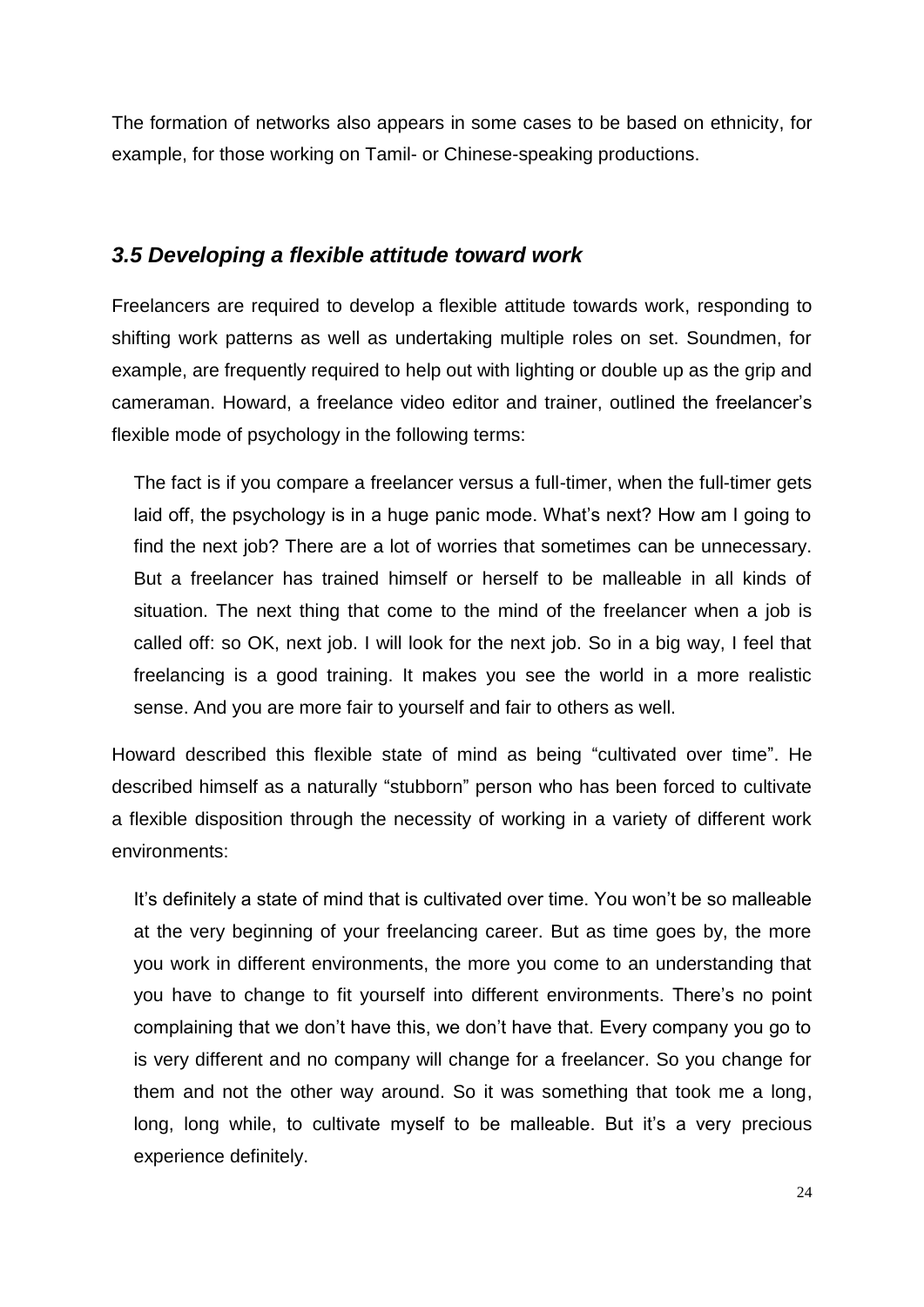#### <span id="page-30-0"></span>*3.6 Recontextualising knowledge from informal and formal learning*

Skills development in the Film and Television sector is based primarily on various modes of informal learning. Mentoring provides an important channel for the ongoing development of technical expertise as well as the nurturing of the aesthetic and intuitive dimensions of work in this sector. Kevin, a freelance director, revealed that he was reliant on a mentor who allowed him to reconcile his creative dispositions with the instrumental demands of the film industry:

… he sort of taught me how to achieve that, how to shoot things in a factory way, in a way. I mean, not only that, besides that, he taught me artistic stuff as well. Writing and stuff like that. I learn but it's not formal teaching and things like that. It's more of watching him work, dialogues with him and stuff like that.

Similarly, Nasser highlighted his reliance on a mentor to develop the intuitive and aesthetic aspects of his work:

And he's the only guy who can explain to me from A-Z and even more if I just ask him a simple question. He don't just tell you how to read, he tell you the nuance of it. He tells you all the little things that is not in the books, through his experience and through his knowledge.

Victor underlined the prevalence of informal mentoring in this sector and expressed an ethic of willingness to share and pass on information that was widely upheld by other freelancers:

I think we all have mentors in the different stages of our career. You always look, see, observe… I mean, I don't really have one mentor that I consider mentor in that sense. I really learn on the ground with different kind of like, you know, feel of things, and that kind of condition who I am today. But I have been mentor to many people, because I enjoy, actually, sharing and I enjoy exchanging, and I work on a larger ground than a specific group.

Respondents spoke of at least one and often a number of people who were important in their development. These mentors were always experienced people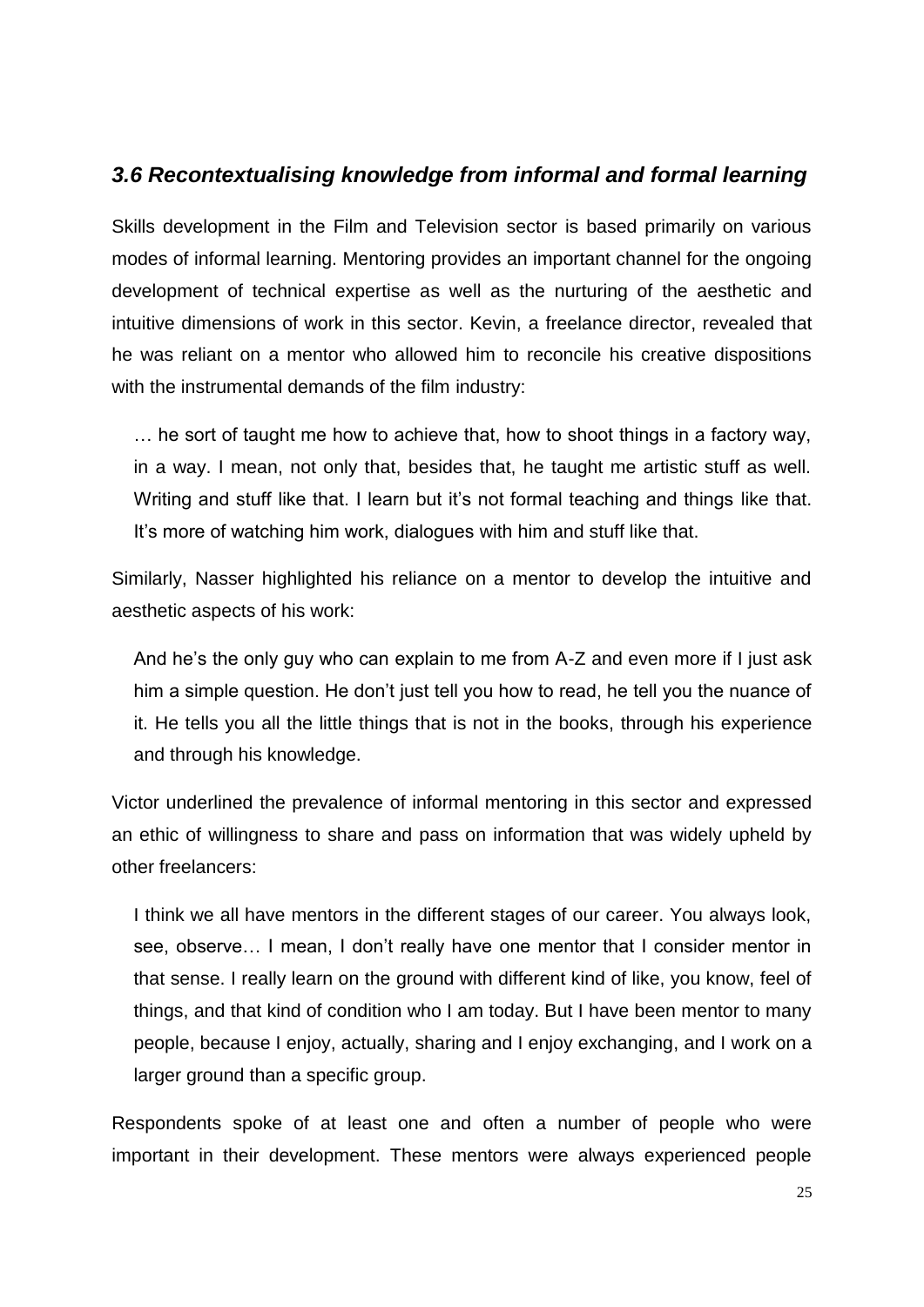whose trust the mentee had earned and who willingly taught the mentee about the craft and being successful in the industry. Respondents met their mentors when they had to work together on site, through networking events and other activities or, occasionally, the mentee deliberately approached a mentor. The reference group further emphasised the importance of mentorships, shadowing and apprenticeships as effective ways to learn.

Other important sources of informal learning include mimicry, experimentation and self-study by accessing internet forums. Cameramen learn about the latest technology by reading the relevant manuals as well as viewing demonstrations on YouTube. Cameramen also develop their sensitivity towards light and aperture through trial and error. Helping each other out on site provides opportunities for practice and learning about other roles (e.g. lighting, key grip, sound) as well as watching and evaluating the potential of new team members.

All these features entail the capacity to access knowledge and skills from diverse channels and recontextualise them (Evans et al, 2009) in a variety of work settings. For example, Nasser who worked as a key grip described how his job entailed drawing on and adapting a knowledge of physics in order to experiment with new camera angles (such as the suspension of the camera by a rope):

…you need to know a lot about physics actually. Sometimes, when producers or directors or cameramen, of course they want to get the best job possible, but of course they always think safety first. So I have to put my physics knowledge into it.

Mano, a cameraman, described how he developed his craft by observing and adapting the work of a small number of fellow cameramen:

That's the only way I learn, because I'd never got the opportunity to go and work as an assistant to Bala or to other cameramen and all that. So the only other way I can learn is, okay, Bala shot this program, I go and watch the program. I sit down and watch and all that. Bala has a certain style that I know and another friend of mine, because I'm very close with two cameramen. So both of them have their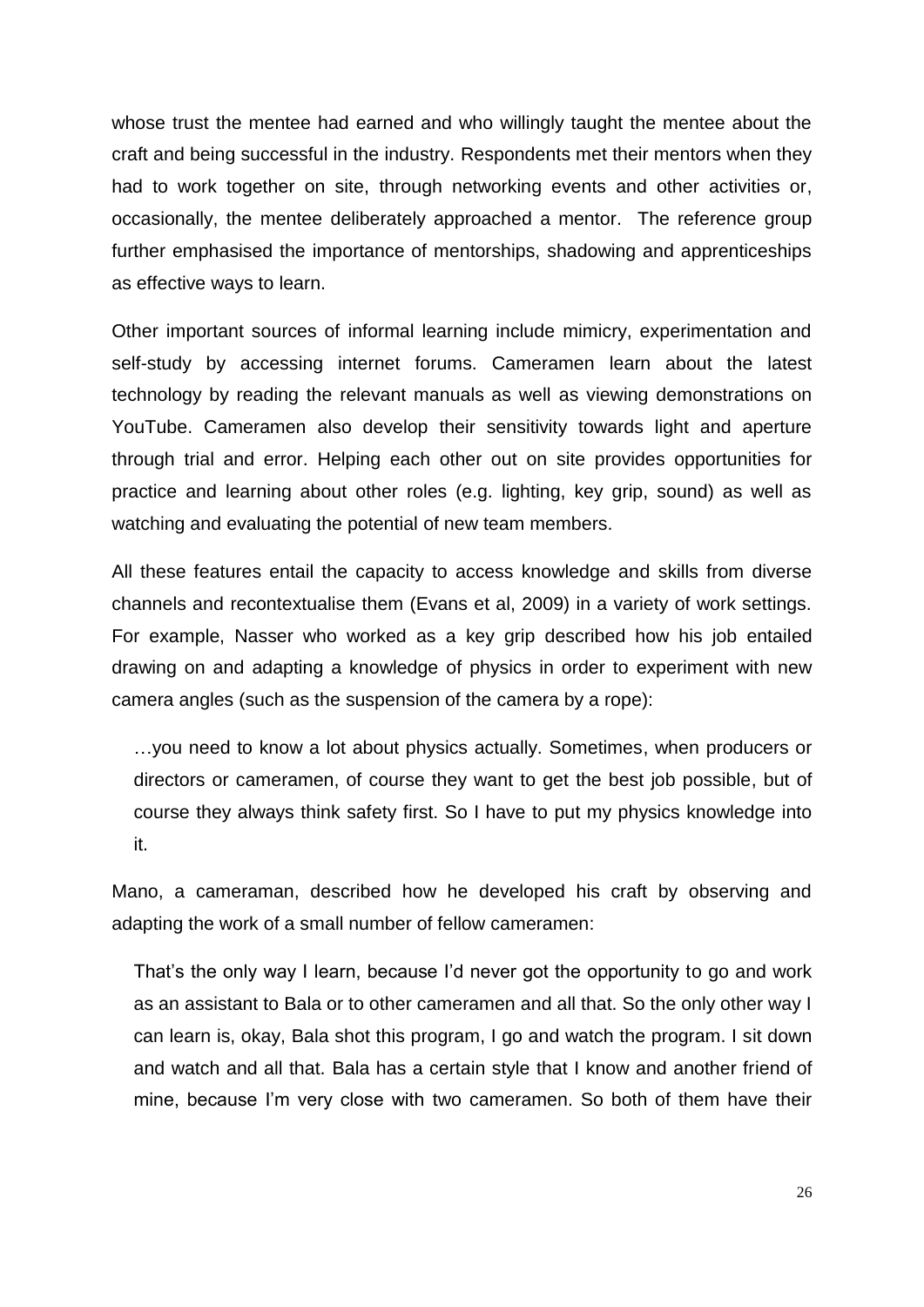own individual style, and by watching these two, the good and the bad thing is, I have a mix of that two styles, I have a mix of that two styles.

This type of informal learning has the additional advantage of allowing Mano to cover more easily for the select group of colleagues as a result of his familiarity with their favoured styles. Chandra, a soundman, highlighted the capacity to think on your feet as an essential ingredient of becoming established as a soundman:

It's a job where you have to think on your feet. You have to work things out in your head, you know, like why we are having this problem. So you have done this thing, your acoustics, you have done this thing, your equipment. Now if you haven't done a course or if you don't know the equipment, you just went to Sim Lim and bought the equipment, and say now you're the soundman, you're dead. You're real dead.

A generational distinction can be traced among freelancers. Those who are more experienced tend to attach greater significance to the intuitive and craft dimensions of their work and privilege the benefits of on-the-job training over formal education. Mano made the distinction between "old school" and "new school" creative sector workers, the latter basing their expertise largely on their pre-service training:

...there's always a conflict of interest between the old school and the new school guys because we learn things the hard way and we learn things while doing it and, how to say,… with given resources...Too much of learning from the books cuts out on their creativity.

The reference group expanded on the existence of this divide by sharing that the old school included experienced professionals and para-professionals who learnt on-thejob, many of whom do not hold relevant qualifications. The new school are those typically younger entrants who enter the industry with pre-service training from the polytechnics, institutes of technical education (ITE), private institutions or university. It was expressed that ITE graduates develop strong hands-on experience; polytechnic and university graduates were described by some interviewees to have unrealistic expectations, with many wanting and expecting to be directors or producers, and some of them do not wish to experience the exploitation their seniors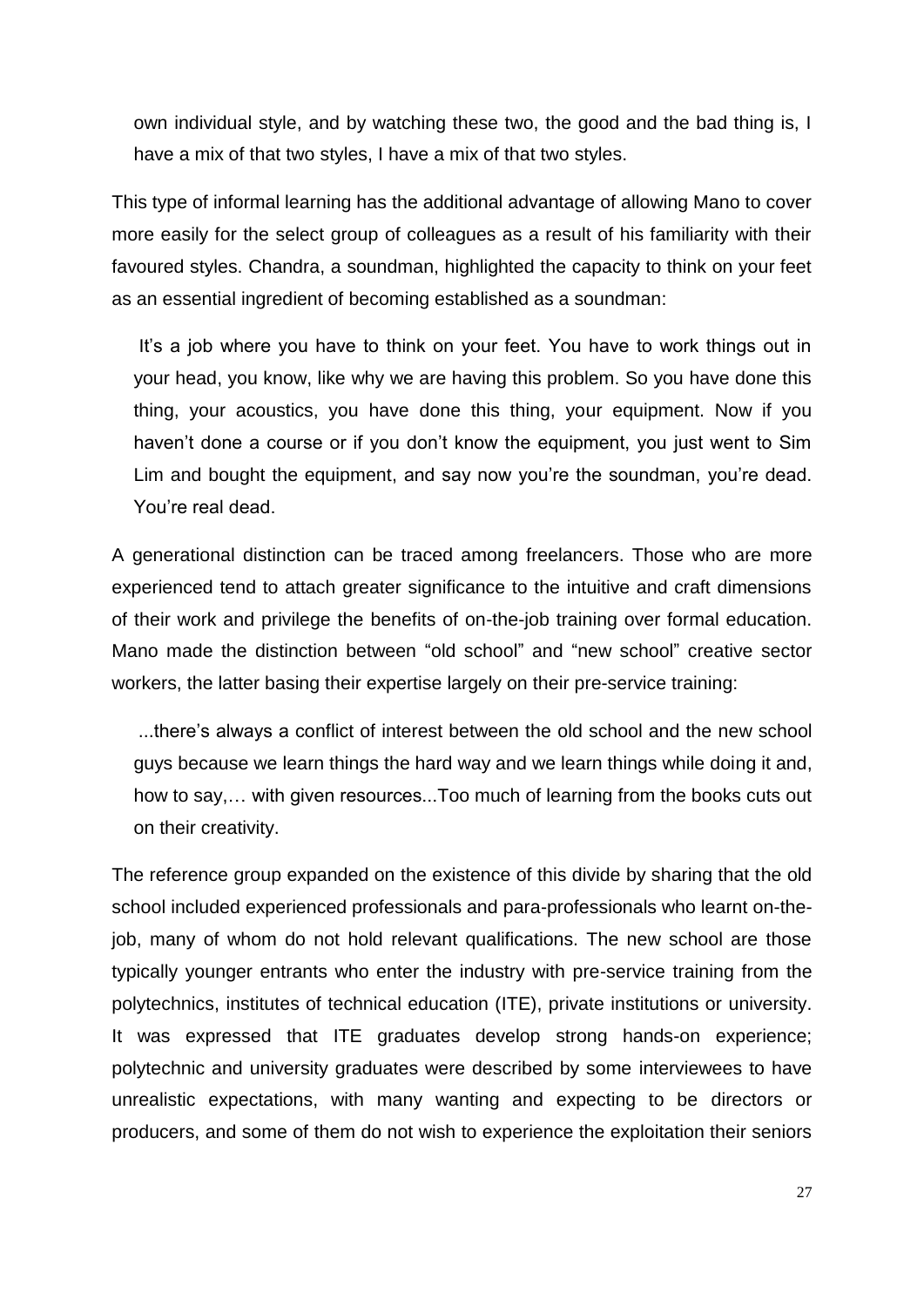experienced or earn their stripes the hard way. This has implications for possible mentoring arrangements and support from experienced personnel. The observation was made that apprenticeships require willing apprentices and masters.

Such sentiments suggest a difficulty in recontextualising knowledge acquired through formal learning into the work environment. Experienced freelancers commenting on this hold a similar view about the inadequacy of formal learning. Kerry expressed a sceptical opinion of the knowledge of polytechnic lecturers, "Definitely, the real learning takes place on the job. The lecturers themselves haven't been on the field before." Similarly, Bala, a cameraman, remarked in relation to film schools:

I always wonder what they're taught in there because when they come out before that and after the three years when they get the diplomatheir diploma, certificate, so when they're out in the market they know nothing. I'm very surprised. I'm very very surprised.

Interestingly, the polytechnic lecturers who attended the reference group expressed that this is not entirely true as many of them deliberately undertake industry projects in order to ensure the relevance and currency of their knowledge and skills.

There is also a widespread sentiment in the reference group that internships need to be more effectively planned and tailored to the demands of the industry. The current state of many internships includes the use of interns (unpaid or paid at \$500 per month) being given full responsibility for projects, with no access to support or mentoring. Not only is this highly stressful for the interns, but also exploitative and unethical. Only a minority of graduates from the polytechnics manage to stay in the sector. Staying power and effective enculturation into the norms and values are important factors in facilitating sustained employment in the sector. As Victor (freelance producer and consultant) observed:

So they [the universities and polytechnics] cater to different needs, and again, the challenge is, often than not, when you do all these courses, they become flavour of the month. Everybody is doing it. So you generate too many similar kind of group of talents, so to speak, or people coming out from polytechnic. And the market somehow cannot support all of them in some way, and that could result in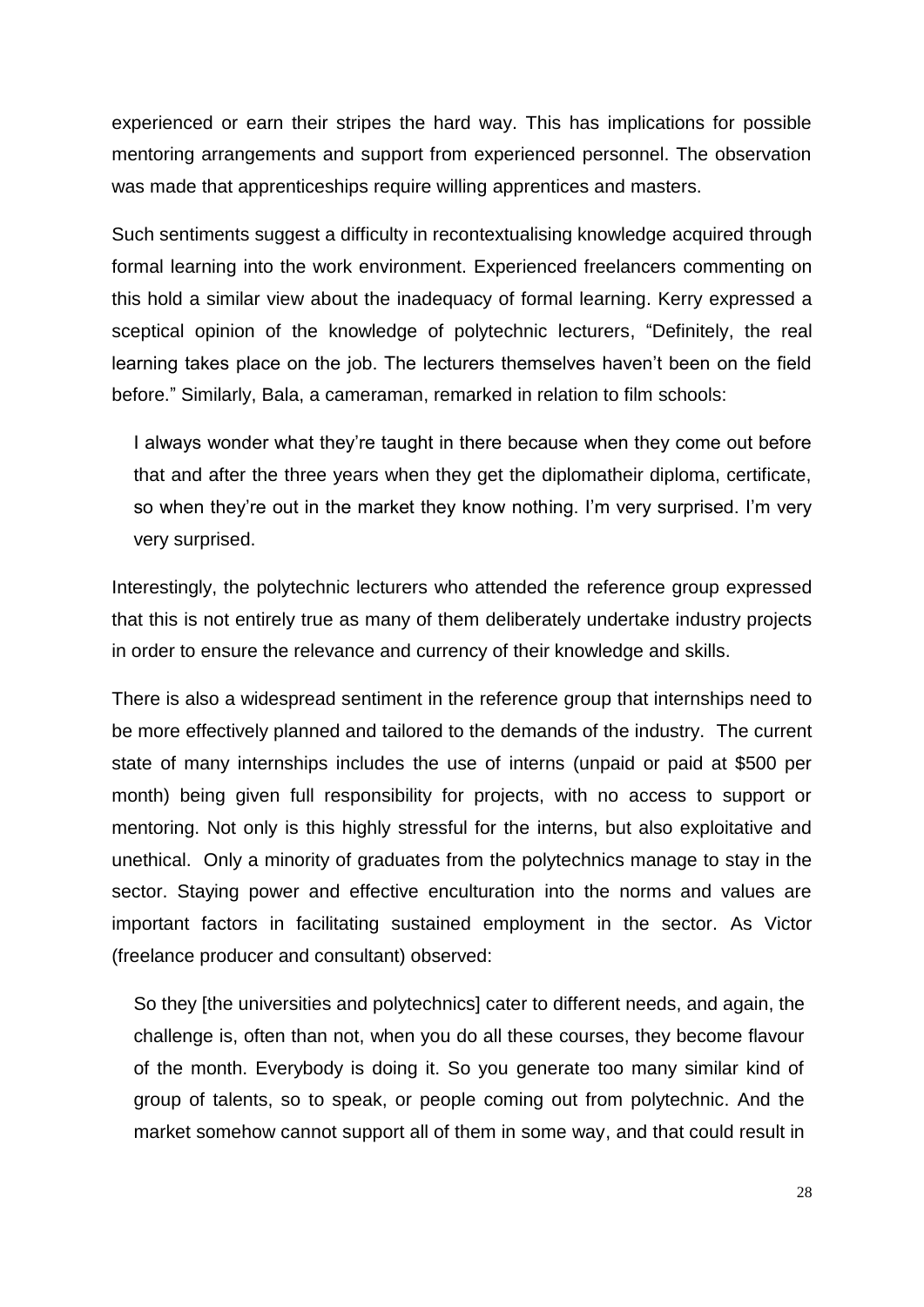a lot of them actually migrate to other different areas and we kind of lost them in the process, which is a pity because we do lose a lot of good people from polytechnic and university to other areas when they realise that they could not find a full time job."

Anecdotal evidence from the various participants and polytechnics in Singapore has also raised the issue that the current attrition rate of graduates from the polytechnics and universities is high, with a spill-over rate of 70 per cent<sup>3</sup>. The reference group raised concerns over the loss of new entrants to the industry and of the need for seniors to recognise the opportunities to pass on their craft. Apprenticeship is one way of passing on and developing expertise in the industry. This is a form of pre-service training and learning. Mentoring provides opportunities in apprenticeships and for the continuation of developing expertise. The role of a guild or association is to give recognition to those who provide mentoring and to link up new entrants or those wishing to expand into different roles with experienced personnel.

#### <span id="page-34-0"></span>*3.7 Summary*

1

These key findings illuminate the nature of freelance work in the Film and Television industry in Singapore. Of greater interest for this study are the insights offered on what constitutes the professional identities of these workers as they negotiate

 $3$  This may have resulted from three current practices: first, participants have noted that while the media industry is small in Singapore, there are currently at least three courses in polytechnics producing graduates, not including the graduates from the universities. As the current demand is relatively small due to the size of the industry, an overflow has almost been inevitable. Second, while students may have a sense of the media industry from their internships, National Service makes it difficult for male graduates to acclimatise back to the industry after completion. Third, as the institutions have limited time to provide graduates with a foundational technical and creative knowledge for the media industry, certain "above-the-line" positions are preferred based on ambition and gender, such as directors and writers, compared to cameramen and video editors (senior polytechnic course manager).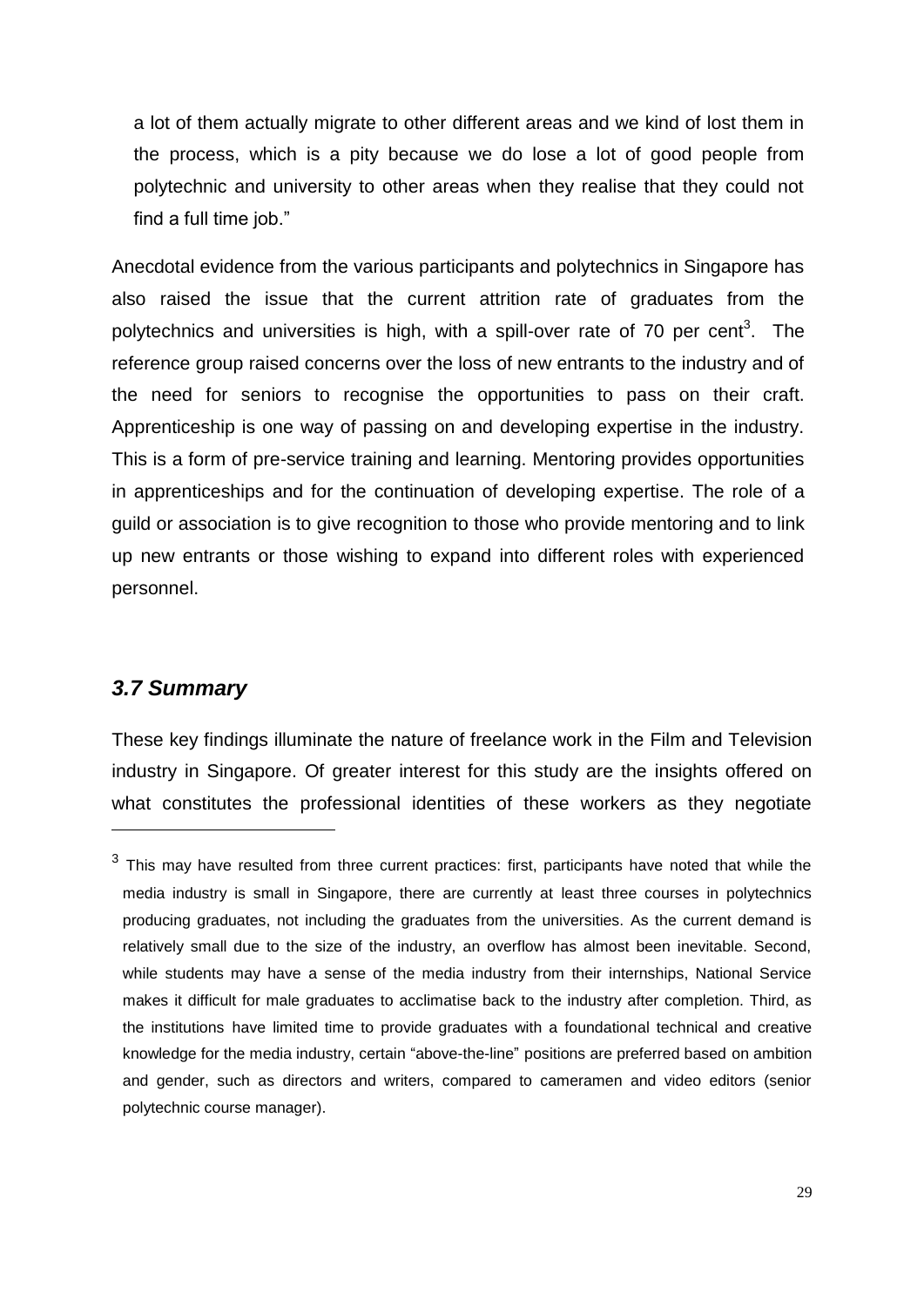diverse environments and manage different groups of people, and how they build these identities through the various learning strategies they come across. The following chapter discusses these findings.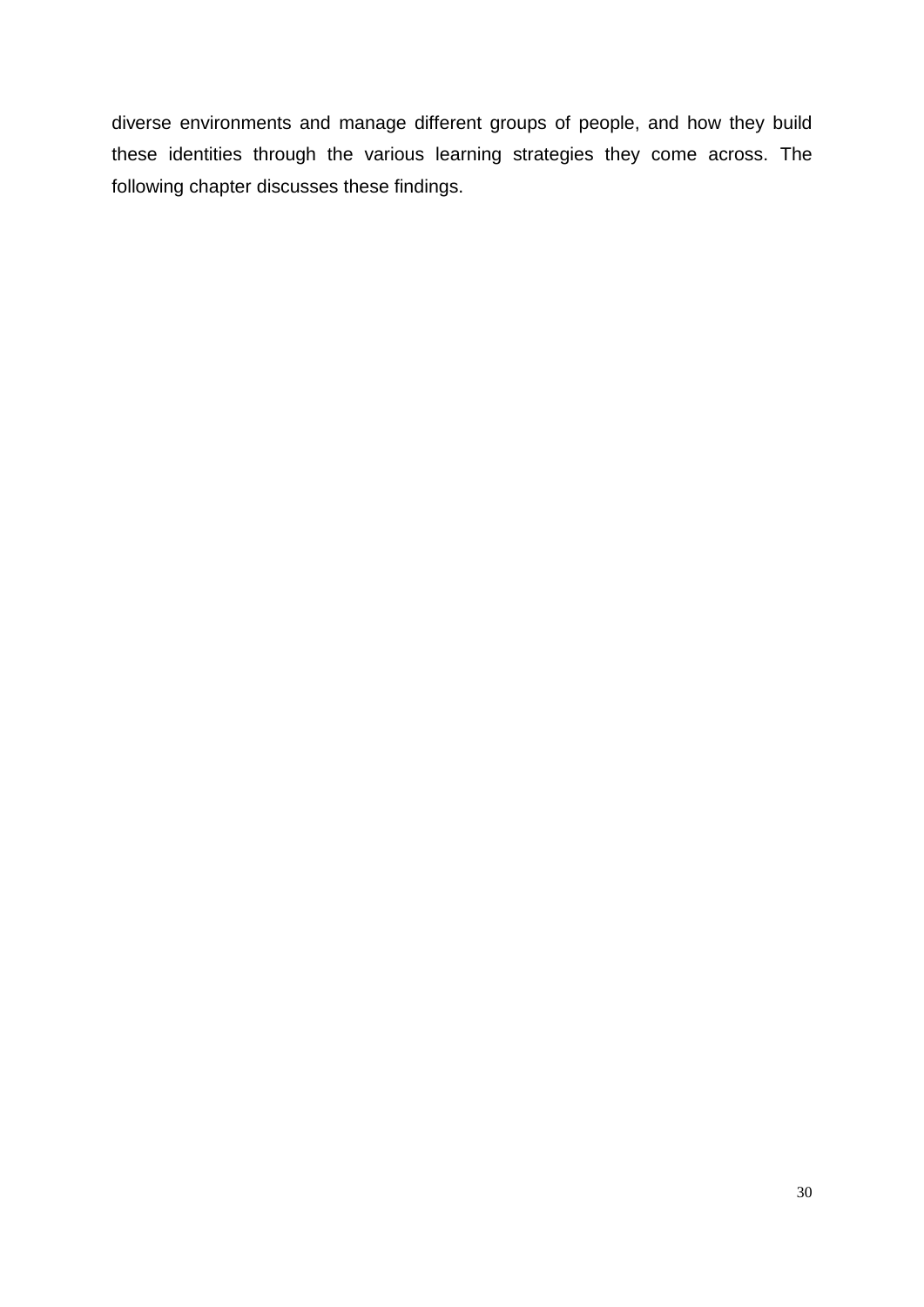# 4.0 Discussion

<span id="page-36-0"></span>This discussion draws on the findings to illustrate the components of film and television freelancers' professional identity as well as their ways of knowing how to operate in this industry. As discussed in the Introduction, the concept of professional identity and its importance to learning can be simplified into two questions: 1) What do these workers need to be to get work? and 2) How do they learn these things?. Section 4.1 discusses what these workers need to be in order to get work and section 4.2 addresses how they learn what they need to be or become.

#### <span id="page-36-1"></span>*4.1 Crafting a professional identity*

From the findings presented in the previous chapter, what constitutes the professional identity of freelancers in the Film and Television industry of the creative sector? How do freelancers present and define themselves in the workplace in a manner that makes colleagues and managers feel confident that they are working with or employing a competent and reliable worker? From the data, we have identified that the professional identity is multi-layered, as would be expected.

In broad terms, we can classify the professional identity of these workers as having a craft component and a component that exists beyond their craft, which we call the entrepreneurial self. The craft component refers to their major area of expertise, e.g. director of photography, producer, sound recordist, key-grip, editor, etc. When craft work is being exercised, when the technical and aesthetic come together, "there's this satisfaction" (Daniel); there's a certain beauty in what we do, a truth, a universal truth…people connect to it" (Ming). The relationship between technical and aesthetic knowledge and skills is symbiotic. Technical skills alone do not make a cameraman.

The entrepreneurial self is needed to ensure an adequate income through a supply of work. Knowledge of the importance of reputation, rules of engagement, and how to manage relationships, for example, becomes important. Freelancers need to be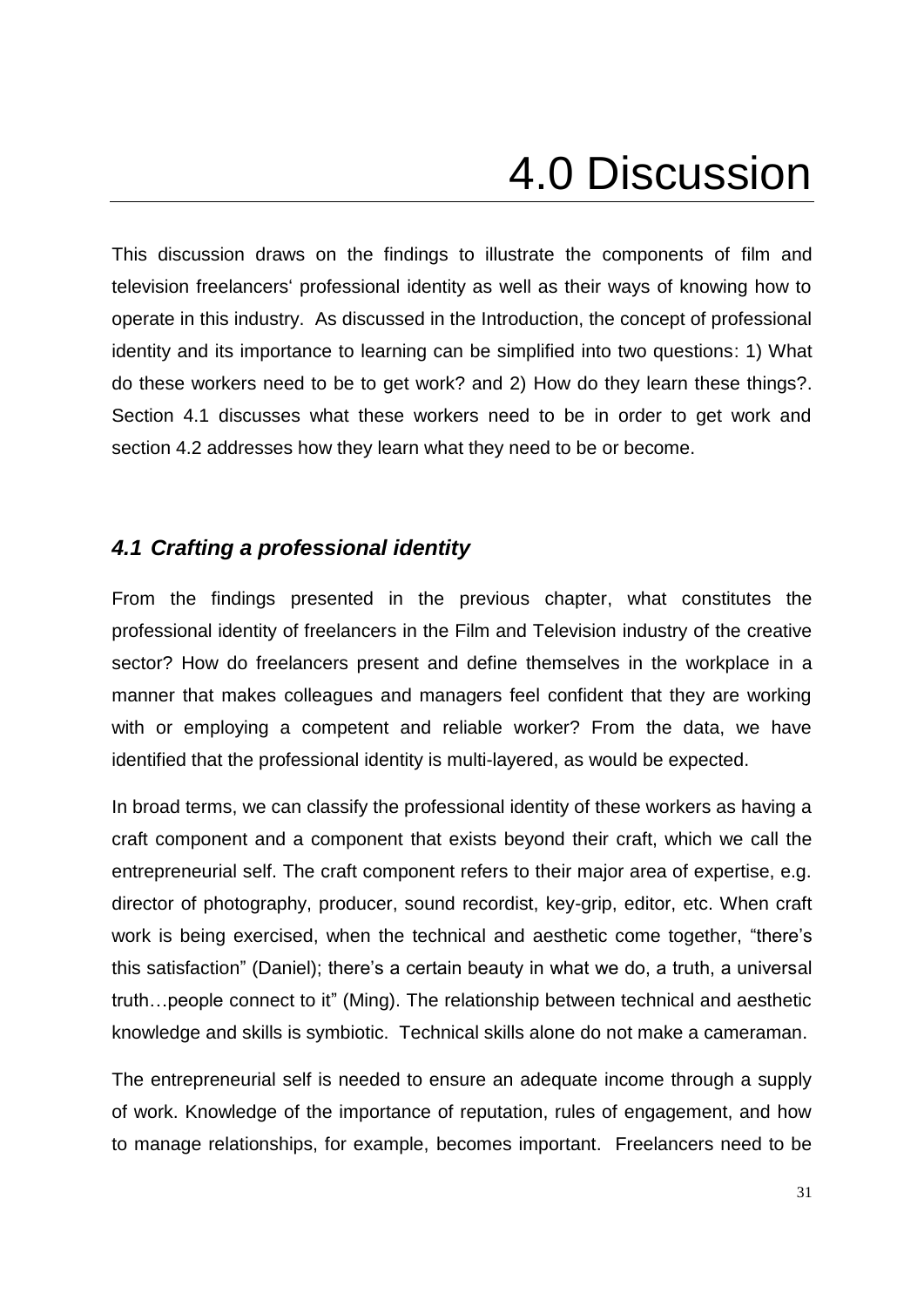aware of cultural practices, so they do not unintentionally offend, and of policies, so they know what is banned in Singapore. The importance of these types of knowledge for being successful as a freelancer cannot be underestimated, and are thus given more detailed attention below. Table 1 breaks these aspects of craft and entrepreneurial self into disposition, and knowledge and skill.

|                     | <b>Craft</b>                                                                                | <b>Freelancer</b>                                                                                                                                                                                                                                                                                                                                                                                                                                                                                                                        |
|---------------------|---------------------------------------------------------------------------------------------|------------------------------------------------------------------------------------------------------------------------------------------------------------------------------------------------------------------------------------------------------------------------------------------------------------------------------------------------------------------------------------------------------------------------------------------------------------------------------------------------------------------------------------------|
| <b>Disposition</b>  | Commitment<br>Passion<br>$\bullet$<br>Persistence<br>Can-do<br>attitude<br>(problem solver) | Hard worker (give 100%)<br>Malleable <sup>4</sup><br><b>Team worker</b><br>Seek information about<br>client and project<br>Continuous learner<br>$\bullet$                                                                                                                                                                                                                                                                                                                                                                               |
| Knowledge and skill | <b>Technical</b><br>$\bullet$<br>Aesthetic<br>$\bullet$                                     | Manage relationships<br>$\bullet$<br>Time management<br>Networking<br>$\bullet$<br>Workplace safety and health<br>Contractual knowledge and<br>management<br>Quickly read different<br>$\bullet$<br>environments<br>An understanding of implicit<br>$\bullet$<br>rules of engagement<br>Learning to learn<br>$\bullet$<br>Performativity in response<br>to implicit codes of practice<br>Forms of self-marketing<br>$\bullet$<br>(whether through targeted<br>networking or self-promotion<br>through the internet)<br>General knowledge |

1

<sup>&</sup>lt;sup>4</sup> Malleability was mentioned by most of the freelancers we interviewed. It is a dispositional trait developed over time and critical for being able to continue in the industry. As Hannah explains, each situation is different – different people, physical environment, project requirements, ways of working, styles, standards and so on. "Everything is different so you need to readjust … in a very short period of time. No one will pay you one day to sit down there and understand the whole system." (Hannah)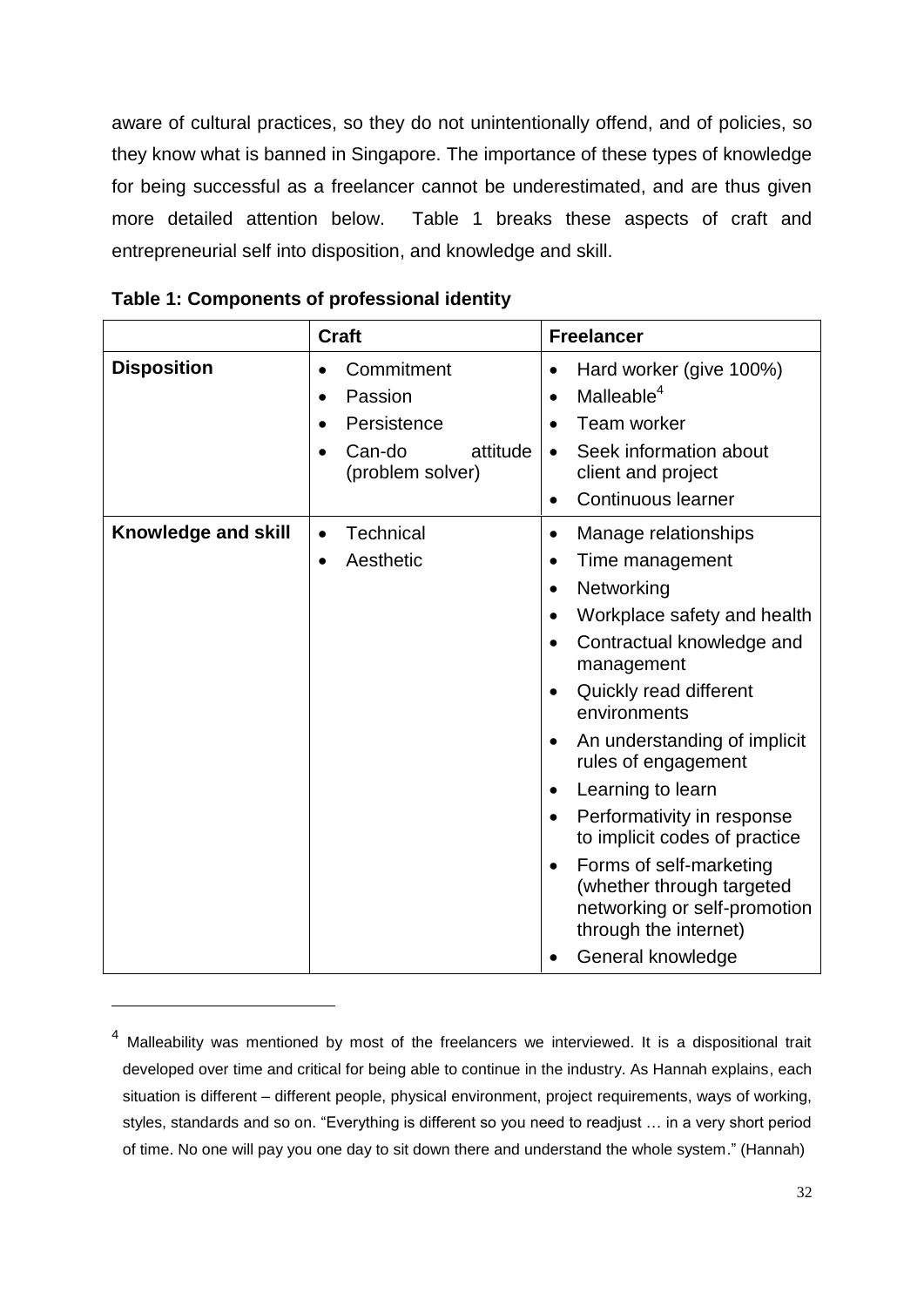Some of these features mark out established freelancers and forge boundaries between those who are established in the field and those who are outsiders. In this sense, one "becomes" an established cameraman, key grip, etc., based on the inculcation and display of dispositions (such as commitment and passion for work) as well as the exercise of relevant knowledge and skills. The development of these dispositions, skills and knowledge are therefore important not only in ensuring successful work practices, but also in signalling expertise and establishing authority. This boundary-marking dimension is also especially significant since official certification and licensing of expert practitioners are largely absent. However, in a context of "reflexive" (Giddens 1990) knowledge production, there is also an ongoing process of "becoming" a freelancer through critical reflection on shifting work practices as well as the associated values, norms and dispositions.

#### <span id="page-38-0"></span>*4.2 Ways of knowing*

This section discusses the ways in which freelance film and television workers learn the professional identity components mentioned above. As we have seen, respondents shared with us the many, mostly informal, ways they acquired new knowledge and skills. We call these approaches "ways of knowing". Freelancers tend to learn on the job, through doing the work, whether through acquiring new knowledge and skills or recontextualising the old and familiar. Many of those we interviewed are established in the industry, and only a small number held formal qualifications directly relevant to their work. What learning on the job means is layered; it requires the continuous learning dispositional trait and both on- and offthe-job strategies. The work itself provides multiple opportunities for learning as described in the rest of the section and indicated in Table 2.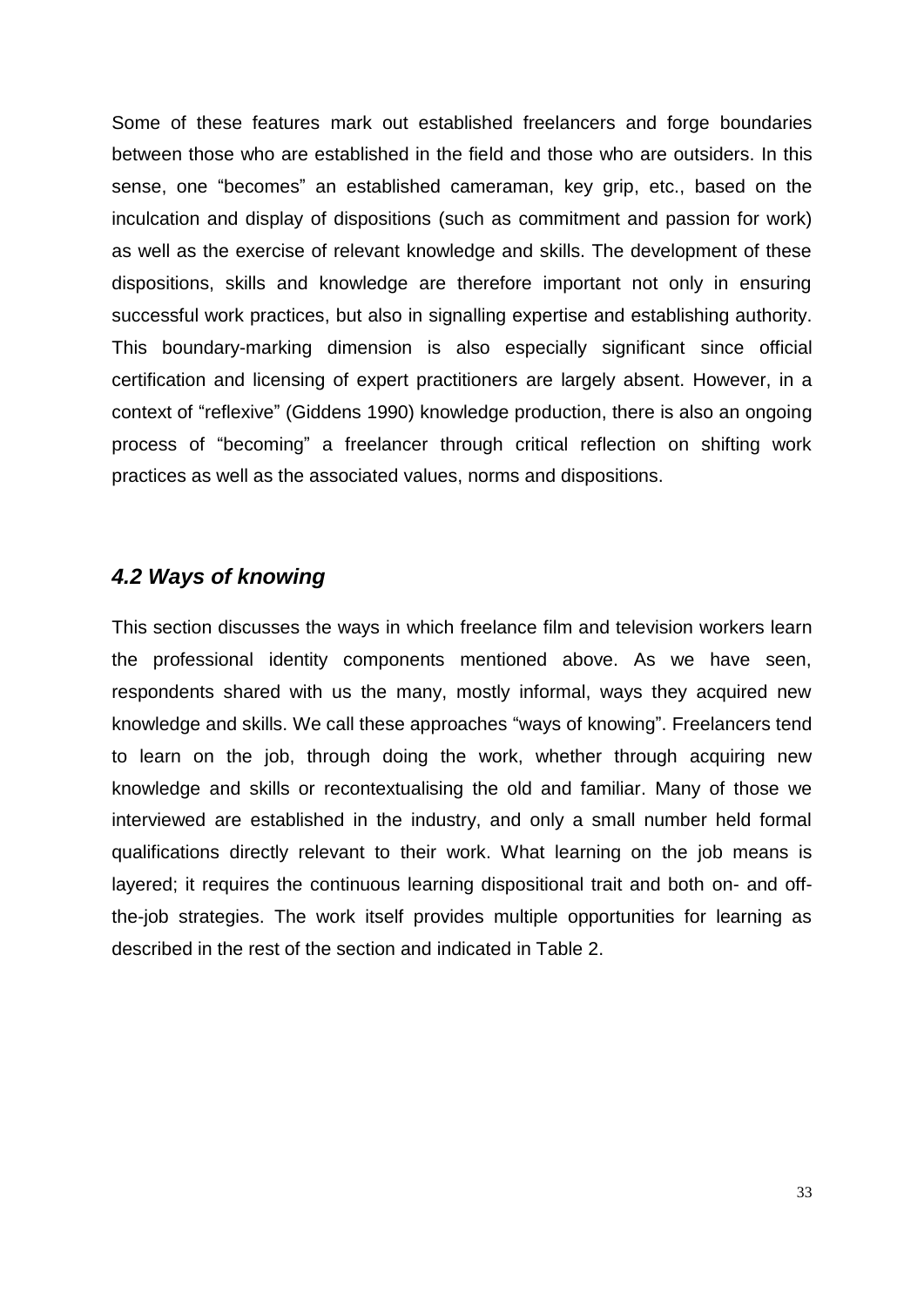### **Table 2: Ways of knowing**

| <b>How freelancers learn</b>              |                                                                                                                                                                                                                    | Where<br>freelancers<br>learn |                   |
|-------------------------------------------|--------------------------------------------------------------------------------------------------------------------------------------------------------------------------------------------------------------------|-------------------------------|-------------------|
| Learning<br>strategy                      | <b>Explanation of strategy</b>                                                                                                                                                                                     | On<br>the<br>job              | Off<br>the<br>job |
| Being mentored                            | Learning of craft and/ or appropriate<br>freelancer dispositions, knowledge and<br>skills with the support of a mentor (past or<br>present) over time. There is an element of<br>care in the relationship.         | $\sqrt{ }$                    | $\sqrt{}$         |
| Role models                               | Looking up to, following and critiquing the<br>work of those the freelancer admires and<br>respects                                                                                                                | $\sqrt{ }$                    | $\sqrt{ }$        |
| Observing                                 | Watching how people do their work.<br>Watch films/ programmes<br>and<br>other<br>products and critique. "See" through the<br>eye of the camera, lighting, sound etc.                                               | $\sqrt{}$                     | $\sqrt{}$         |
| Questioning<br>and<br>discussion          | Exchanging / sharing / listening to tips,<br>techniques, insider news and equipment<br>knowledge, and clarifying questions with<br>mentors, peers, project team members<br>and on online forums, etc.              | $\sqrt{ }$                    | $\sqrt{}$         |
| Using networks                            | Using networks to seek help with problem<br>solving. Attending occasional social face-<br>to-face<br>gatherings<br>to<br>exchange<br>information.                                                                  | $\sqrt{}$                     | $\sqrt{}$         |
| Obtaining<br>information<br>independently | May involve any or all of the above. Self-<br>initiated and directed, often through the<br>internet - forums, Google, Facebook, etc.<br>- but also face-to-face exchanges and<br>reading magazines, books, manuals | occasion-<br>ally             | $\sqrt{ }$        |
| Practice                                  | Work on new skill(s) or task(s) or<br>equipment(s) on and off job site in order<br>to improve proficiency.                                                                                                         | $\sqrt{ }$                    | $\sqrt{}$         |
| Doing the work                            | Undertaking paid and occasionally unpaid<br>work. The structure and requirements of<br>work provide opportunities<br>the<br>for<br>learning and for building experience and<br>expertise.                          | $\sqrt{}$                     |                   |
| Formal learning                           | Seminars, workshops, short courses                                                                                                                                                                                 |                               | $\sqrt{}$         |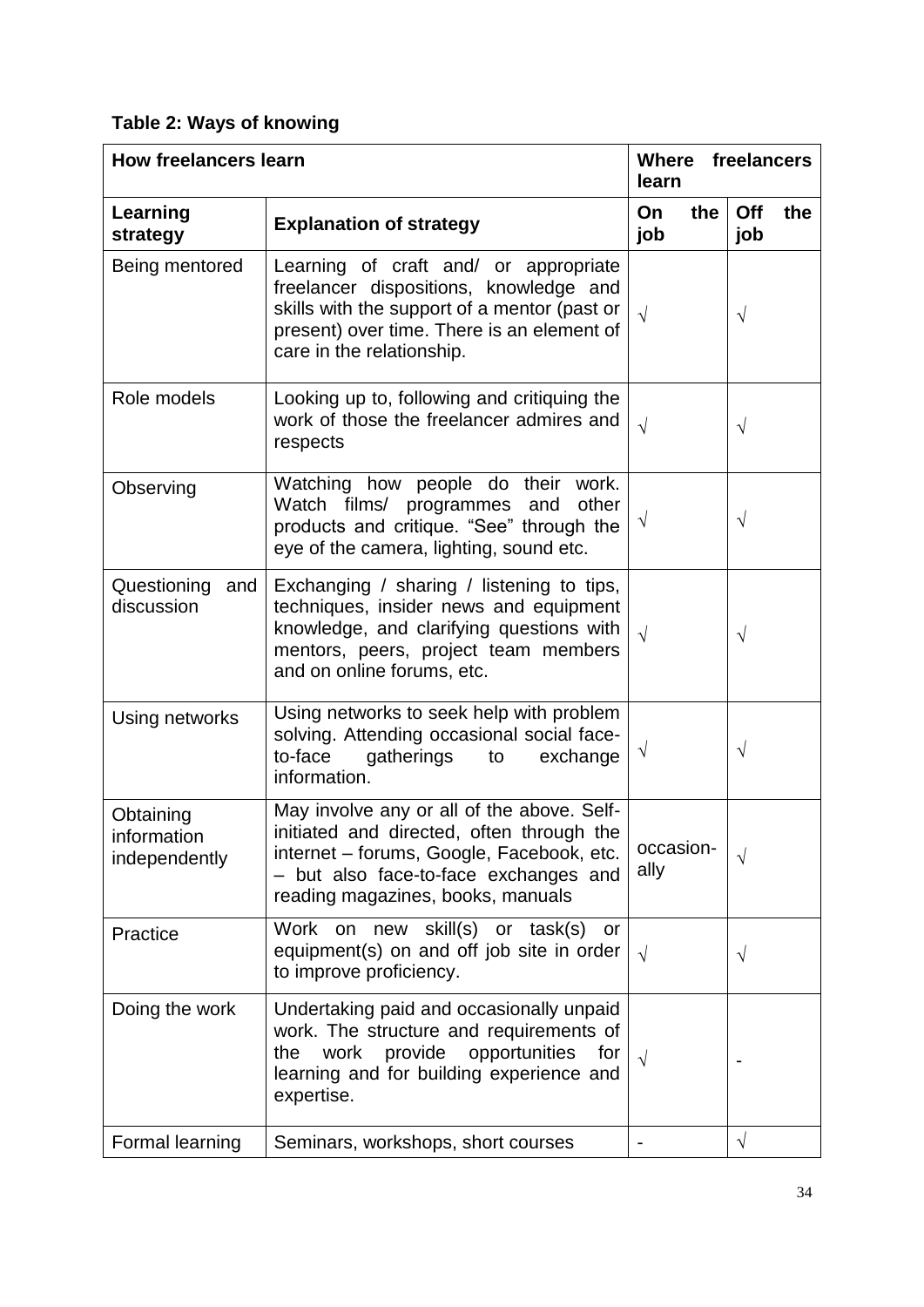Doing the work offers rich opportunities to apply many of the strategies listed in Table 2. A script becomes an artefact for dialogue by working through it with the project team and/ or producer, for example, discussing how the lighting or grip work will be done. Problem solving how to achieve a certain effect with limited budget (such as a suicide jump from a high building) and sharing with another camera operator techniques for using a new camera are examples of work providing affordances for learning. More mundane examples include a new assistant director learning from experienced others how to complete paper work, thus learning about the process of production work. New equipment on a set is an opportunity for all roles to learn about it and its possibilities. Different genres develop specific skills. For example, live television events demand effective teamwork as pre- and postproduction crews as well as distribution personnel work together in a high pressure environment. For a video editor, news training trains him to watch footage at a fast speed. Documentaries require a more deliberate and creative approach, generally developed by working with overseas production houses.

What is common to all these strategies is practice-based "learning to learn". For example, one respondent spoke about reading how *Lord of the Rings* was filmed. Similar examples were given where freelancers can have an opportunity to learn what others look for, critique and pose questions about. Such experiences contribute to freelancers' skills in knowing what to look for and listen to when on set or watching a program or film worked on by others. Another respondent spoke about mimicking what they see, but adapting it according to the freelancer's own skill set and expertise, the style of the producer, required standards, budget and other practicalities. In such ways, freelancers develop their own style and deepen their expertise and repertoire.

The theme of long hours and yet the need to maintain currency is, in part, about access to opportunities for ongoing development, but also relates to the stage of life and industry experience. As indicated in the literature, contingent workers tend to be able to access very little structured learning experiences. Rather, these workers exercise considerable agency in maintaining technical currency through their equipment suppliers and the use of social media such as Facebook and YouTube. Their aesthetic, creative development appears to rely on opportunities to do the work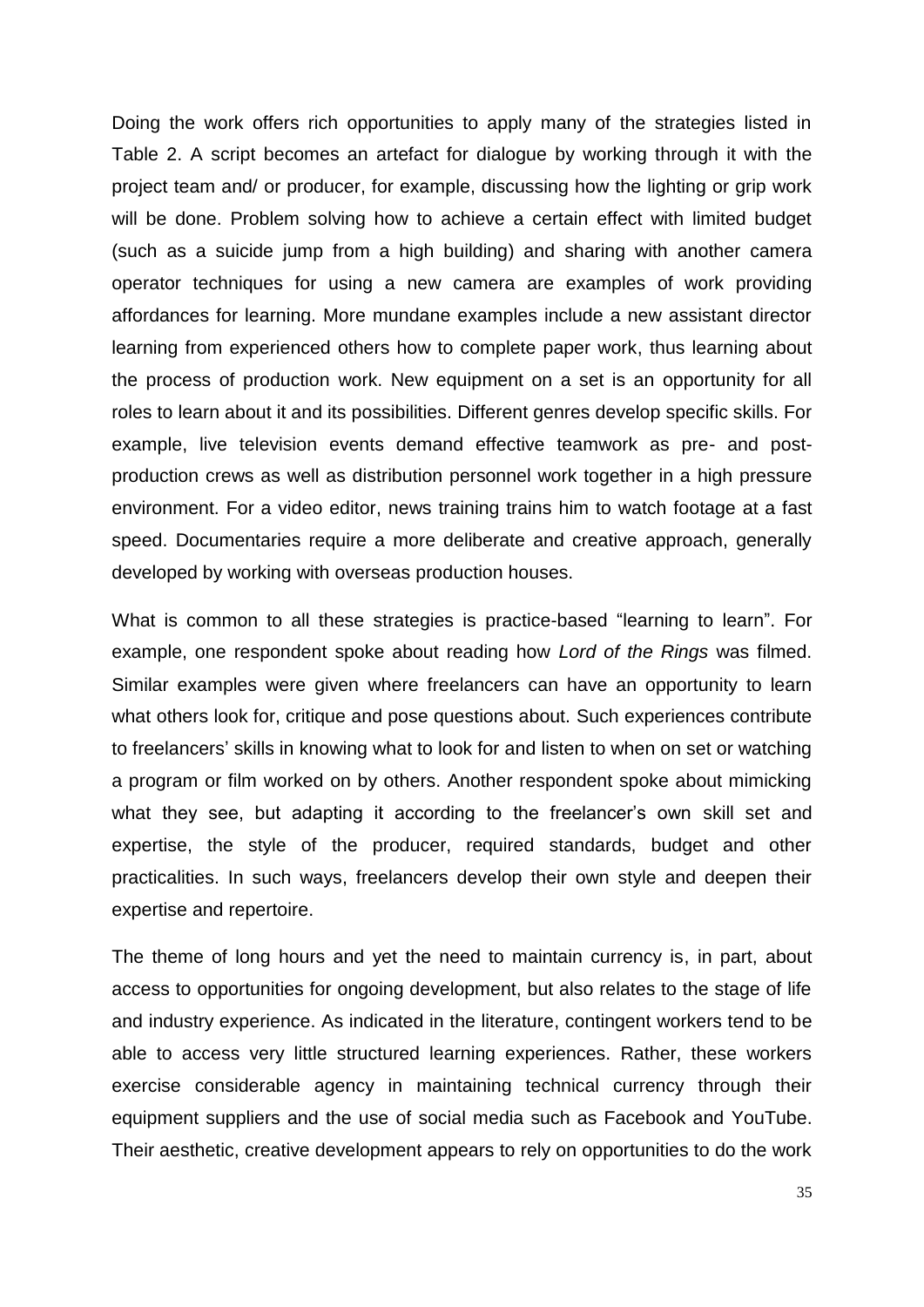and working alongside others with creative talent who will mentor them for the life of the project, or over longer periods if the mentor is a local. The qualities and participative experience of the mentor as well as his availability appear crucial.

For freelancers in Singapore's creative sector, reflection has become a "general pedagogic stance" (Edwards 1998, p.386) that is vital to the effective navigation of shifting work patterns and a fast-changing technological environment. But not only do individuals need to be reflexive, so too does the governance of the infrastructure that supports the industry. De-standardised and flexible working patterns call for greater reflexivity on the part of institutions and individuals as well as a greater emphasis on learning (Edwards 1998, p.382). The recursive examination of social institutions, practices and ideas that characterises reflexivity in the contemporary era (Beck 1992, Giddens 1990, 1991) has important implications for learning in educational, work and personal contexts (Edwards 1998, Edwards et al 2002).

The dispositions, knowledge and skills of the entrepreneurial self are largely tacit and shaped by the specificities of workplace settings, and therefore cannot be easily abstracted from their social context and taught in training institutions. They are, however, integral to the development of "knowledgeable practice" as freelancers come to act through attuned judgment. Developing knowledgeable practice is a continuous process that takes place through multiple recontextualisations requiring us to develop a non-linear conception of the development of expertise and identity. Engagement in networks and negotiation across boundaries are central to the longterm occupational development of freelancers.

#### <span id="page-41-0"></span>*4.3 Summary*

This discussion puts forward the idea that the professional identities of film and television freelance workers are multi-layered, including both a craft component and a component we have labelled the entrepreneurial self. It is the combination of these elements that helps a freelancer succeed in the industry and continue to get work. What freelancers in the Film and Television industry need to be in order to get work are two essential integrated elements, a craft element and an entrepreneurial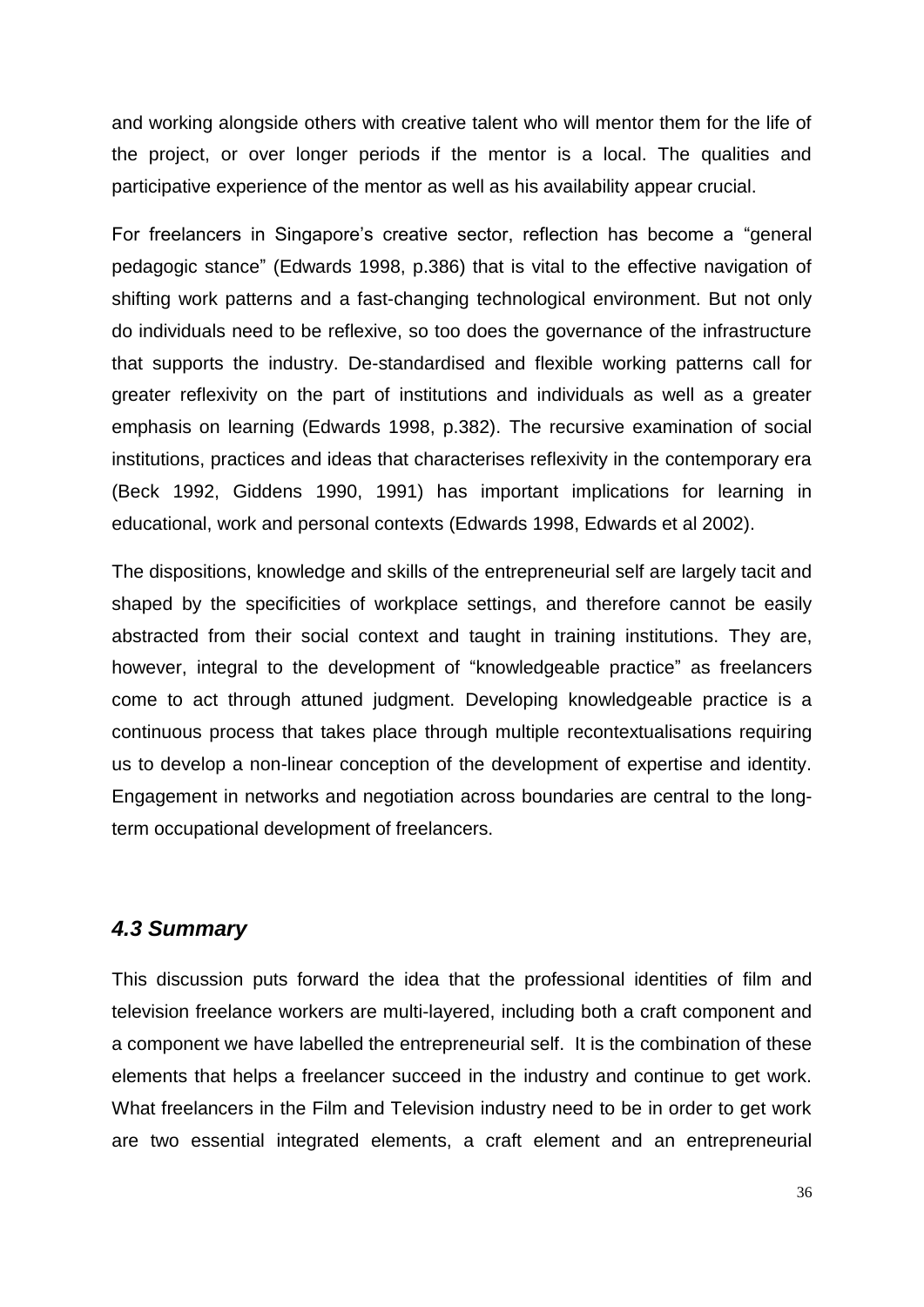element. While there was some commentary on attaining technical skills through formal training, it was largely argued that the aesthetic and entrepreneurial dispositions, knowledge and skills are not easily attained without doing the work. Working across diverse environments, with different networks of people, and learning to learn through reflective practice appear to be crucial for understanding how to work in the creative industry. Learning through work is essential for learning *how* to be and in developing both craft and entrepreneurial mastery. These findings require us to understand work as learning (Zuboff, 1998).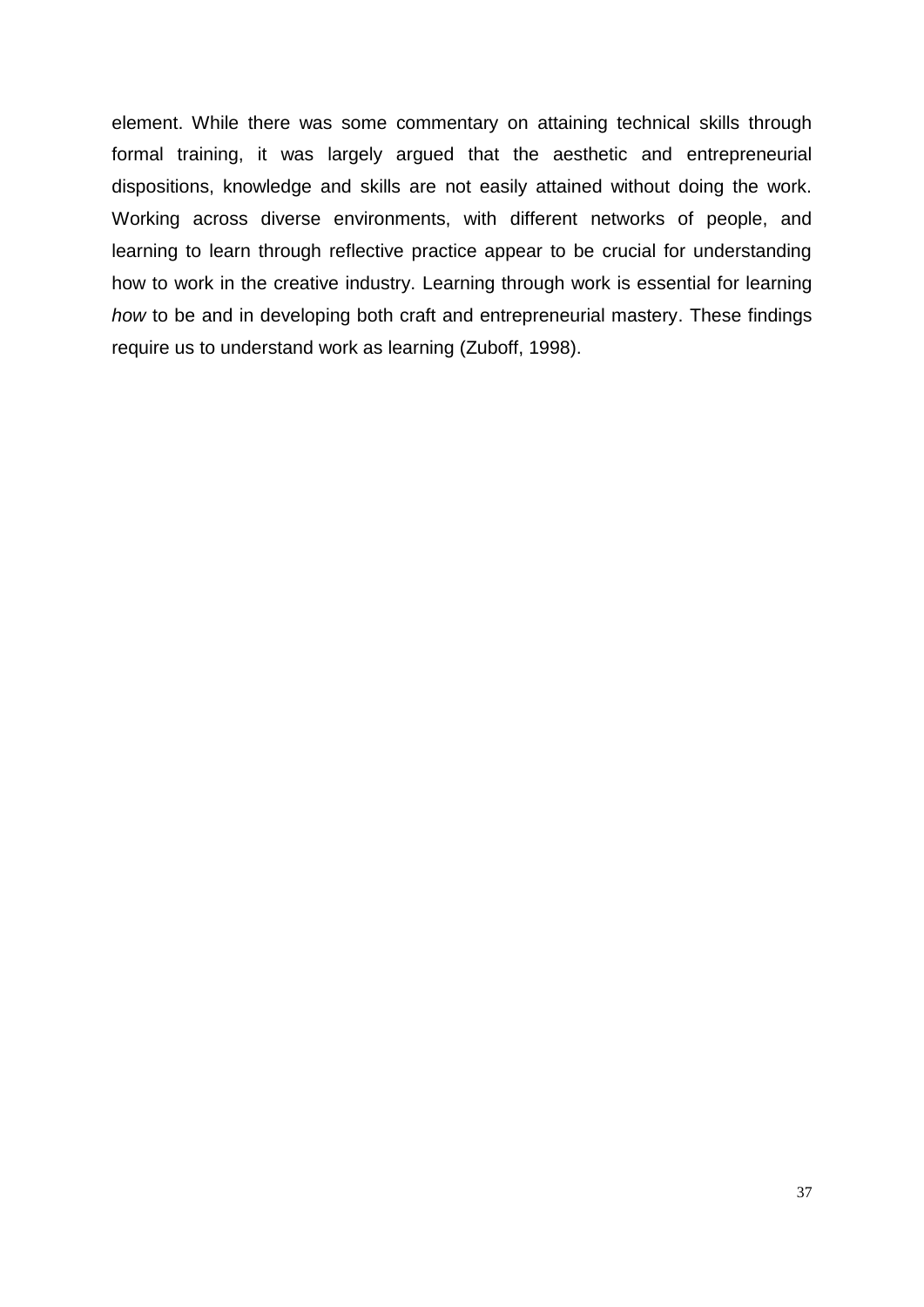## 5.0 Implications and recommendations

<span id="page-43-0"></span>The previous two chapters provide deeper insights and new understanding into

- 1. the ways freelancers manage the constant need to position themselves, provide for their own insurances, manage contractual arrangements and cope with uncertainty of payment, long working hours and highly fluid boundaries between home and work, all of which qualify the freedom, choice and control of freelancing.
- 2. the qualities needed to succeed as a freelancer in this industry. Skills and knowledge of the craft, sense of aesthetics and entrepreneurship are all needed. Freelancers identify first with their craft and secondly as a freelancer. However, the different knowledge and skill sets are all important and are integrated in practice. The way film and television freelancers interact, the effort they put in on set, the quality of their work as well as their highly developed entrepreneurial skills are what get them work.
- 3. the ways in which freelancers in film and television identify with their craft and with being a freelancer. This is important as what you identify with directs what you seek to continuously learn and develop.
- 4. the skills which are under developed in film and television. These are aesthetic skills and, for new entrants, entrepreneurial skills. Technical skills appear to be well developed and catered for.
- 5. the self-directed way in which freelancers in this industry segment learn, in particular, how their learning is prompted through their work. They are largely self-sufficient in their learning, as indicated by their use of social media. They are also reflective and exercise well-developed metacognitive skills. This has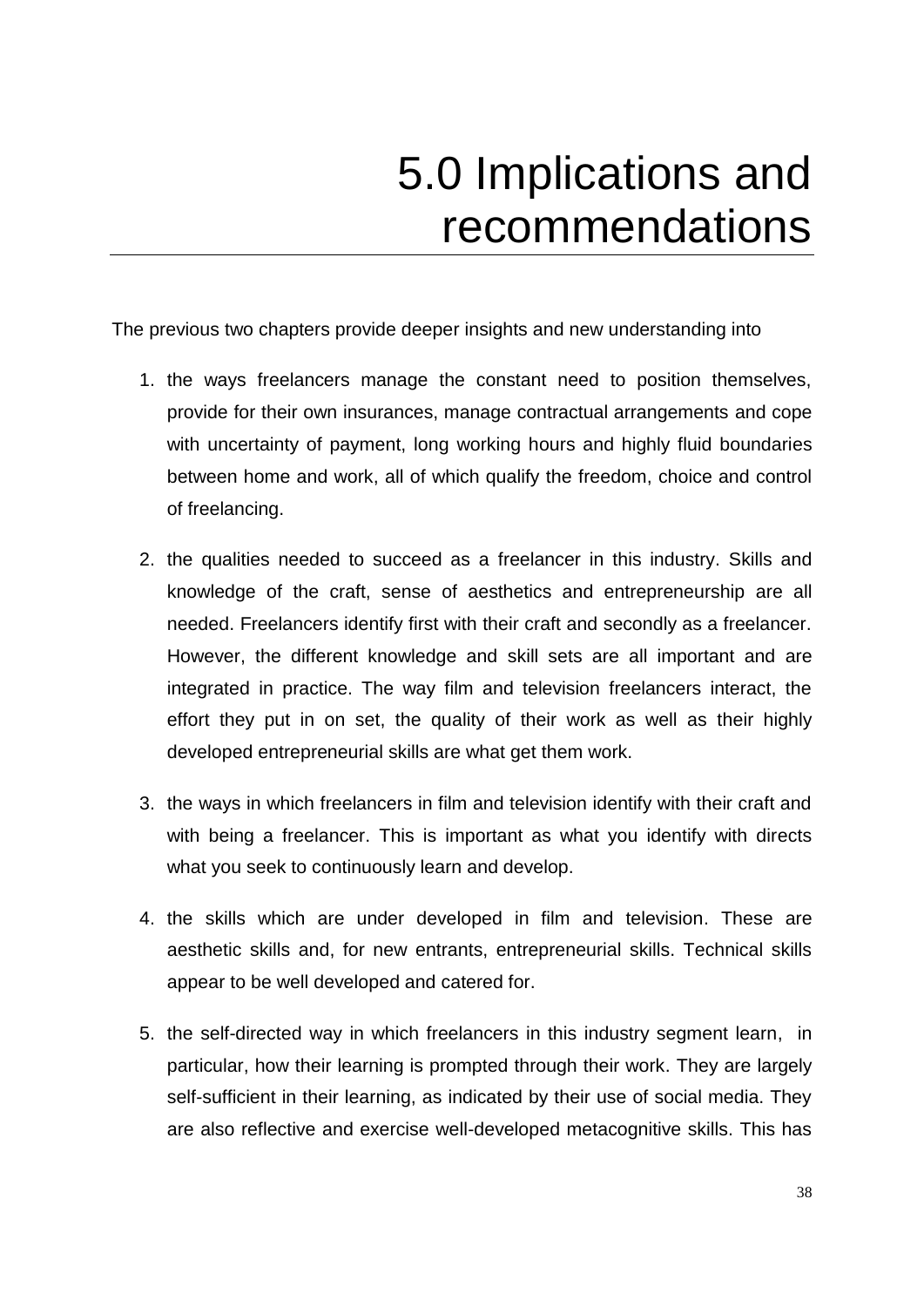implications for the ways in which these workers can be supported to continuously upgrade themselves.

- 6. the opportunities for challenge and development in the industry which are contingent on getting quality projects. Currently, quality projects require involvement in international productions as local free-to-air productions are labelled as being of poor quality. These are lacking in challenge important for learning and development which are essential for the industry's growth.
- 7. the industry infrastructure which is in need of development. There is limited institutional dialogue and collaboration to identify and address industry issues. In-country free-to-air productions are heavily reliant on MDA funding. These issues must be addressed in order for the industry to move forward.

The implications of these findings will be discussed from a) a skills development perspective, b) a pedagogical enhancement perspective and c) the ways in which industry mediates learning and development.

#### <span id="page-44-0"></span>*5.1 Skills implications*

#### *Recommendation 1*

*Shift from a supply-driven approach for skills development to a demand-led approach deeply rooted in the industry, with a consideration for its production processes and its trajectory, and is reflective of the ways people in the sector learn.*

#### *Recommendation 2*

*Pre-service programmes should explore possibilities for developing work-based programmes that reflect the realities of practice in the industry.*

We can identify two groups with different needs to be met in different ways. One group has those already in the industry and the second group has those undertaking formal studies to gain entry into the industry. In the second group, there are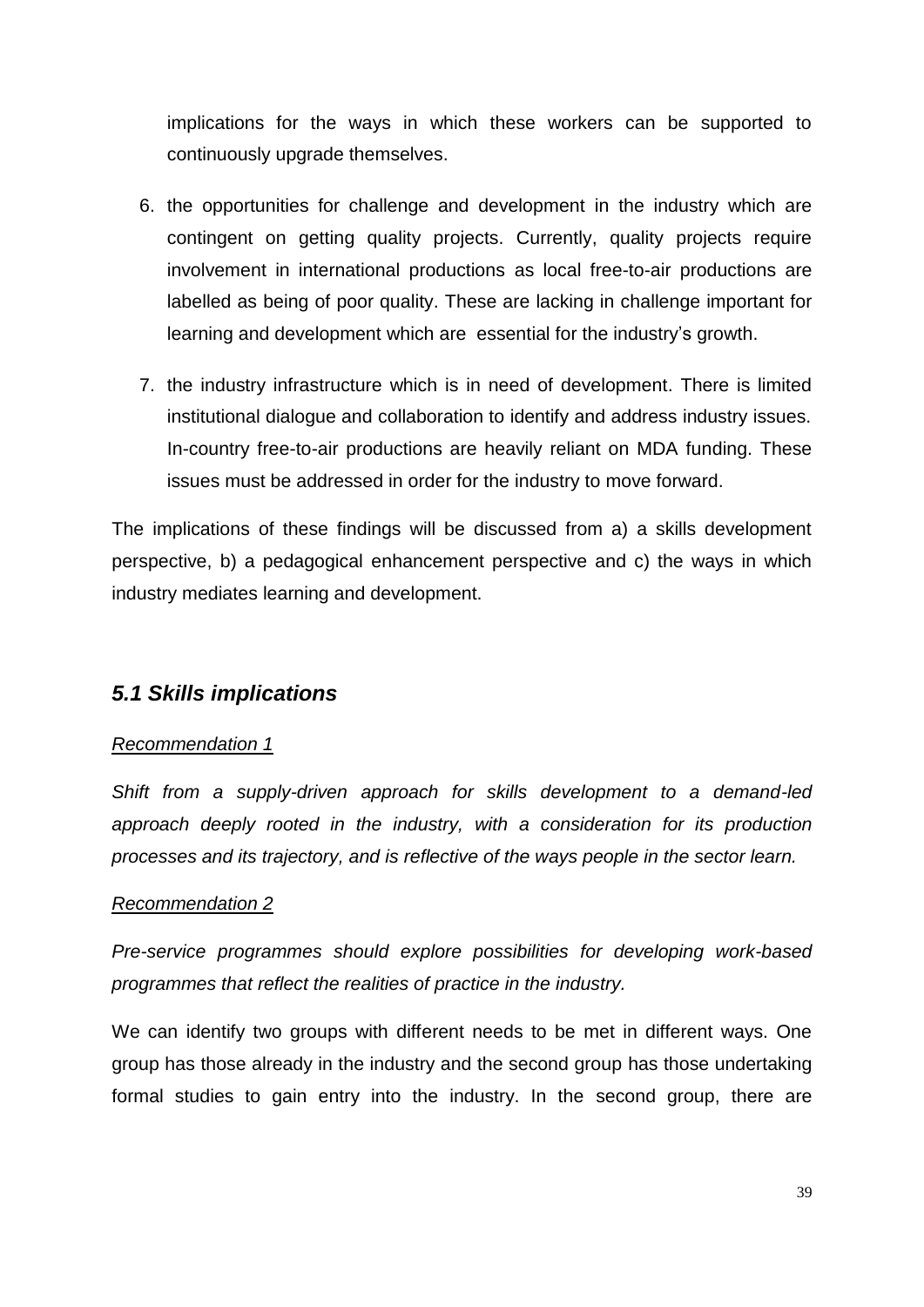reportedly a high number who cannot find adequate work, and whose expectations differ from the realities of the industry.

For the first group of workers already in the industry, the skills needs vary somewhat between the different roles. Our data does not allow us to comment definitively on this, but in broad terms, the roles that require strong exercising of aesthetic skills (e.g. writers, directors, directors of photography, video editors) need opportunities to be nurtured. It is clear that in-country free-to-air productions do not provide these opportunities. Developing these skills requires access to involvement in quality productions, which our interviewees reported are available through working on international productions.

Another aspect for those already in the industry is the depth of knowledge of the whole production process and the skills, standards and problem solving involved. Although there is evidence that technical crew help each other out, they and other roles do not necessarily have a deep knowledge of the whole production process. This is the reason international production houses do not engage Singaporeans in their productions. The roles and skill sets used in international production houses is integrated and more holistic than Singaporean production houses which tend to segregate their skills sets and roles. The ways in which the production process is undertaken has pedagogical and curriculum design implications as discussed below.

For those undertaking pre-entry qualifications, there is considerable evidence that suggests they would benefit from supported work-based placements. For those with polytechnic qualifications, the internship at the end of their academic program does not allow for the gradual development of confidence and skill in a real working environment. A structured work-based programme that "moves" between work placements and an institutional education with a curriculum that reflects the disciplines and realities of film and television production would be more adequate. Such a programme is likely to go further in helping graduates with realistic career expectations to sustain themselves in the industry. The Media Practice Foundation Degree offered by School of Media in London College of Communication, University of the Arts London, is an example. Members of the teaching team in this Foundation Degree are active in the industry, and are able to give learners access to their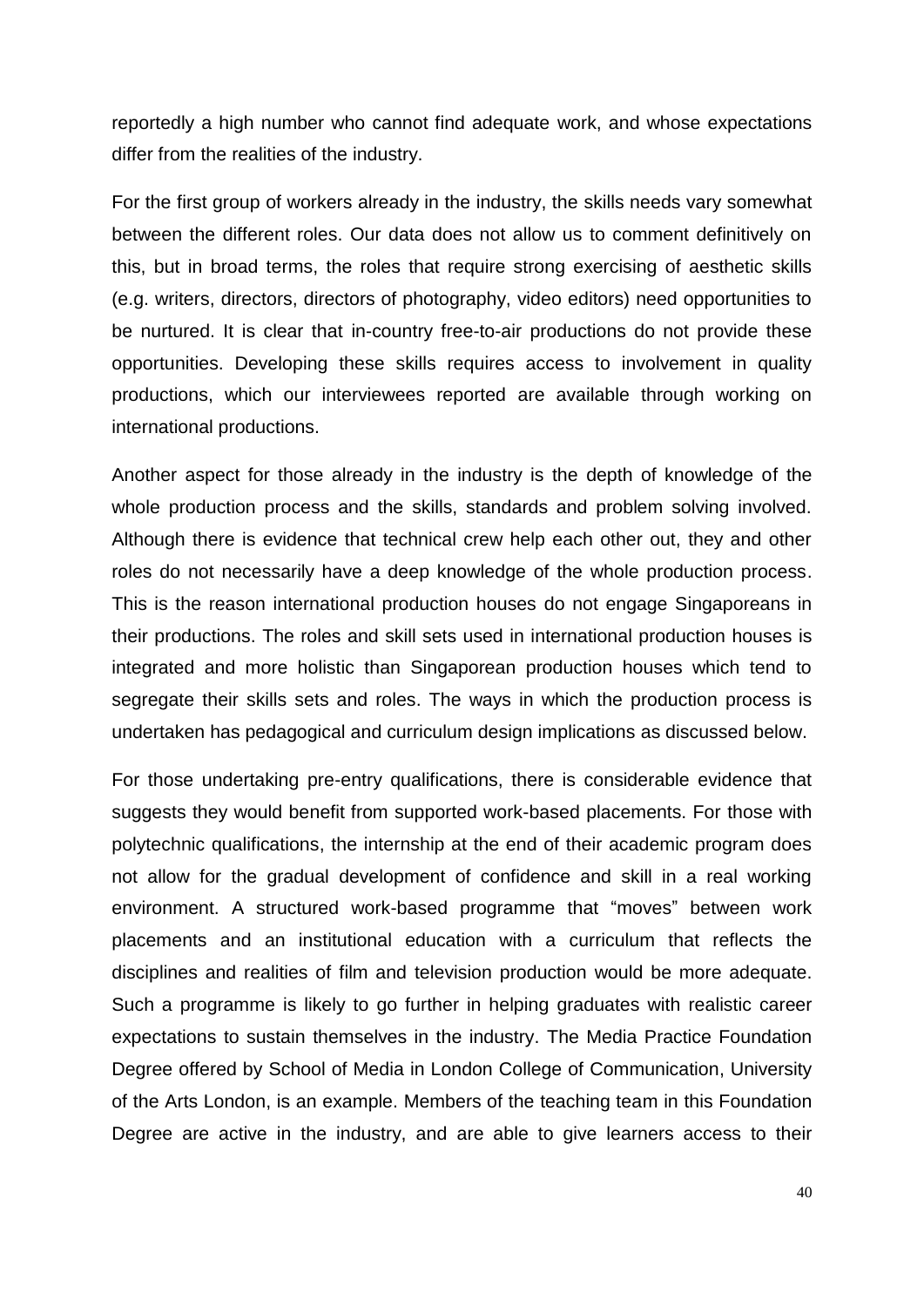networks. This "supports learners to develop vocational identities and roles" and contributes to a high level of contract-based employment upon graduation (Evans & Guile, 2013, p.28).

Most pre-service educational institutions for this industry have established simulated environments which allow for learning through trial and error, where mistakes can be made in a safe environment. An addition to this environment is the need to move from predictable to more unpredictable tasks within real working environments in order to learn about the complexities of working life (e.g. time, budget, power relations, norms of interacting, unwritten rules of engagement in the industry, the importance of positioning yourself every moment you are on set). This is one way of teaching technical and aesthetic craft and entrepreneurial skills in an integrated way. A step to prepare students in the move from predictable to increasingly unpredictable tasks is to build focused real world activities into the curriculum. Nunez, Vendrell and Ryan (2013) call such approaches, which deliberately builds real-world activities into an institutional curriculum, reality-based focusing events. A real-world focus is reflective of practice as it happens; it means that different types of skills (e.g. technical and aesthetic craft and entrepreneurial skills) are not taught separately but are integrated and assessed together.

Above all though, the small size of the industry and its highly competitive nature, based predominantly on supply of labour on a contract basis (engaging freelancers), highlights the need to move from a supply-driven approach for skills development to a demand-led approach. A demand-led skills development approach needs to be deeply rooted in the industry, with a consideration for its production processes and its trajectory, and is reflective of the ways in which people in the sector learn. Such an approach requires dialogue between stakeholders (discussed in Section 5.3 on industry implications) as well as government agency support for new initiatives. A consequence of a move to a demand-driven approach is the deviation from predominantly classroom-based provision for those already in the industry. For preservice provision, it has implications about combinations of skill sets, reconsidering the graduate outcomes and attributes and developing a curriculum that is inclusive of work-based learning and assessment, thus movement between the educational institution and work.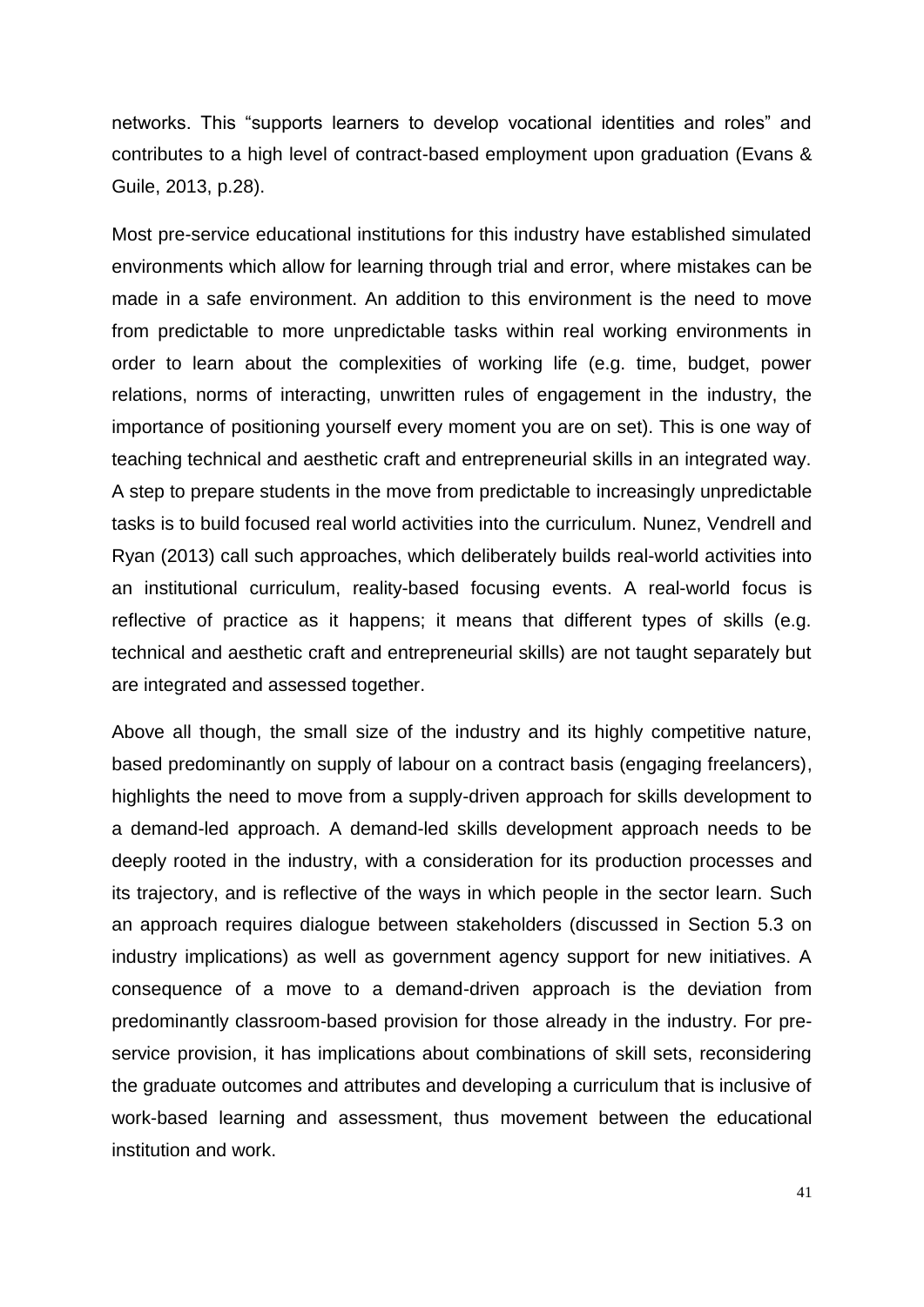#### <span id="page-47-0"></span>*5.2 Pedagogical implications*

#### *Recommendation 3*

*The industry should address the issue of differences between local and international best practice, and the resulting resolution should inform the curriculum for preservice qualifications, continuing professional development initiatives and workplace learning.*

#### *Recommendation 4*

*The industry should identify select industry personnel as learning facilitators and confer on them accreditation and reward for this role.*

#### *Recommendation 5*

*Learning facilitators should receive support to develop skills in learning conversations and effecting a gradual release of responsibility.*

An obvious major implication is that learning and development should be grounded in the work of film and television production. Before proceeding further, we need to clarify what we mean by workplace learning. First, we need to recognise that freelancers in the Film and Television industry work across many sites and projects. Secondly and more importantly, "a limited understanding of workplace learning as being about the transmission of skills or inculcation into routine processes of work" (Evans & Guile, 2013) is *not* what we mean when we talk about workplace learning. What we mean by workplace learning in this context is

*Learning that takes place by being part of and therefore engaging in the activity of work through opportunities for practice, and receiving guidance and support as well as contributing*. (Bound & Lin, 2011)

Above all, it is a *process* which is informal, incidental, practice-bound, based on experience, shaped by the work tasks and context in which the learning takes place, and shared with work teams and communities (Virtanen, Tynjälä & Collin, 2009). Learning is embedded in the productive processes of work. As Zuboff observed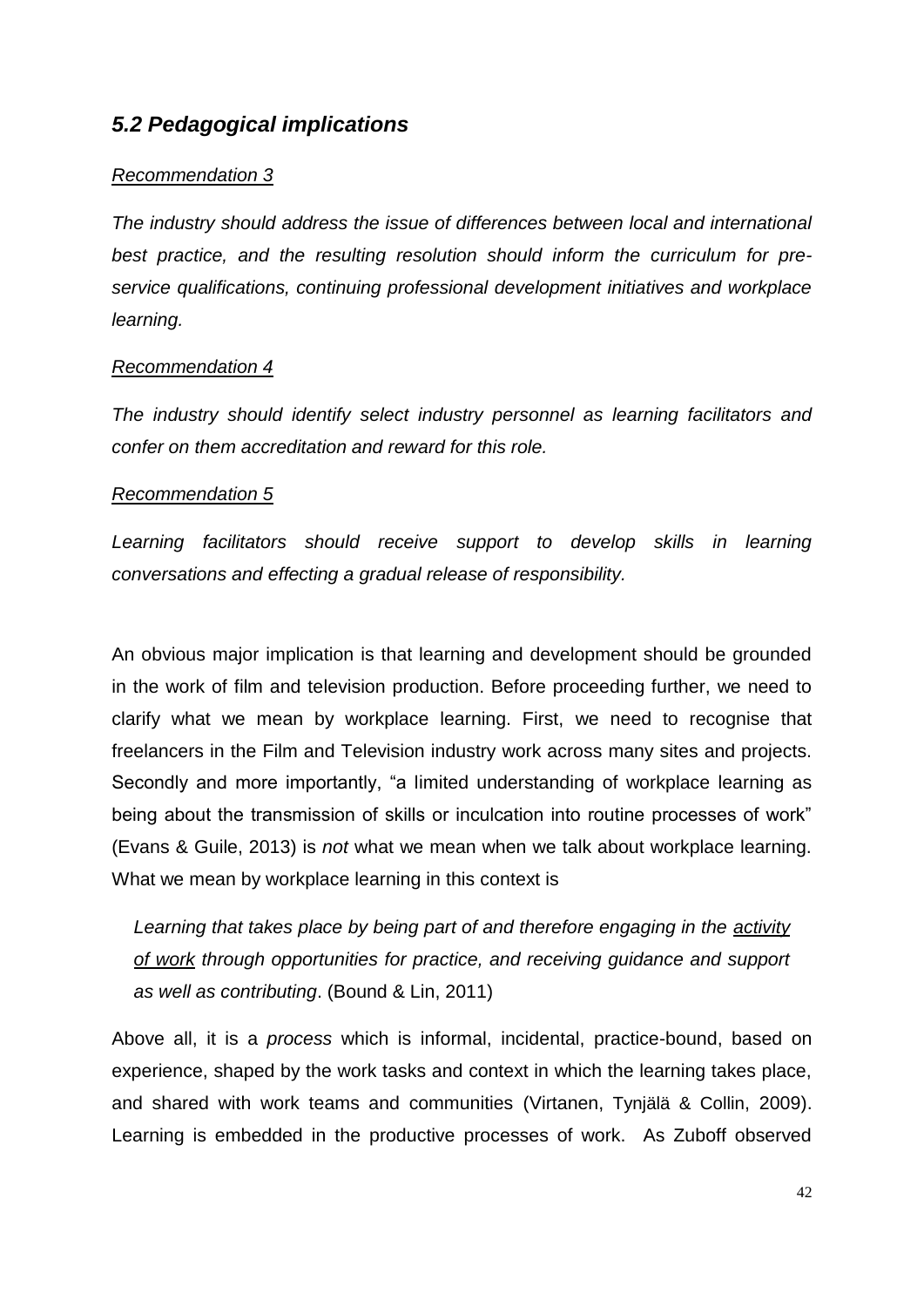some 25 years ago, it is no longer reasonable to think of learning and work as activities that exist separately.

*Learning is no longer a separate activity that occurs either before one enters the workplace or in remote classroom settings. Nor is it an activity preserved for the managerial group. The behaviours that define learning and behaviours that define being productive are one and the same. Learning is not something that requires time out from being engaged in productive activity; learning is the heart of productive activity. To put simply, learning is the new form of labour. (Zuboff, 1988, p.395)*

Because the context of work is different from a classroom and because the knowledge used at work is different from the discipline-based knowledge often taught in educational institutions, we need pedagogies suited to the forms of knowledge used at and across multiple work sites. These will differ from pedagogies used in a classroom; although similar strategies can be used, they will be practiced differently. In the case of film and television freelancers, these pedagogies and curriculum design need to be deeply rooted in the ways in which they learn and within the sites in which they learn. The ways in which they learn are through observation, use of social media and through informal dialogues with colleagues or through using artefacts, such as a film they greatly admire as a medium for reflective and reflexive practice.

It is clear that classroom training is not only an opportunity cost, but also fails to reflect the ways in which freelancers in this industry learn. Where there are structured sessions off the job, these also need to be networking events. Our interviewees made suggestions such as having shared sessions where those whose works have received national and international recognition share their experiences, the problems they have encountered and how these are resolved. Another suggestion was for groups to come together to deconstruct the technical and aesthetic aspects of a production. Coming together for sharing sessions, whether face-to-face or through social media or a continuing dialogue supported through social media, happens to a limited extent already. Also, Six Degrees already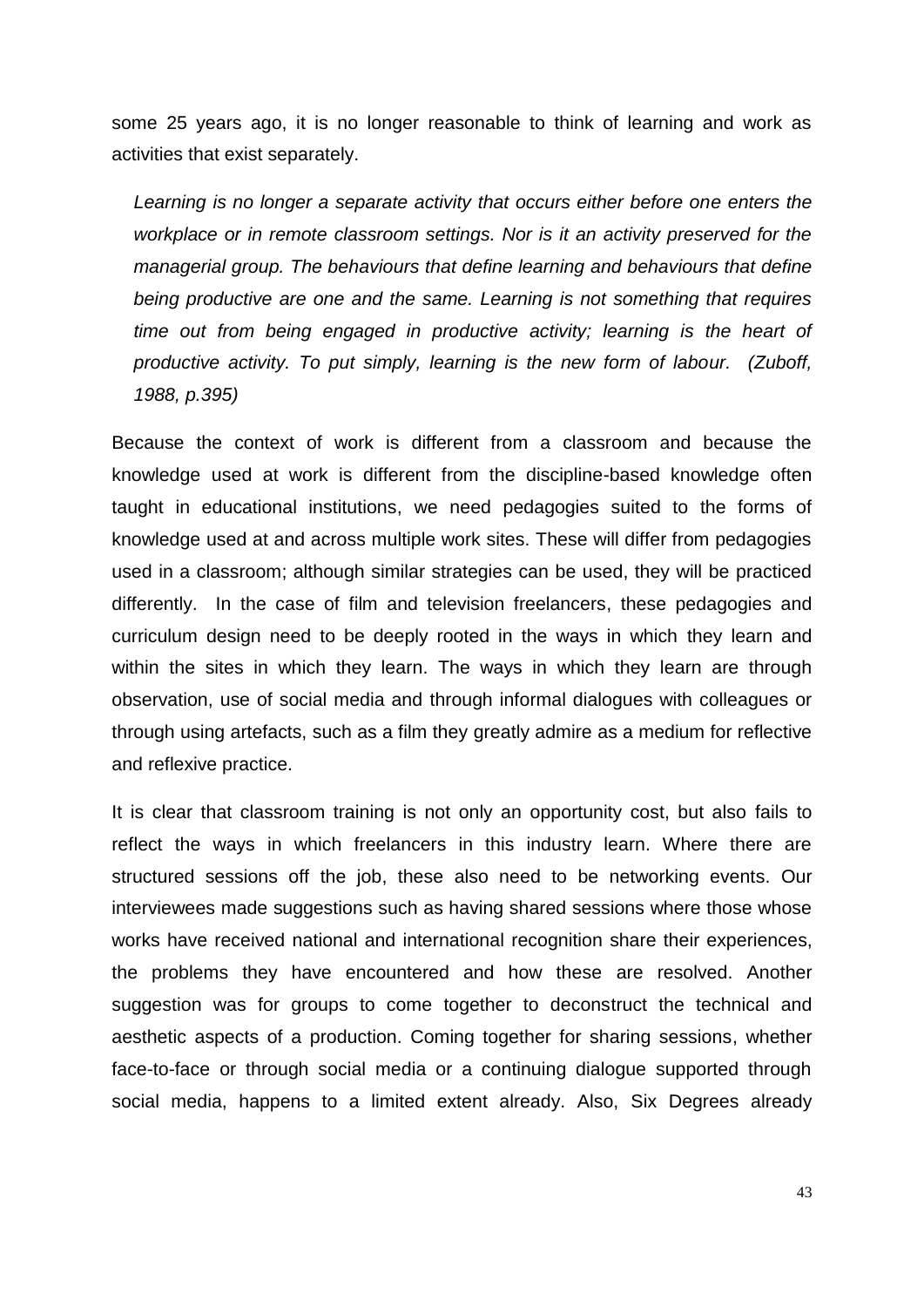provides a range of continuing professional development sessions, although it was referred to by very few of our interviewees.

The ways in which the productive processes and the work are designed have implications for curriculum and program design and pedagogy. Programmes and continuous professional development tend to reflect current practices and the context involved. It is thus necessary for the industry to review the way work is designed in the local industry with reference to the differences with international productions. If Singaporeans are missing out on opportunities to take part in international productions because they do not have the knowledge and skills required, and also because of the lack of regulation in relation to employment of locals (as our data indicates), this raises the questions:

- To what extent does the design of local work reflect international best practice?
- Does the Singaporean industry want to emulate or better international best practice?
- If so, what are the skills required to fit the design of the work that reflects international best practice.

Making changes will require skills development of those in the industry and has implications for curriculum design of pre-service programmes. If changes are not clearly signalled and planned for, then it is likely that interventions related to skills development will maintain the status quo, seeing a continuation of the issues highlighted in this report.

Having noted the broader issues in relation to pedagogy (which cannot be separated from its context), we can now move to suggestions for specific pedagogical approaches and delivery. One approach is to use industry learning facilitators (Evans, Guile, Harris & Allan, 2010). These people would be identified by the industry as experts and could offer mentoring, opportunities for observation and "learning conversations" (the role of these industry learning facilitators is elaborated in Section 5.3 on industry implications). Learning conversations expand capacity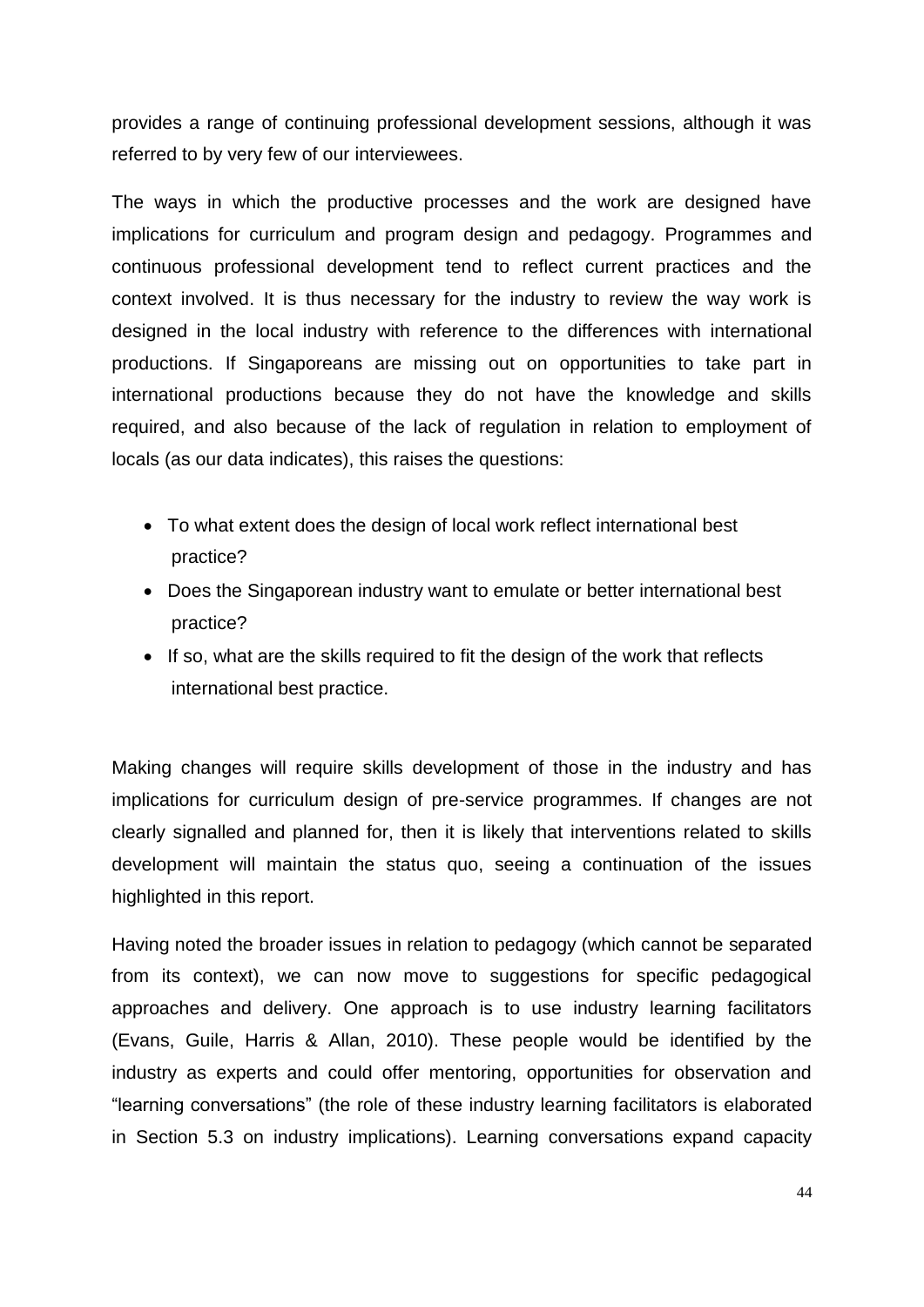through dialogue. The learner articulates developing understandings to others, is challenged and stretched through engaging in learning conversations. The facilitator guides the conversation to make the learning process conscious while deepening knowledge. It is a meta-learning or a learning to learn process. It is a two-way process within a Zone of Proximal Development (ZPD) (Vygotsky, 1998) that allows both learner and facilitator to learn, resulting in more purposeful approaches on the part of the learner, along with expanding learner's knowledge and putting it to work (Evans, Guile, Harris & Allan, 2010). Thus learning conversations can deliberately build and extend the reflective and reflexive practices of the learners, identified in this study as an important aspect of self-development for film and television freelancers.

Another strategy that would be an integral aspect of learning conversations is "gradual release". Gradual release is not new, but is being used in new ways, to gradually develop confidence, knowledge and skills. It is a gradual release of responsibility to the learner. This teaching and learning strategy requires a coaching or mentoring arrangement or a work-based supervisor or a lecturer from an educational institution to work with the learner/ freelancer. The gradual release strategy can work well for pre-service learners attached to an educational institution or a new entrant who is being mentored or coached in a workplace or freelancing team. More experienced freelancers may find the gradual release strategy helpful when learning, for example, about the whole production process. .

Drawing on our new knowledge of how film and television freelancers learn, learning conversations and gradual release could be supported by the appropriate use of social media and, where appropriate, be linked to learning activities such as those suggested by our interviewees.

#### <span id="page-50-0"></span>*5.3 Industry implications*

#### *Recommendation 6*

*Develop an industry wide set of standards used by PET and CET.*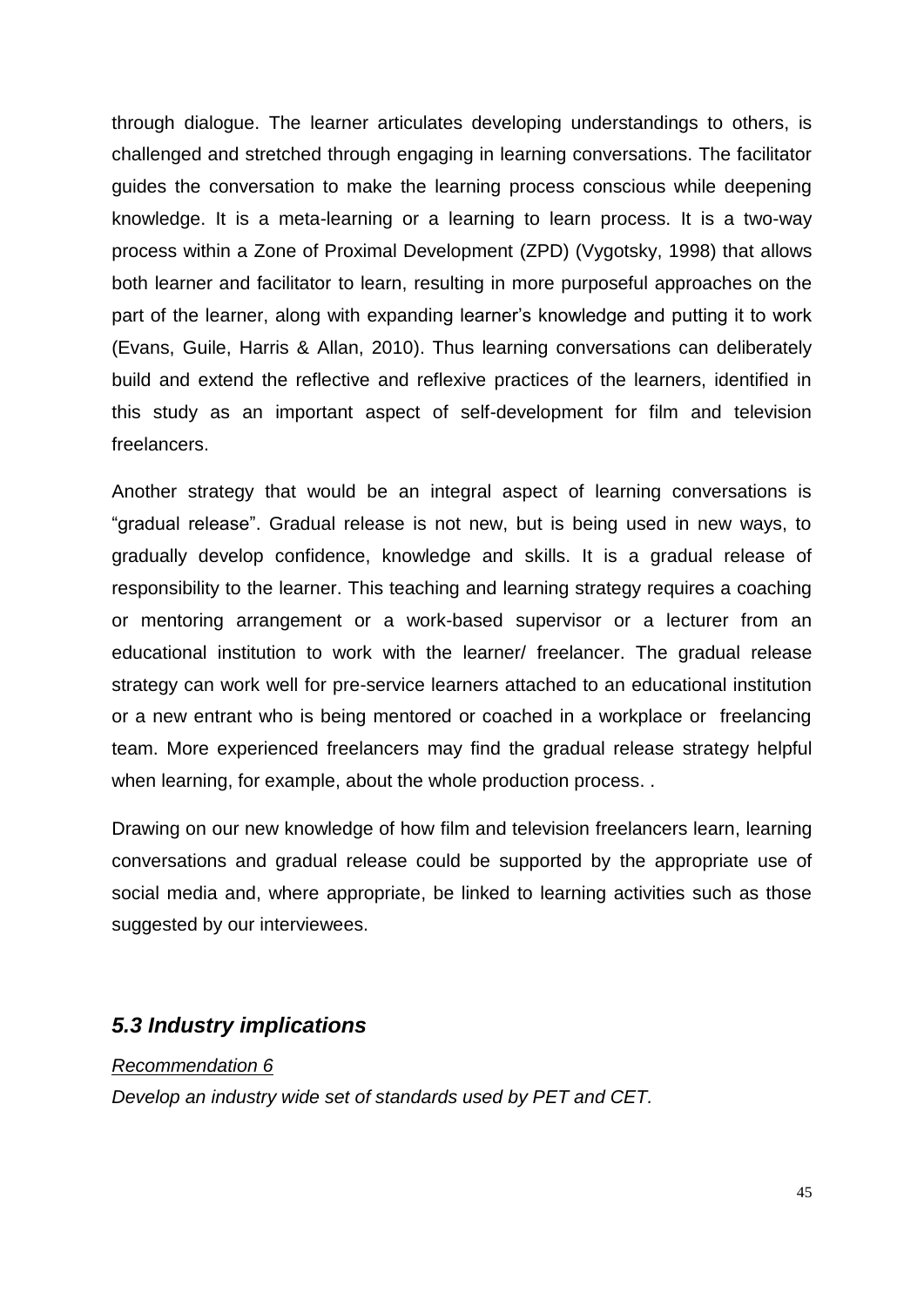#### *Recommendation 7*

*As skills development is closely tied to business and work opportunities, bring relevant industry stakeholders together to address the strategic directions for the industry and create a conducive and dynamic business/ workplace environment for all.*

#### *Recommendation 8*

*An industry-led body should assume responsibility for skills development in the industry which involves recognising industry learning facilitators and industry assessors, and providing for their development and reward.*

In the discussion above, there are a number of references to and implications for the ways in which the industry stakeholders collaborate and establish an ongoing dialogue. For example, the research project, Reference Group Discussion, highlighted the unethical practices of engaging students without or with little pay and leaving them with responsibility for whole projects with no or very limited support. Such practices have implications for the trajectory of interaction between educational institutions and other industry stakeholders. Trust needs to be built between industry players.

Recent NTUC engagement with freelancers in the industry and other stakeholders is promising, and holds within it the potential for ongoing industry-wide dialogue that should extend beyond pay, insurance and conditions. It is difficult for freelancers to be represented, as NTUC advised at an industry session organised by Six Degrees on 11<sup>th</sup> September 2012. However, NTUC did provide a number of options for gaining representation. At a professional level, the Association of Independent Producers Singapore (AIPRO), founded in 2003, represents producers. Our interviews also presented stories of a number of different groups, including writers, in the early stages of becoming organised on a professional basis. There is a need for all industry stakeholders from MDA to professional and union bodies, educational institutions and relevant government agencies such as WDA, to come together to address the strategic directions of the industry. Issues that need addressing in order to develop and grow the industry would form part of the dialogue. These include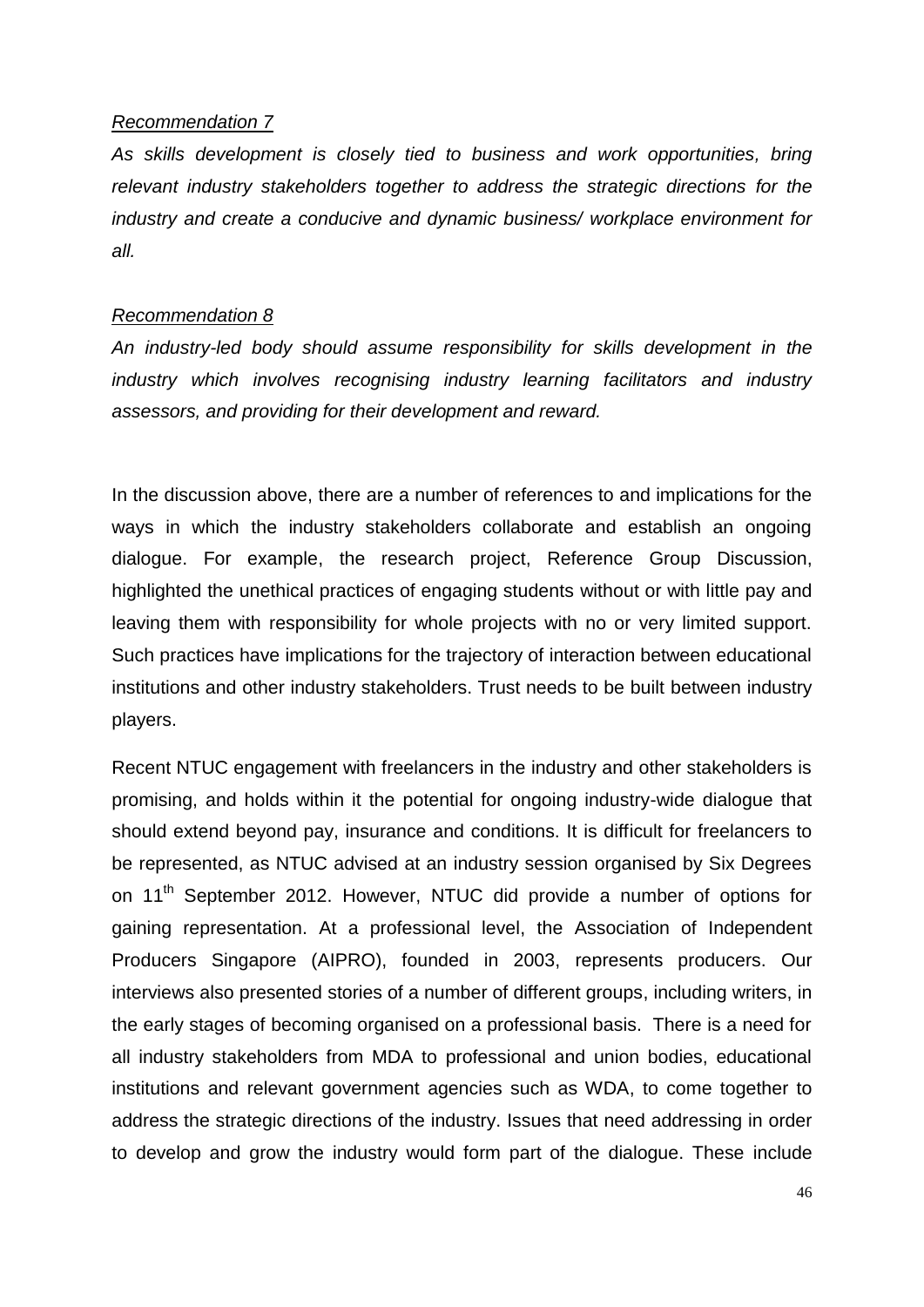encouraging practices that allow for production houses to engage close to or fully 100 per cent non-Singaporeans (other countries have a legal requirement that a percentage of those engaged be nationals), reviewing the ways in which production is organised compared to international practices, formulating industry standards, creating access to ongoing development for people in the industry and assessing and improving the graduate outcomes of pre-service qualifications. This is an opportunity for the Ministry of Education (MOE), WDA and their accredited providers to work together to develop an industry-wide set of standards and graduate outcomes, and with it, transparent pathways within the industry.

For skills development, it is critical that Singaporeans have access to opportunities to be engaged in quality productions. This is not just an issue of MDA funding on which the local industry has become very reliant. It is also an issue about what acceptable standards are and, hand in hand with that, what is acceptable remuneration. This is a core issue that must be addressed in order for other solutions to work effectively.

An industry body representative of all players in the industry, or an industrysanctioned body, could also be responsible for the recognition and appointment of industry learning facilitators, the development of the pedagogical skills of these facilitators and ensuring they are rewarded appropriately. Different facilitators will obviously have different areas of expertise and different approaches and personality traits. It is important that both facilitator and the person who needs guiding have a final say in the suitability of the match between them. Industry learning facilitators are valuable because they are aware of the challenges, have many "war stories" to share and understand the cultures and ways of working in the sector. They implicitly bring together different forms of knowledge and are able to explain in ways that are easy to understand. Learning from their experiences and mistakes is a powerful way to learn (Evans, Guile, Harris & Allan, 2010).

A separate research study could be conducted into the ongoing continuous professional development needs of the sector. For example, the need for aesthetic skills has been identified in this report. Above all, whatever is provided needs to be built around the ways in which these industry personnel learn. This will see a move away from classroom-based provision.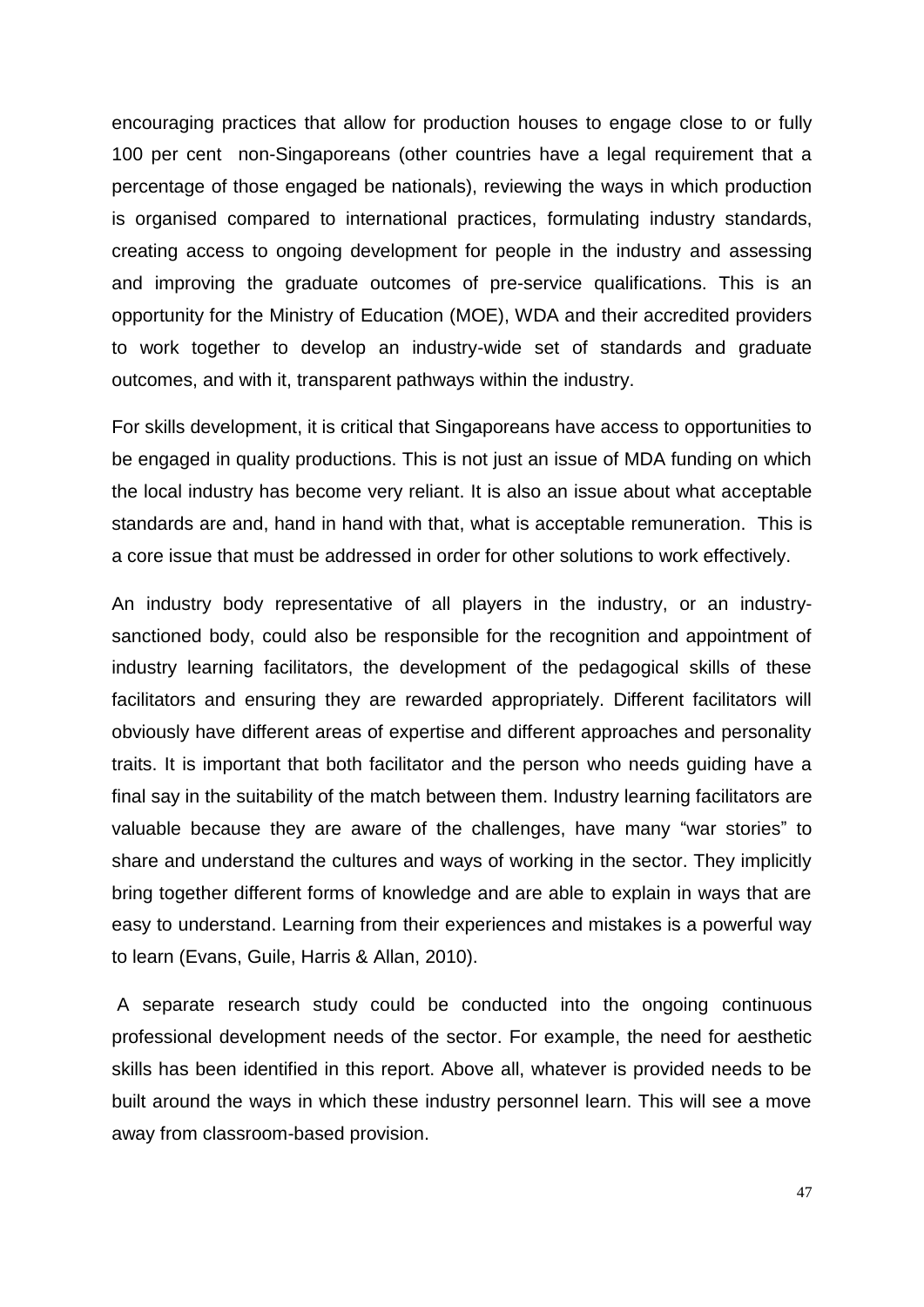### **References**

<span id="page-53-0"></span>Allan, P. (2002). The contingent workforce: challenges and new directions. *American Business Review*, 20:2, 103-110

Beck, U. (1992). *The risk society: towards a new modernity*. London: Sage Publications

Billett, S. (2008) Subjectivity, learning and work: sources and legacies, *Vocations and Learning*, 1, 149-171

Bound, H. & Lin, M. (2011). *Singapore Workforce Skills Qualifications, Workplace Learning and Assessment (stage two)*. Singapore: Institute for Adult Learning, **Workforce** 

Butler, J. (1990). *Gender trouble: feminism and the subversion of identity*. New York and London: Routledge

Brophy, E. (2006). System error: labour precarity and collective organizing at Microsoft. *Canadian Journal of Communication*, 31:3, 619-638

Brockmann, M. (2012) Learning cultures in retail: apprenticeship, identity and emotional work in England and Germany. *Journal of Education and Work,* 1-19

Cavanagh, J. 2012. Auxiliary women workers in the legal sector: traversing subjectivities and 'self' to learn through work. *Journal of Vocational Education and Training*. 64: 3, 245-259

*Cedefop (2010). Learning outcome approaches in VET curricula: a comparative analysis of nine European countries.* European Centre for the Development of Vocational Training, *Research Paper 6.*

Coté, J. (2006). Identity Studies: How Close Are We to Developing a Social Science of Identity?—An Appraisal of the Field Identity: An International Journal of Theory and Research *[Volume 6](http://www.tandfonline.com/loi/hidn20?open=6#vol_6)*, *[Issue 1](http://www.tandfonline.com/toc/hidn20/6/1)*, 2006, 3-25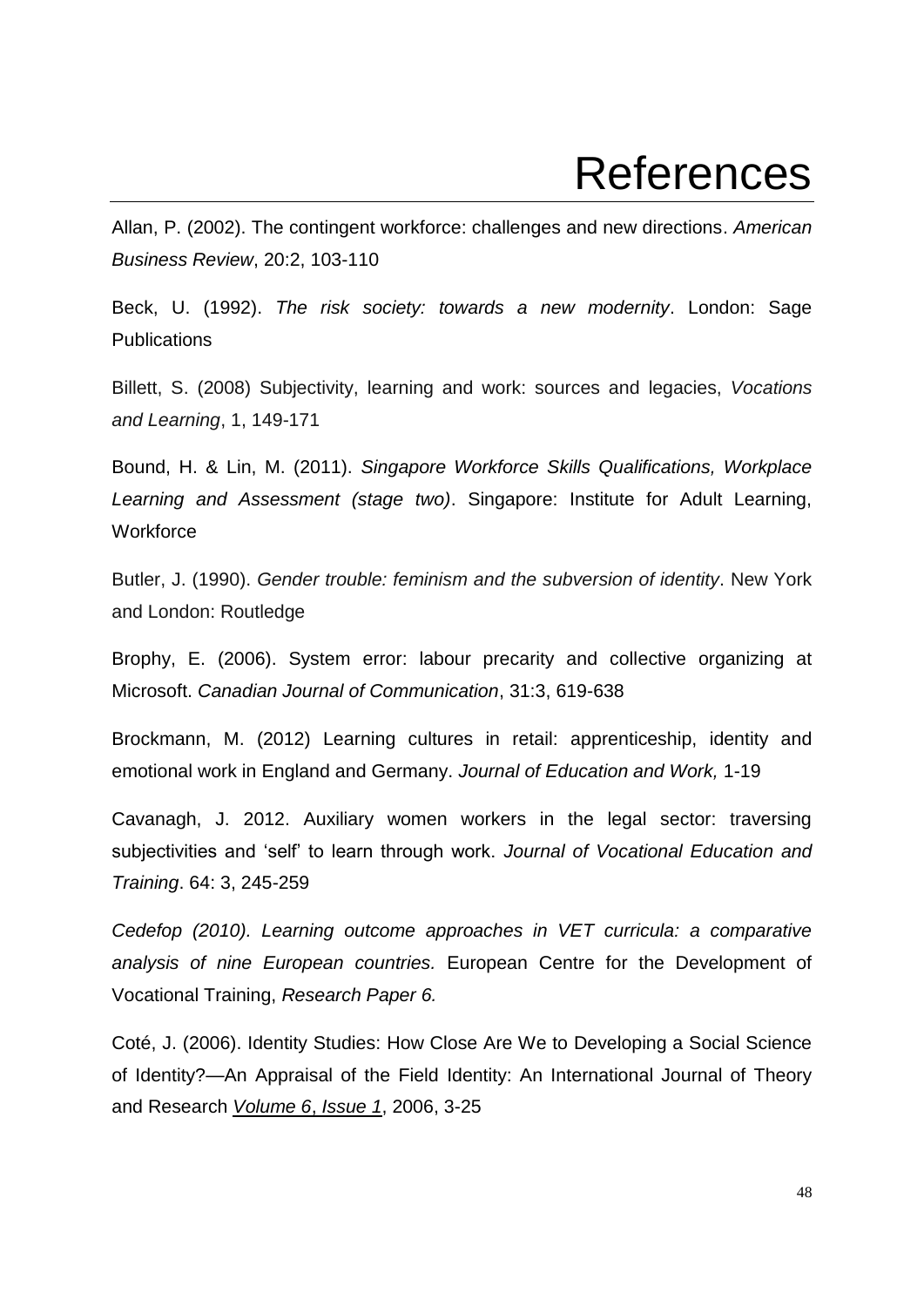Curtain, R. (2001). Flexible workers and access to training. *International Journal of Employment Studies,* 9:1,103-20

Du Gay, P. (1996). *Consumption and Identity at Work*. Britain: Sage Publications.

Ecclestone, K. (2004). Learning or therapy? The demoralisation of education. *British Journal of Educational Studies*, 52:2, 112–37

Ecclestone, K. (2007). Resisting images of the 'Diminished Self': The Implications of emotional well-being and emotional engagement in educational policy. *Journal of Education Policy*, 22:4, 455-70

Edwards, R. (1998). Flexibility, reflexivity and reflection in the contemporary workplace. *International Journal of Lifelong Education*. 17:6, 377-388

Edwards, R., Ranson, S. & Strain. M. (2002). Reflexivity: towards a theory of lifelong learning, International Journal of Lifelong Education 21:6, 525-536

Evans, J. & Gibb, E. (2009). *Moving from precarious employment to decent work*. International Labour Office; Global Union Research Network (GURN). GURN discussion paper; no.13

Evans, K., Guile, D. & Harris. J. (2009). *Putting knowledge to work: the exemplars.* WLE Centre, Institute of Education, University of London.

Evans, K. Guile, D., Harris, J. & Allan, H. (2010). Putting knowledge to work: A new approach. *Nurse Education Today*. 30, 245-251.

Evans, K. & Guile, D. (2012). Putting different forms of knowledge to work in practice. In J. Higgs, R Barnett, S. billett, M. Hutchings & F. Trede*, Practice-based education: Perspectives and strategies*. (pp.113-130). Rotterdam: Sense Publishers

Evans, K. Waite, E. & Kersh, N. (2011) Towards a social ecology of learning in and through the Workplace, in Malloch, M. et al (eds), *The Sage Handbook of Workplace* Learning, Sage: London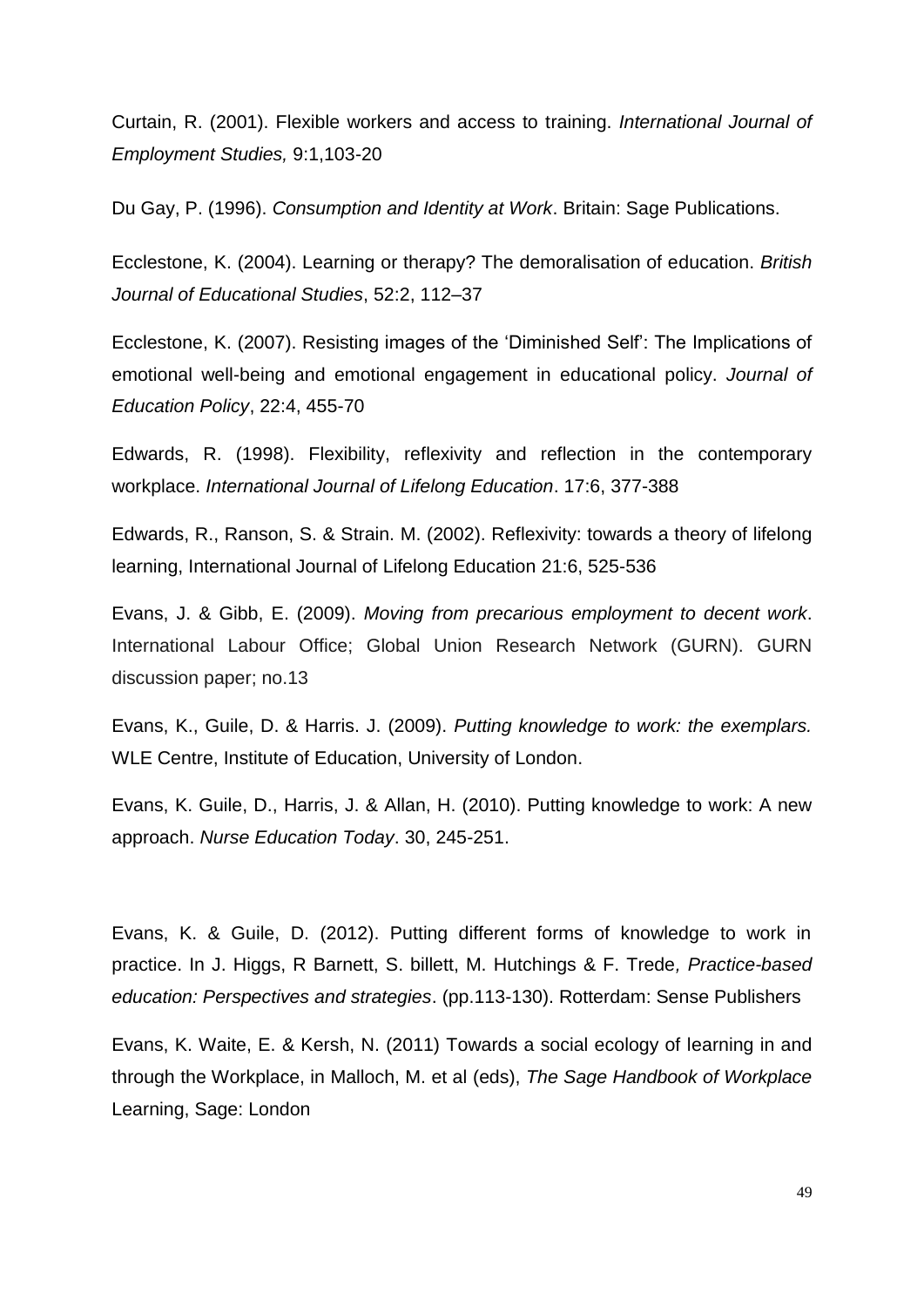Felstead, A. & Ashton, D. (2001). Paying the price for flexibility? Training, skills and non standard jobs in Britain, *International Journal of Employment Studies*, 9:1, 25-60

Felstead, A., Fuller, A., Jewson, N. & Unwin, L. (2009) *Improving working as learning*, London: Routledge

Forrier, A., Sels, L. & Stynen, D. (2009). Career mobility at the intersection between agent and structure: a conceptual model. *Journal of Occupational and Organizational Psychology.* 82, 739-759

Giddens, A. (1990). *The consequences of modernity*. Cambridge: Polity Press

Giddens, A. (1991). *Modernity and self-identity: self and society in the late modern age.* London: Polity

Goffman, E. (1968). *Stigma: Notes on the management of spoiled identity*. London: Clays & Penguin

Goffman E. (1969). *The presentation of self in everyday life*. London: Allen Lane.

Goffman, E. (1972). *Relations in public*: *microstudies of the public order*. Harmondsworth. UK: Penguin

Gotski, M., Andriopoulos, C., Lewis, M.W. & Ingram, A.E. (2010). Managing creatives: paradoxical approaches to identity regulation. *Human Relations.* 63: 6, 781-805

Guile, D. & Lahiff, A. ( 2012). *Apprenticeship and Freelance Work: a de-centred and distributed model of learning to develop Media Production apprentices' vocational practice and social capital*. London: Centre for Learning and Life Chances in Knowledge Economies and Societies at: [http://www.llakes.org](http://www.llakes.org/)

Kalleberg, A. L. (2009). Precarious work, insecure workers: employment relations in transition. *American Sociological Review*, 74,1-22

Kilpatrick, S., & Bound, H. (2005), *Skilling a seasonal workforce: a way forward for rural regions*, National Centre for Vocational Education Research, Australia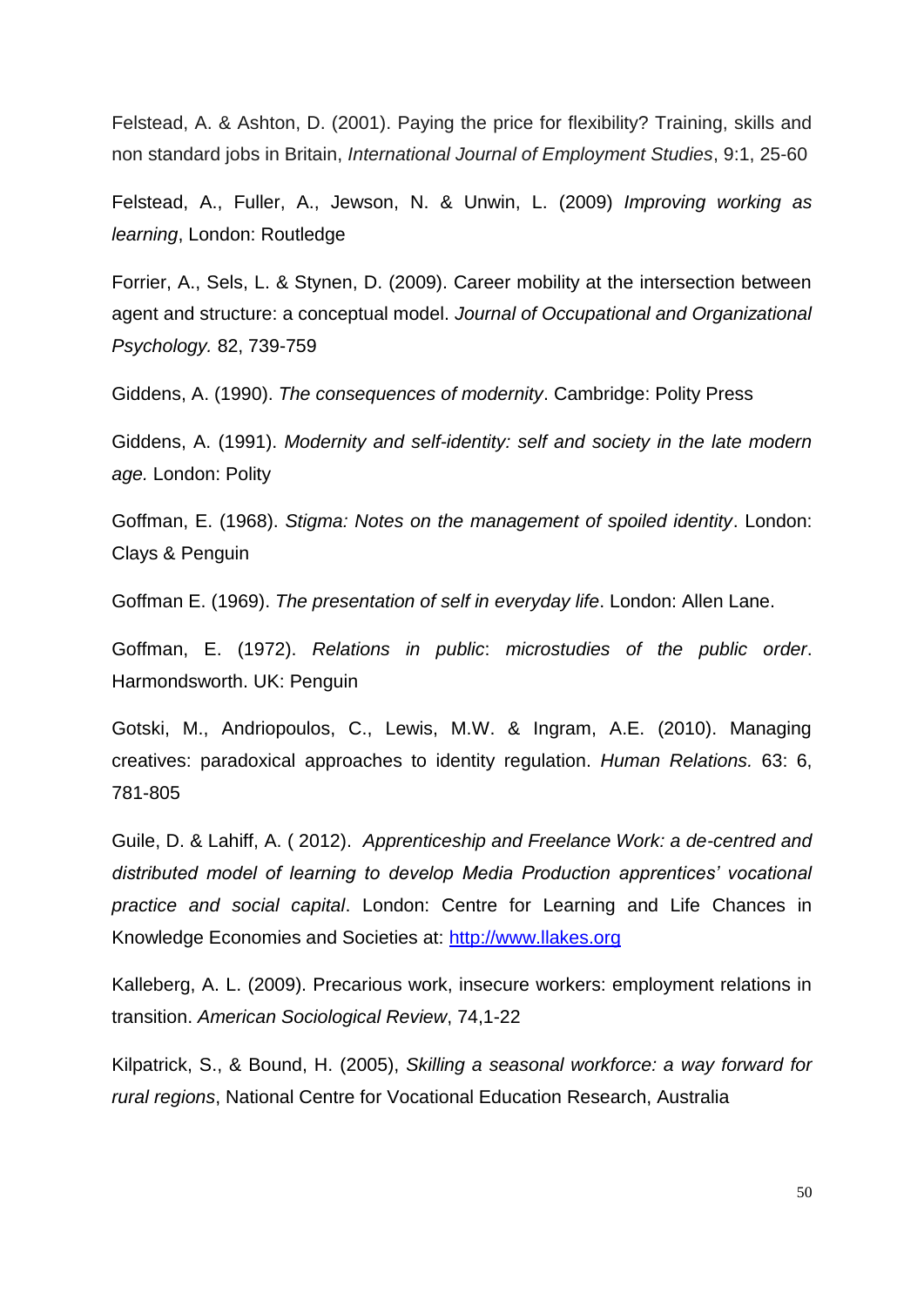Kirpal, S. & Brown, A., & Dif, M. (2007). The individualisation of identification with work in a European perspective. In A. Brown, S. Kirpal,& F. Rauner (Eds.), *Identities at work*. Dordrecht: Springer, 285-313.

Kong, L. (2011). From precarious labor to precarious economy? Planning precarity in Singapore's creative economy. *City, Culture and Society*. 2, 55-64

Lankshear, C., & Knobel, M. (2004). *Teacher research: from design to implementation.* England: Open University Press.

Malepart, A. (2005). *The feature film market in Singapore*. Canada: The Department of Canadian Heritage, Trade Routes Program.

Nunez, E., Vendrell, E. & Ryan, N. (2013). Assessing the Effectiveness of Reality-Based Focusing Events Across the Curriculum. *International Journal for the Scholarship of Teaching and Learning, 8(1) Article 8.*

Owen, C., & Bound, H. (2001), *Contractor alliances and the new world of work,*  Adelaide: National Centre for Vocational Education Research

O'Toole, J., & Beckett, D. (2010). *Educational research: creative thinking and doing.* Melbourne: Oxford.

*Report on wages in Singapore* (2010). Retrieved 30 April 2012, from Manpower Research and Statistics Department, Singapore

Ross, A. (2008). The new geography of work. *Theory, Culture and Society*. 25:7-8, 31-49

Stryker, S. (1980). *Symbolic interactionism: a social structural version*. Menlo Park, CA: Benjamin/Cummings.

Tafjel, H. & Turner, J. C. (1979). The integrative theory of intergroup conflict. In W.G. Austin and S. Worchel (Eds). *The social psychology of intergroup relations, pp.* 33- 47, Monterey, CA: Brooks/ColeVirtanen, A., Tynjälä, P., & Collin, K. (2009). Characteristics of Workplace Learning Among Finnish Vocational Students. *Vocations and Learning, 2*, 153-175.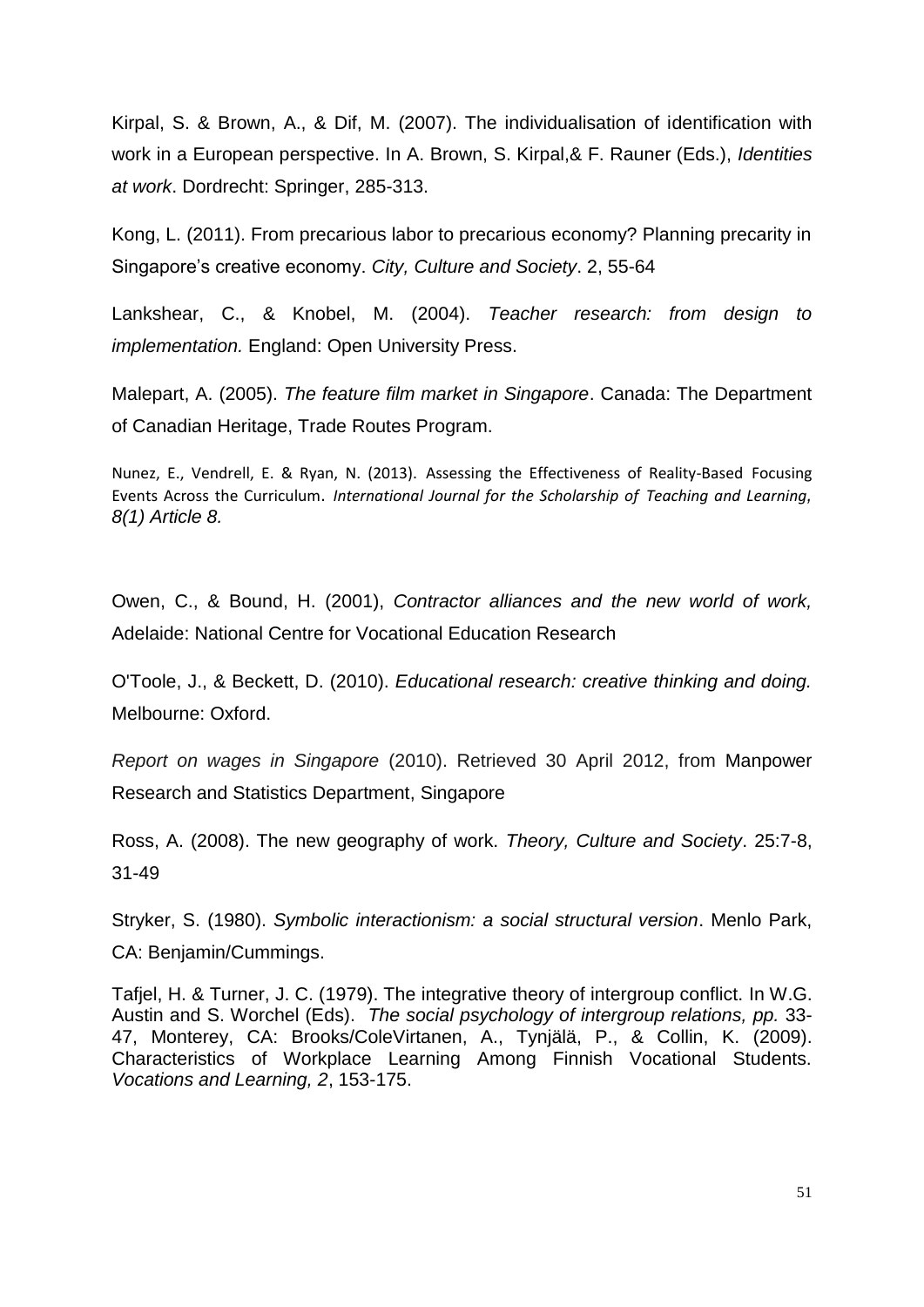Wenger, E. (1998). *Communities of Practice: learning, meaning and identity. Cambridge*. Cambridge University Press

Wenger, E. (2000). Communities of practice and social learning systems. *Organization*, 7: 2, 225-246

Ziehe, T. (1996). *Zeitvergleiche Jugend in kulturellen Modernisierungen*. Weinheim: Juventa VLG.

Zuboff, S. (1988). *In the age of the smart machine*. New York: Basic Books.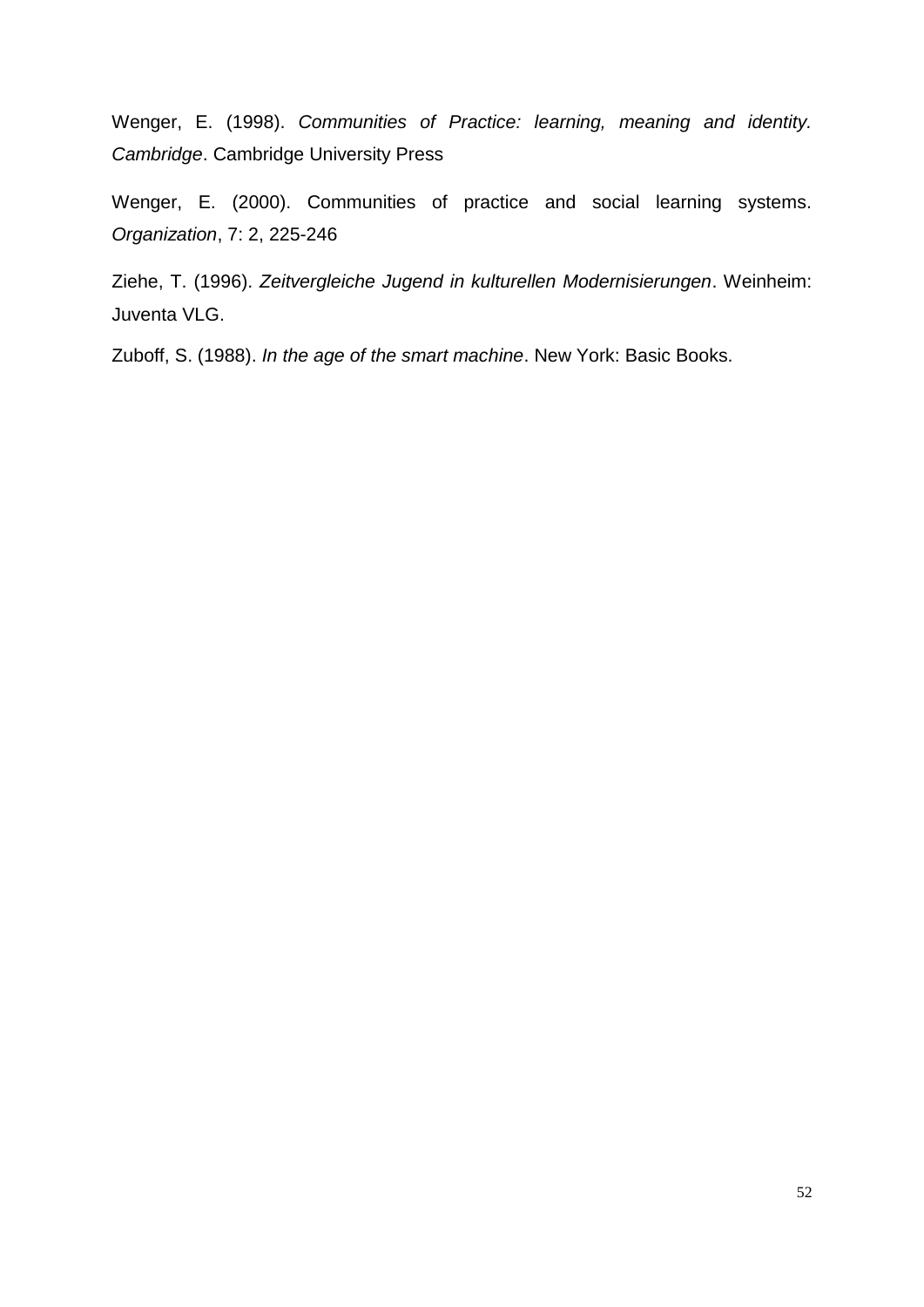# <span id="page-58-0"></span>Appendix 1

### Contingent Worker Reference Group Members' List

### *On 4th July from 12pm-5pm @ IAL Conference Room Level 5*

| N <sub>o</sub> | Organisation                                                                                    | <b>Title</b>              |
|----------------|-------------------------------------------------------------------------------------------------|---------------------------|
| 1              | MOM Manpower Policy &<br><b>Planning Division</b>                                               | <b>Assistant Director</b> |
| $\overline{2}$ | MOM Income Security &<br><b>Policy Division</b>                                                 | Senior Assistant Director |
| 3              | <b>WDA CPSD</b>                                                                                 | <b>Assistant Director</b> |
| $\overline{4}$ | <b>WDA QAD</b>                                                                                  | Deputy Director           |
| 5              | <b>AIPRO</b>                                                                                    | President                 |
| 6              | Ngee Ann Polytechnic<br>(Academic Planning and<br>Management) School of<br>Film & Media Studies | Deputy Director           |
| 7              | Temasek Polytechnic<br>(Academic Quality) School<br>of Design                                   | Senior Manager            |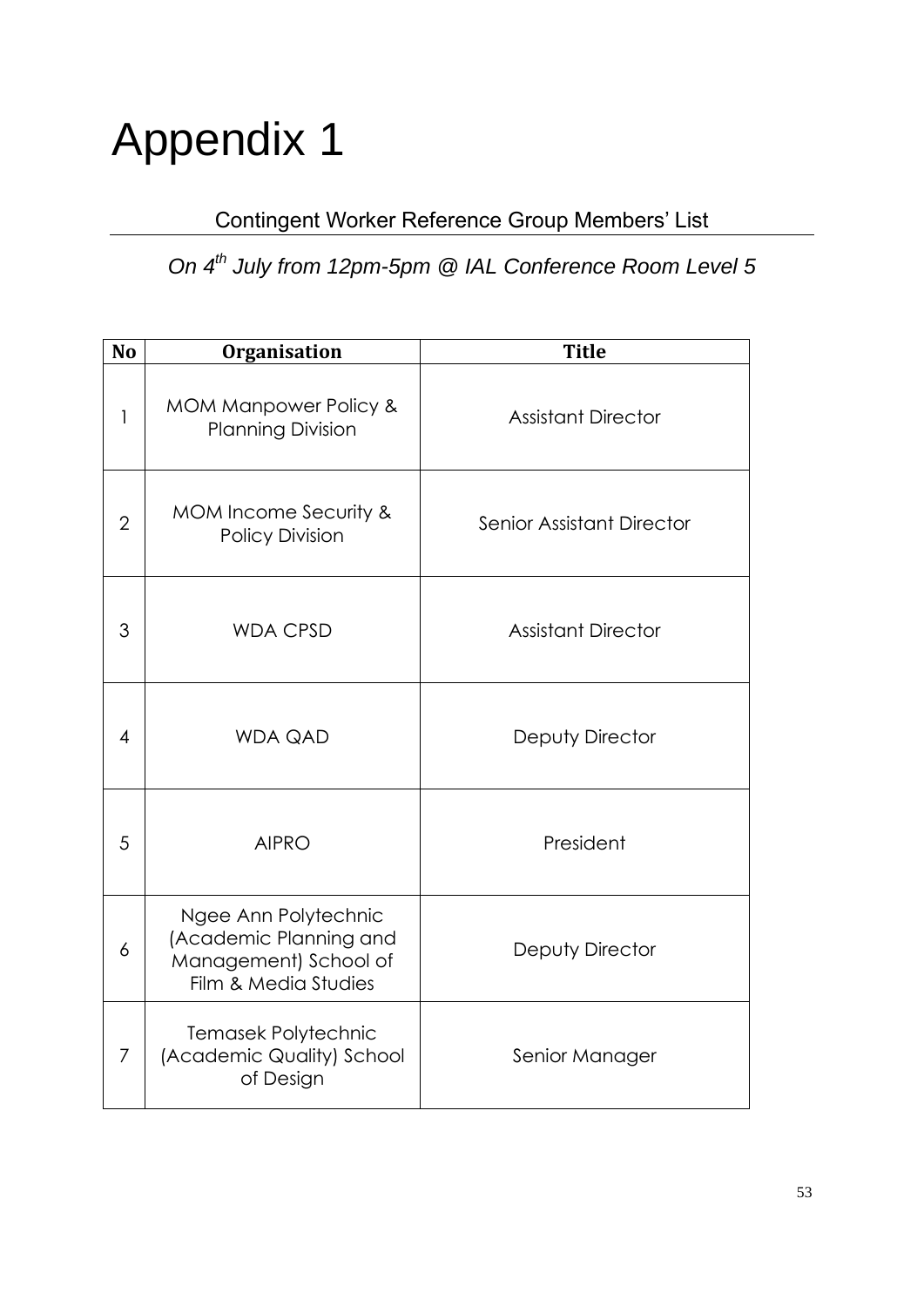| N <sub>o</sub> | <b>Organisation</b>                                                         | <b>Title</b>                                                     |
|----------------|-----------------------------------------------------------------------------|------------------------------------------------------------------|
| 8              | Media Development<br>Authority                                              | Manager, Strategy Development<br>& Industry Analysis             |
| 9              | Media Development<br>Authority                                              | <b>Assistant Director, Industry Strategy</b>                     |
| 10             | Media Development<br>Authority                                              | Manager, Industry Operations                                     |
|                | Media Development<br>Authority                                              | Senior Manager, Strategy<br>Development and industry<br>Analysis |
| 11             | <b>ITE (Academic Quality &amp;</b><br>Manager, Design & Media<br>Curriculum | Deputy Director                                                  |
|                | <b>ITE College Central,</b><br>Filmmaking                                   | Section Head                                                     |
| 12             | SAE Institute (Creative<br><b>Media Education)</b>                          | <b>Head of Academics</b>                                         |
| 13             | NTUC Centre (Legal Services<br>Department)                                  | Assistant Director, PME Unit, NTUC                               |
| 14             | Nanyang Academy of Fine<br>Arts (Department of Design<br>and Media)         | Lecturer, Department of Design<br>and Media                      |